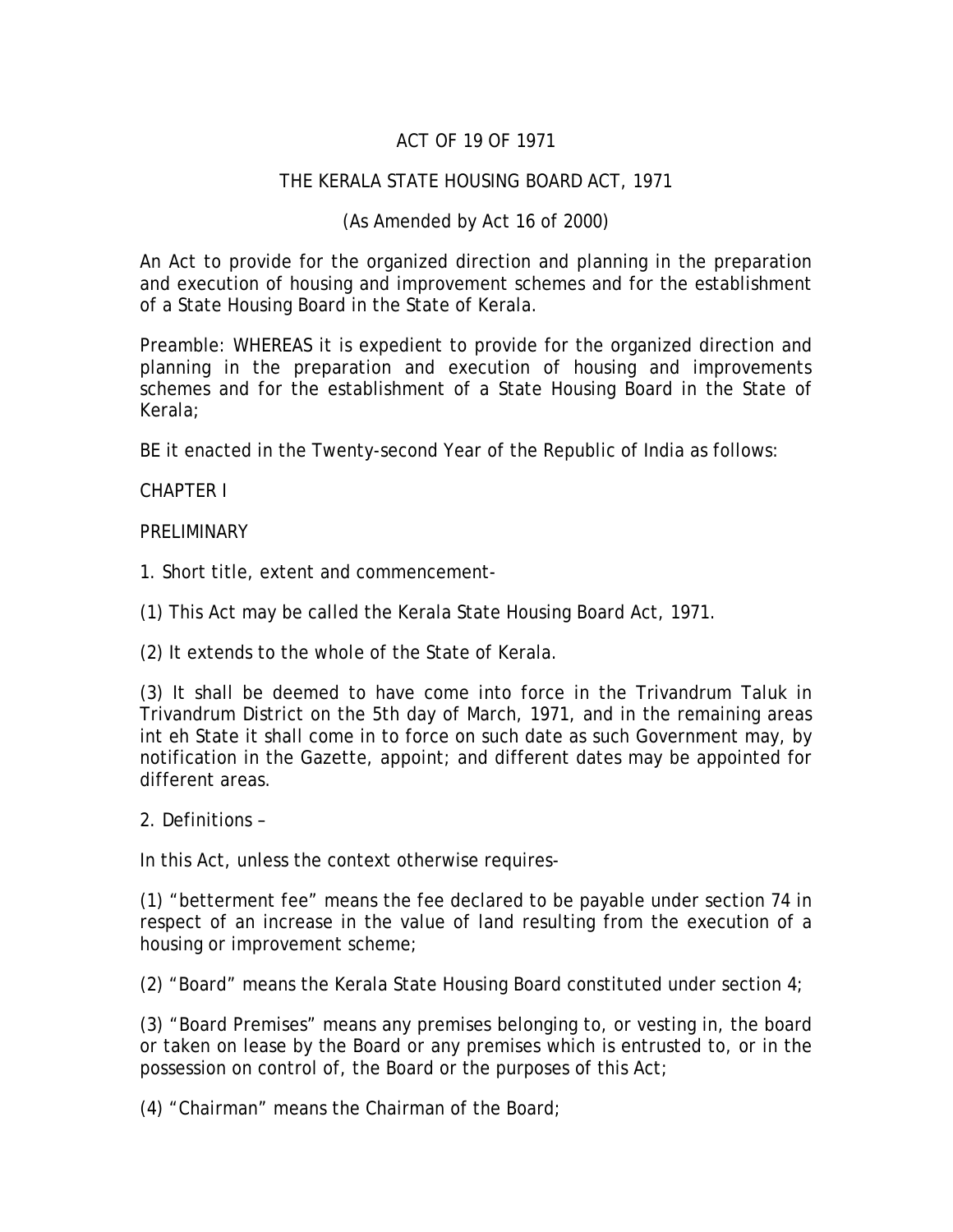(5) "Committee" means any committee appointed under section 26;

(6) "Competent Authority" menas any person or authority authorised by the Government by notification in the Gazette, to perform the functions of the competent authority under Chapter XI for such area as may be specified in the notification;

(7) "Housing Board Engineer" means the Housing Board Engineer appointed under section 17;

(8) "Housing or improvement scheme" means a scheme framed under this Act and includes any of the types of schemes referred to in section 41;

(9) "land" includes benefits to arise out of land, and things attached to the earth or permanently fastened to anything attached to the earth;

16[(9A). Local authority means a Panchayat at any level constituted under the Kerala Panchayat Raj Act, 1994 (13 of 1994) or a Municipality constituted under the Kerala Municipality Act, 1994 (20 of 1994).]

(10) "member" means a member of the Board;

(11) "premises" means any land or building or part of a building and includes–

(i) the garden, grounds and out-houses, if any, appertaining to such building or part of a building; and

(ii) any fittings affixed to such building or part of a building for the more beneficial enjoyment thereof;

(12) "Prescribed" means prescribed by rules made under this Act;

(13) "regulations" means the regulations made under this  $Act$ ;

(14) "rules" means the rules made under this Act;

(15) "Scheduled Castes" or "Scheduled Tribes" shall have the same meaning as in the Constitution of India.

(16) "Secretary" means the Secretary of the Board;

- (17) "State" means the State of Kerala;
- (18) "Tribunal" means the Tribunal constituted under section 80;

| (19) | "Year" | means | the | financial | year. |
|------|--------|-------|-----|-----------|-------|
|      |        |       |     |           |       |

16 – Inserted vide Act 16 of 2000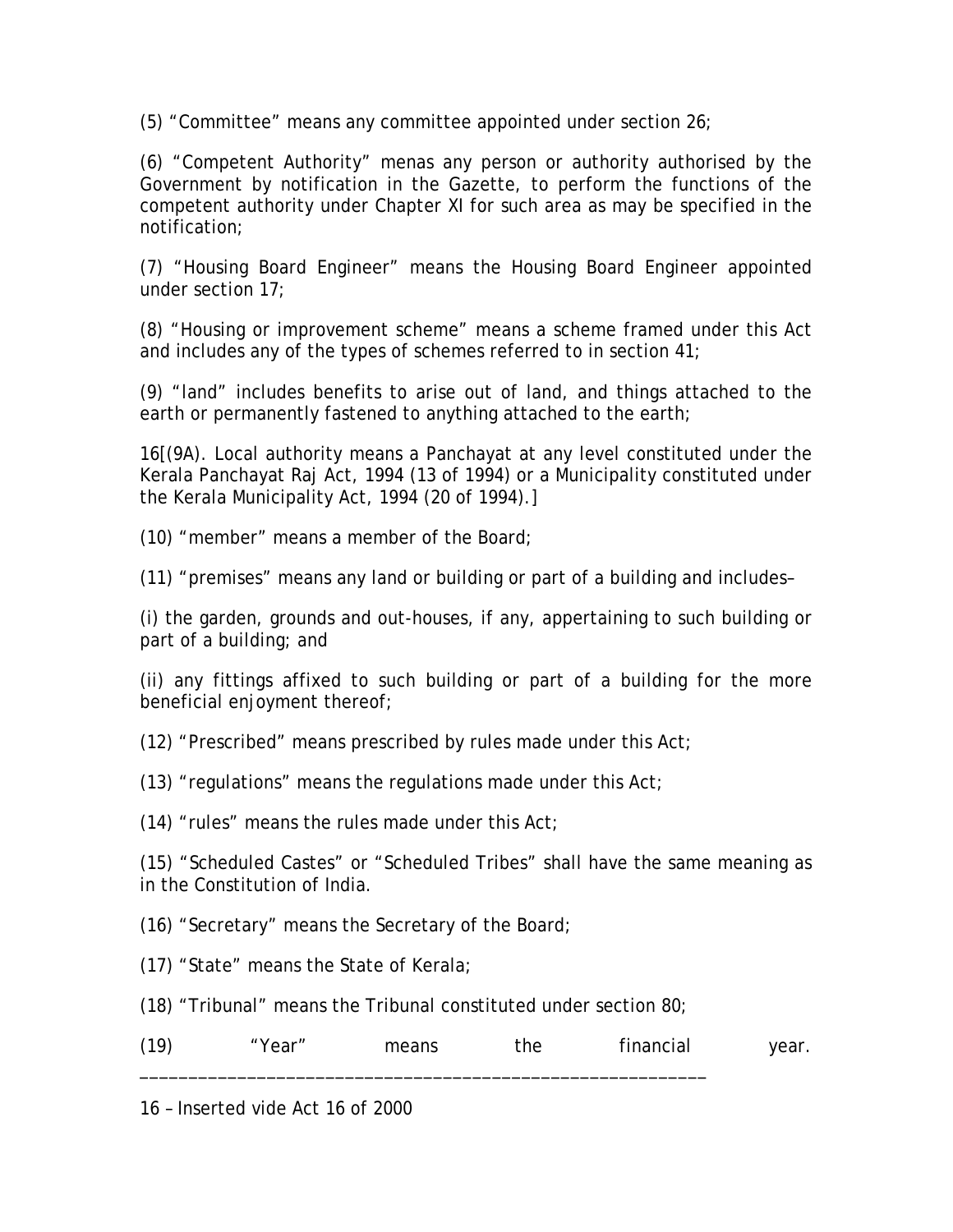#### CHAPTER II

#### CONSTITUTION OF THE BOARD

3. Creation and incorporation of the Board:-

The duty of carrying out the provisions of this Act shall, subject to the restrictions, conditions and limitations therein contained, be vested in a Board to be called "The Kerala State Housing Board"; and such Board shall be a body corporate and have perpetual succession and a common seal, and shall by the said name sue and be sued.

4. Constitution of the Board: -

The Board shall consist of a Chairman who shall be a non-official appointed by the Government and of the following other members, that is to say:-

(a) Housing Commissioner to the Government, ex-officio, who shall also be the Secretary of the Board,

(b) Four officials to be appointed by the Government, and

(c) 16 (a)[eleven] non-officials to be nominated by the Government, one of whom shall be an Engineer or Architect who possesses experience in housing and who is not employed by the Government or a local authority or a Corporation owned or controlled by the Government and of whom at least two shall be persons belonging to Scheduled Castes or Scheduled Tribes 16 (b)[and of whom two shall be from among the Presidents or Chairpersons of the local authorities]

16(a)[Provided that the term of office of a member nominated from among the Presidents or Chairpersons of the local authorities shall be co terminus with the term of his office as such President or Chairperson.]

5. Appointment of the Chairman and the members to be notified:-

The appointment of the Chairman and the members shall be notified in the Gazette.

6. The term of Office of the Chairman and members of the Board:-

(1) The Chairman appointed under section 4 and a member nominated under clause (c) of the said section shall hold office for a term of three years from the date of his appointment or nomination, as the case may be and shall be eligible for re-appointment or renomination.

16(a) Substituted vide Act 16 of 2000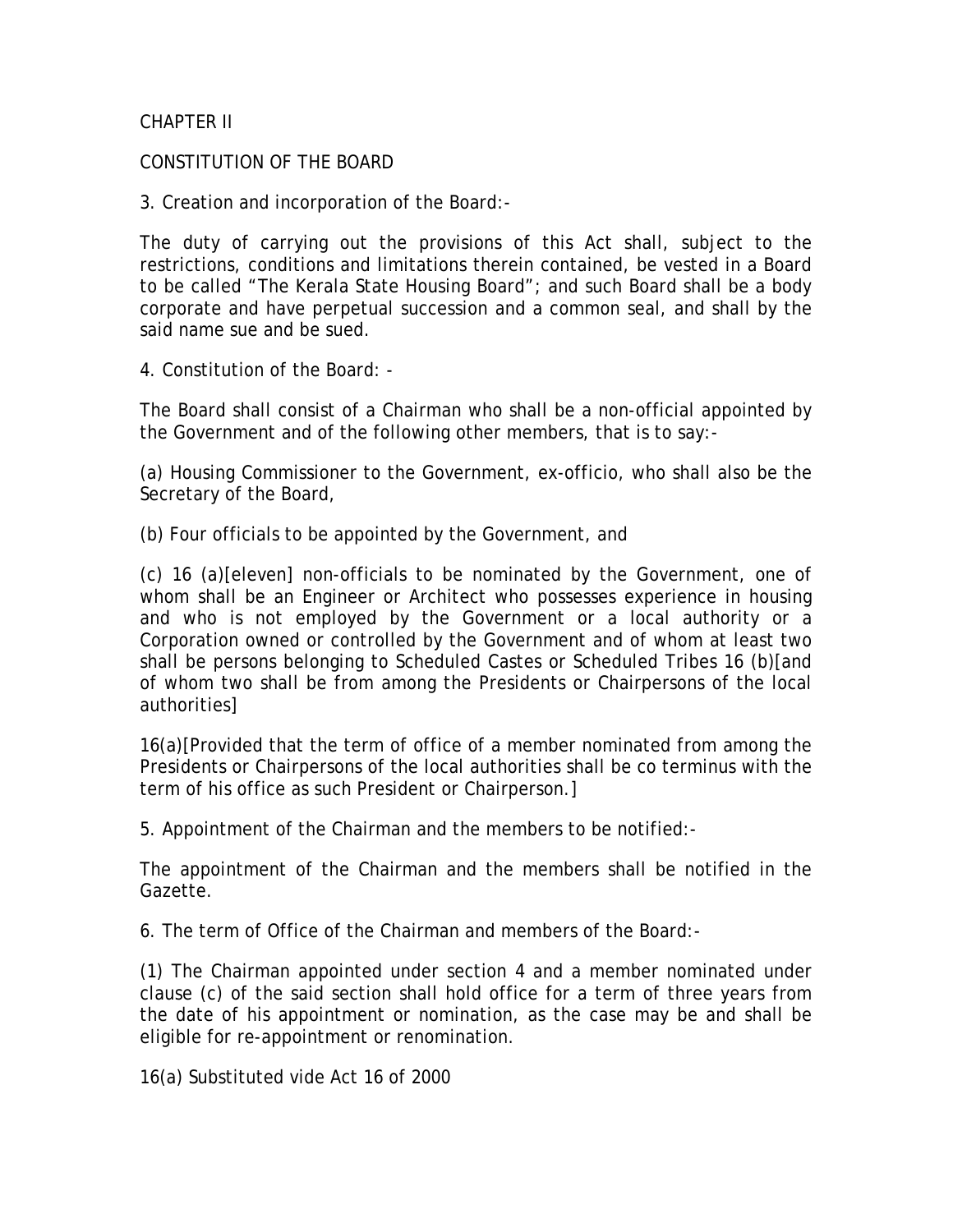16(b) Inserted vide Act 16 of 2000

2.A member appointed under clause (b) of section 4 shall hold office during the pleasure of the Government.

3.The Chairman or any nominated member may resign his Chairmanship or membership by giving notice in writing to the Government but shall continue in office until his resignation is accepted by the Government.

7. Disqualifications for appointment as member of the Board:-

(1) A person shall be disqualified for being appointed as and for being, a member of the Board, if he-

(a) has been convicted by a criminal court for any offence involving moral delinquency and sentenced to imprisonment for a period of not less than two years, and period of five years has not elapsed from the date of expiry on the period of sentences;

- (b) is an undischarged insolvent; or
- (c) is of unsound mind; or
- (d) is an officer or subordinate under the Board; or

(e) has directly or indirectly, by himself or by any partner employer or employee, any share or interest in any contract or employment with, by or on behalf of, the Board; or

(f) is a director or a Secretary, manager or other officer of any incorporated company which has any share or interest in any contract or employment with, by or on behalf of, the Board.

(2) A person shall not, however be disqualified under clause (e) or clause (f) of sub-section (1) or be deemed to have any share or interest in any contract or employment within the meaning of those clauses, by reason only of his, or the incorporated company of which he is a director, Secretary, manager or other officer, having a share or interest in –

(i) any sale, purchase, lease or exchange of immovable property or any agreement for the same; or

(ii) any agreement for the loan of a money or any security for the payment of money only; or

(iii) any newspaper in which any advertisement relating to the affairs of the Board is inserted; or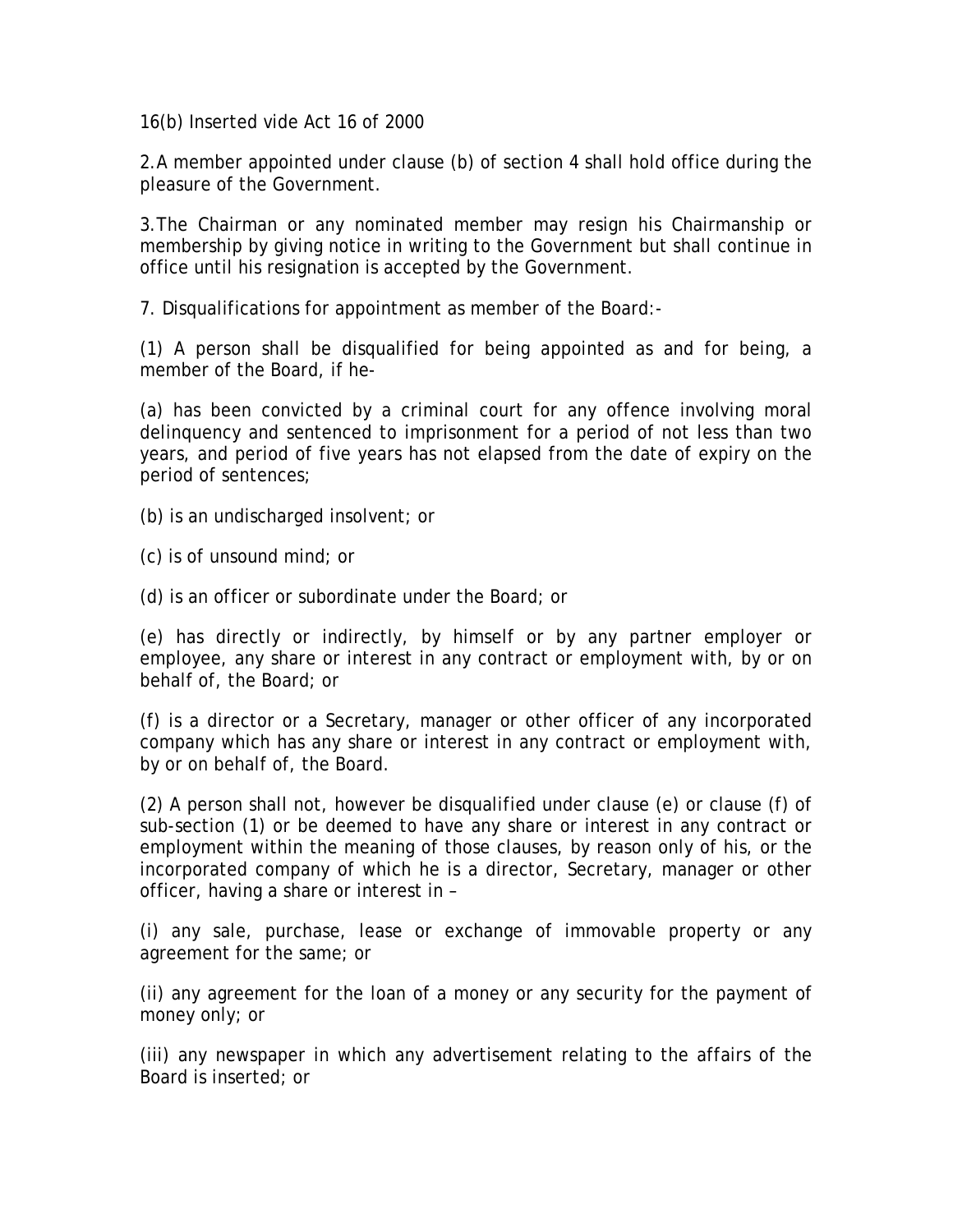(iv) the occasional sale to the Board, to a value not exceeding two thousand rupees in any one year, of any article in which he or the incorporated company regularly trades.

(3) A person shall not also be disqualified under clause (e) or clause (f) of subsection (1) or be deemed to have any share or interest in any incorporated company which has any share or interest in any contract or employment with, by or on behalf of, the Board, by reason only of his being a share-holder or such company:

Provided that such person discloses to the Government the nature and extent of the shares held by him.

Explanation:- For the purposes of clause (d) of sub-section (1), the Chairman and Secretary shall not be deemed to be officers or subordinates of the Board.

8. Honorarium and allowances of the Chairman:-

The Chairman shall be paid such honorarium and allowances as may be fixed by the Government.

9. Leave of absence for the Chairman and appointment of an acting Chairman:-

(1) The Government may, from time to time, grant to the Chairman such leave as may be admissible under the rules.

(2) Whenever there a temporary vacancy in the office of the Chairman, the Government may appoint a non-official member to act as Chairman during the period of such vacancy and shall pay to such person such honorarium and allowances as may be fixed by them. The person so appointed shall be deemed for all purposes of this Act to be the Chairman.

10. Removal of non-official members:-

(1) The Government may, by notification in the Gazette, remove any nonofficial member from office:-

(a) if he has, without the permission of the Board been absent from the meetings of the Board for any period exceeding three consecutive months or if within the said period less than three meetings have been held he absents himself from three consecutive meetings;

(b) if he has been absent from the meetings of the Board for any period exceeding that permitted under sub section (1) of section 11; or

(c) if he, being a legal practitioner, acts or appears on behalf of any person other than the Board in any civil, criminal or other legal proceedings in which the Board is interested, either as party or otherwise; or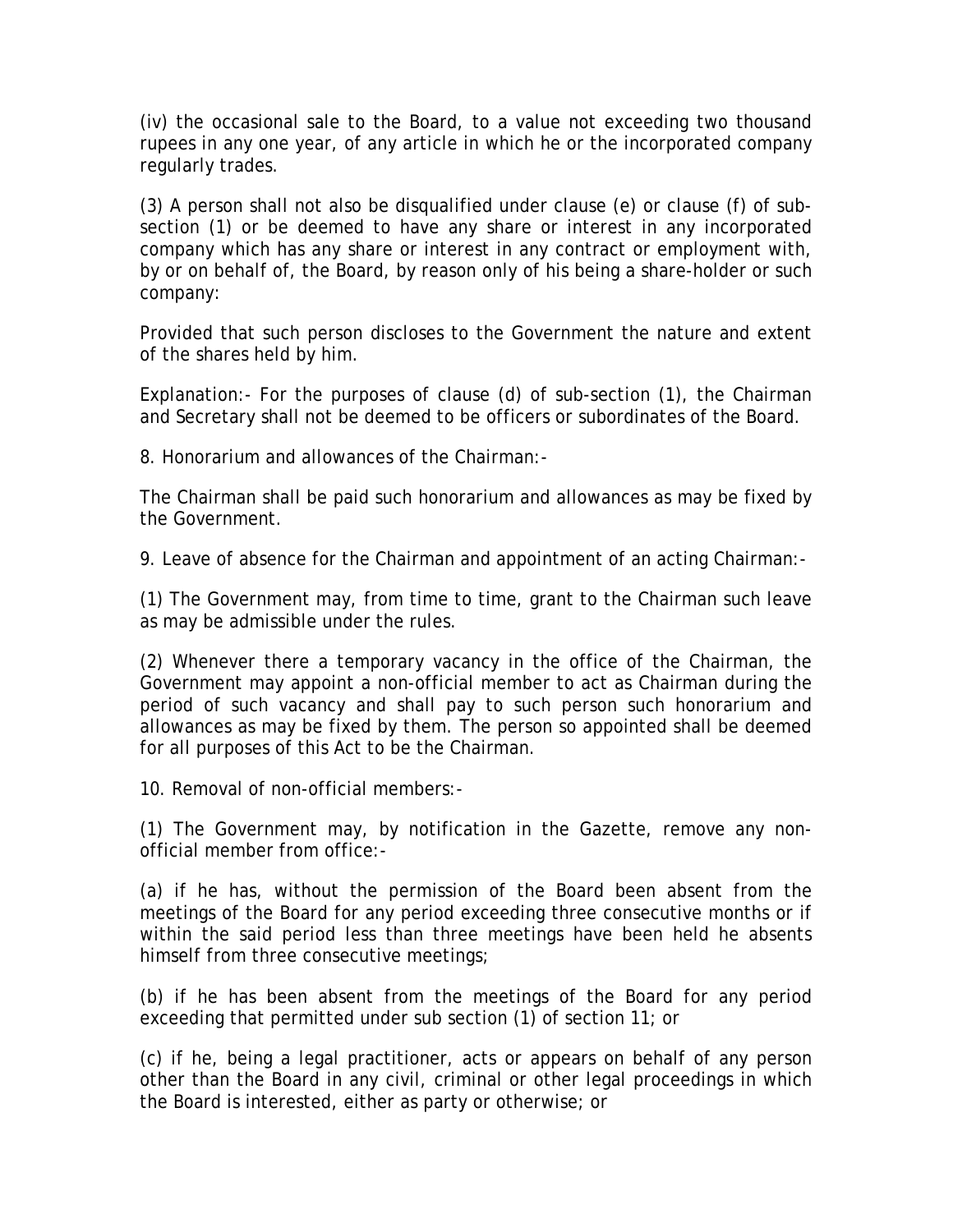(d) if he has, in the opinion of the Government, contravened the provisions of section 27; or

(e) if he, in the opinion of the Government, is unsuitable or has become incapable of acting a s member or has so abused his position as member as to render his continuance as such member detrimental to the public interest;

Provided that before removing a member under this subsection, he shall be given a reasonable opportunity to show cause why he should not be removed.

(2) A non-official member removed under any of the provisions of clauses (a) to (d) of sub section (I) shall be disqualified for appointment as a member for a period of three years from the date of his removal unless otherwise ordered by the Government.

(3) A non-official member removed under clause (e) of subsection (I) shall not be eligible for re-appointment until he is declared by an order of the Government to be no longer ineligible.

11. Filling of casual vacancies:-

(1) The Board may permit any non-official member to absent himself from its meeting for a period not exceeding six months.

(2) The casual vacancy in the office of a member who is permitted to be absent under subsection (1) may be filled by the Government and any person appointed to fill such vacancy shall enter upon office forthwith but shall hold office only so long as the vacancy lasts;

Provided that the person so appointed is eligible for being appointed as a member to the office of the absent member in accordance with the provisions of section 4 and is not disqualified under section 7.

### Chapter III

### TRANSFER OF THE ASSETS AND LIABILITIES OF THE CITY IMPROVEMENT TRUST OR TWON PLANNING TRUSTS TO THE BOARD

12. Transfer of assets and liabilities of the City Improvement Trust to the Board:-

(1) On the appointed day the Board of Trustees for the Improvement of the City of Trivandrum (hereinafter referred to as the City Improvement Trust) shall stand dissolved and all its assets and liabilities shall stand transferred to and vested in the Board.

(2) The assets of the City improvement Trust shall be deemed to include all rights and powers and all property, whether movable or immovable, belonging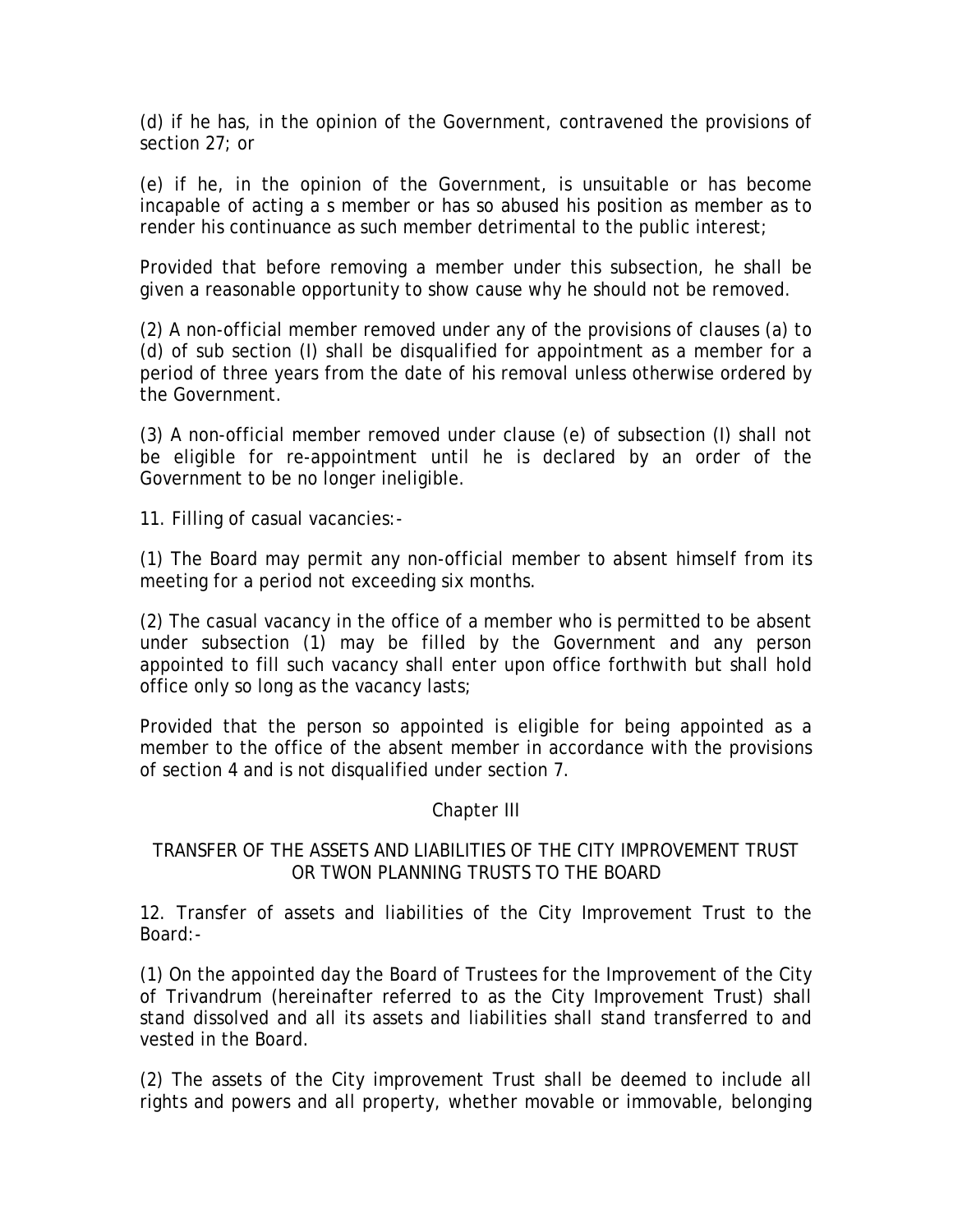to or vested in the City Improvement Trust including in particular, cash balance, reserve funds, investments, deposits and all other interests and rights in or arising out of such property as may be in the possession of the City Improvement Trust and all books of account or documents kept or maintained by the City Improvement Trust; and the liabilities of the City improvement Trust shall be deemed to include all debts, liabilities and obligations of whatever kind then existing and pertaining to the City Improvement Trust.

Explanation:- In this section and in sections 13, 14 and 15, "appointed day' means the dated on which this Act comes into force in the City of Trivandrum.

13. Transfer of provident, superannuation and other like funds to the Board :-

(1) Where the City Improvement Trust has established a provident fund or superannuation fund or any other like fund for the benefit of its employees and constituted a trust in respect thereof (hereinafter referred to as the existing trust), the moneys standing to the credit of any such fund on the appointed day, together with any other assets belonging to such funds, shall, subject to the provisions of subsection (2), stand transferred to and vested in the Board on the appointed day, free from any such existing trust.

(2) The Board shall, as soon as may be after the appointed day, constitute in respect of the moneys and other assets which are transferred to and vested in it under subsection (1), one or more trusts having objects as similar to the objects of the existing trust as may be practicable.

(3) Where all the moneys and other assets belonging to the existing trust are transferred to and vested in the Board under subsection (1), the trustees of such trust shall, as from the appointed day, be discharged from the trust, except as respects things done or omitted to be done before the appointed day.

14. Effect of vesting of asets and liabilites of the City Improvement Trust:-

(1) Unless otherwise expressly provided by or under this Act, all contracts, agreements and other instruments of whatever nature subsisting or having effect immediately before the appointed day and to which the City Improvement Trust is a party or which are in favour of the City Improvement Trust shall be of as full force and effect against or in favour of the Board, as the case may be enforced or acted upon as fully and effectually as if, instead of City Improvement Trust, the Board had been a party thereto or as if they had been entered into or issued in favour of the Board.

(2) If on the appointed day any suit, appeal or other legal proceedings of whatever nature by or against the City Improvement Trust is pending, then, it shall not abate, be discontinued or be in any way prejudicially affected by reason of the transfer to the Board of the assets and liabilities of the City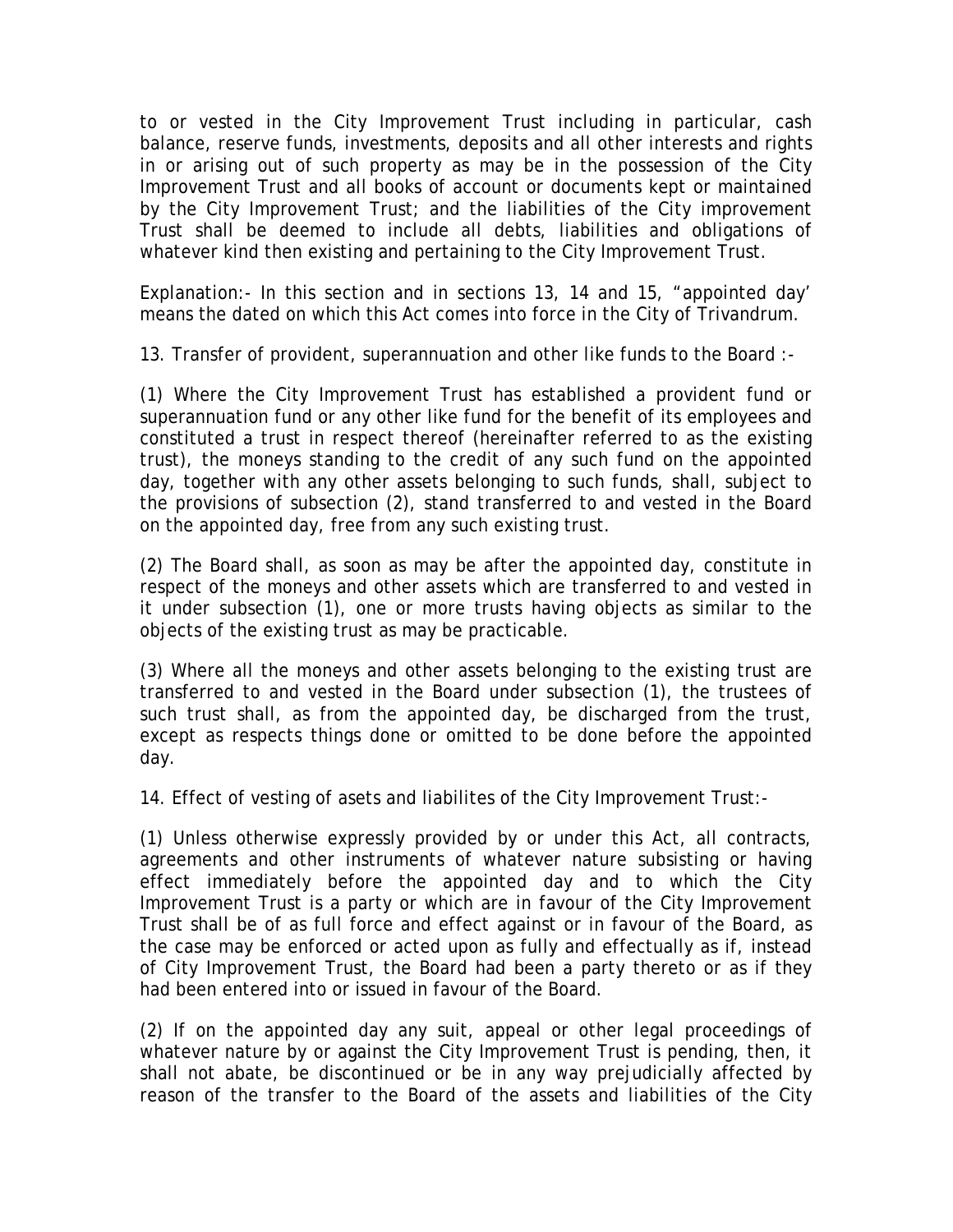Improvement Trust or of anything done under this Act, but the suit, appeal or other legal proceedings may be continued, prosecuted and enforced by or against the Board.

Explanation: For the purpose of this sub section, legal proceeding includes any proceeding under the Kerala Land Acquisition Act, 1961 (Act 21 of 1962)

15. Transfer of service of existing employees of the City Improvement Trust to the Board:-

(1) Every whole-time employee of the City Improvement Trust shall, on and from the appointed day, become an employee of the Board with such designation as the Board may determine, and shall hold his office therein by the same tenure, at the same remuneration and on the same terms and conditions of service and with the same rights and privileges as to gratuity, if any, and other matters as he would have held the same if this Act had not been passed, and shall continue to do so unless and until his remuneration, terms and conditions are duly altered by the Board:

Provided that the tenure, remuneration and terms and conditions of service of any such employee shall not be altered to his disadvantage without the previous sanction of the Government:

Provided further that any service rendered by such employee, before the constitution of the Board shall be deemed to be service rendered under the Board.

(2) If any question arises as to whether any person was a whole-time employee of the City Improvement Trust immediately before the appointed day, the question shall be referred to the Government whose decision shall be final.

(3) Notwithstanding anything contained in the Industrial Disputes Act 1947 (Central Act 14 of 1947) or in any other law for the time being in force the transfer of the services of any employee of the City Improvement Trust to the Board shall not entitle any such employee to any compensation under that Act or other law, and no such claim shall be entertained by any court, tribunal or other authority.

16. Transfer of assets and liabilities etc., of Town Planning Trusts:-

(1) The Government may, by notification in the Gazette, direct that any Town Planning Trust constituted under the Town Planning Act (Act IV of 1108) or the Madras Town Planning Act, 1920 (Madras Act VII of 1920), in any area in which this Act comes into force, shall on and from the date specified in such notification stand dissolved and all its assets and liabilities shall upon such dissolution, stand transferred to and vested in the Board.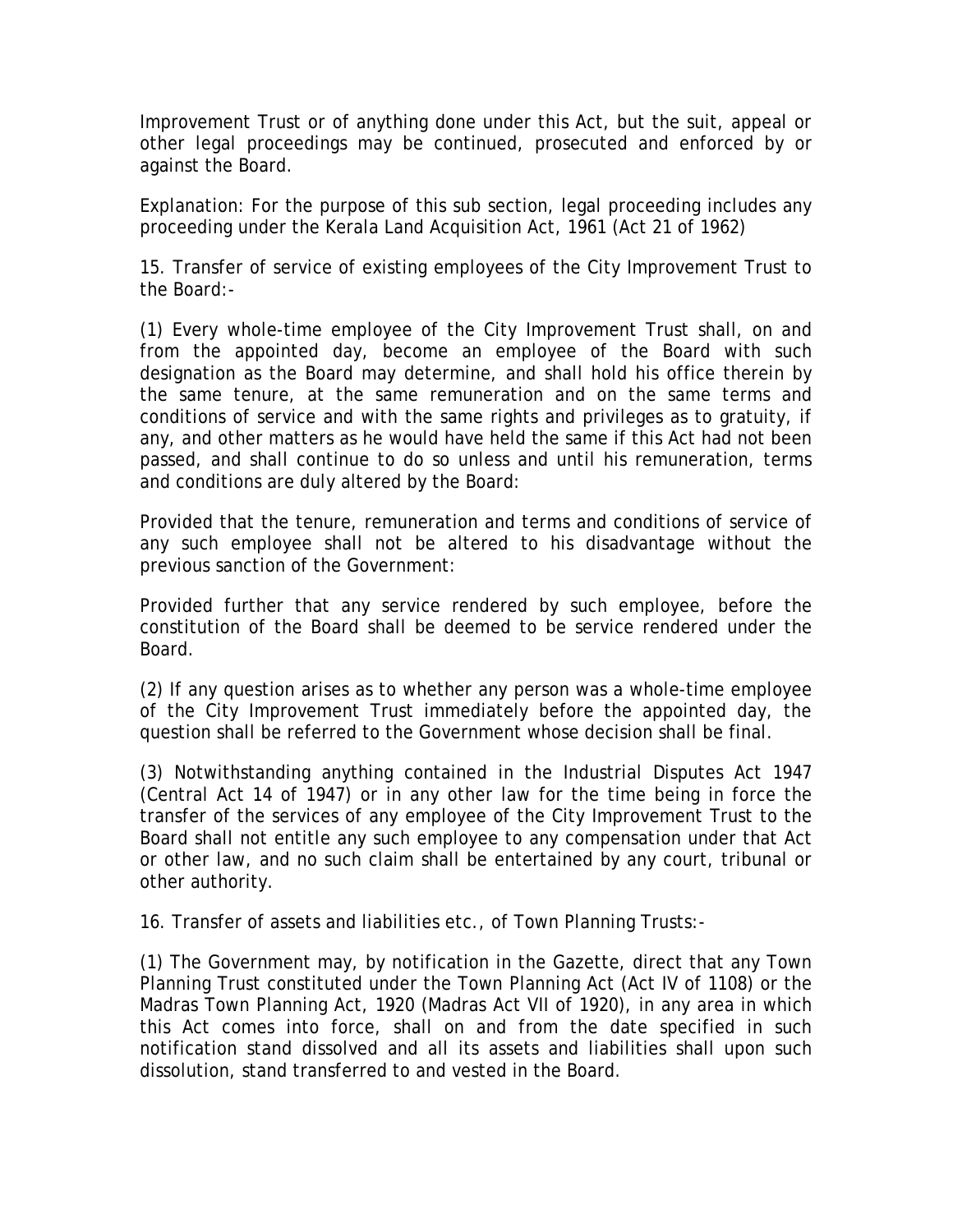(2) Where any Town Planning Trust is dissolved and its assets and liabilities become transferred to and vested in the Board under sub section (1), the provisions of sections 12,13,14 and 15 of this Act shall, as far as may be, apply to such transfer and vesting.

(3) With effect on and from the date specified in the notification under sub section (1) in respect of an area, the provisions of Chapter IX of the Town Planning Act (Act IV of 1108) or as the case may be of Chapter IX of the Madras Town Planning Act, 1920 (Madras Act VII of 1920), shall cease to be in force in such area.

### CHAPTER IV

#### OFFICERS AND MEMBERS OF THE STAFF OF THE BOARD

17. Grant of leave to the Secretary, appointment of Housing Board Engineer and other officers and servants of Board:-

(1) The Government may from time to time grant to the Secretary such leave as may be admissible under the rules:

(2) Whenever there is a temporary vacancy in the office of the Secretary, the Chairman shall report the matter to the Government and the Government may make arrangements to fill up such vacancy.

(3) The Board may with the previous approval of the Governments appoint Housing Board Engineer.

(4) The Board may sanction the creation of such posts in the establishment of the Board as it considers necessary for the efficient performance of its functions.

(5) The Secretary shall have the powers, in consultation with the Public Service Commission, to make appointments to the posts in the establishment of the Board and he shall exercise the powers in such manner as may be prescribed.

18. Power to grant leave and punish servants of the Board:-

(1) subject to such regulations as may be made under section 19 the power to grant leave to the officers and servants of the Board shall vest in the Secretary.

(2) Subject to such rules as may be prescribed if any officer or servant in the service of the Board is guilty of any breach of departmental rules or discipline or of carelessness, neglect of duty or other misconduct or is unfit the authority competent to appoint such officer or servant may impose the following penalties on him, namely:-

(a) censure;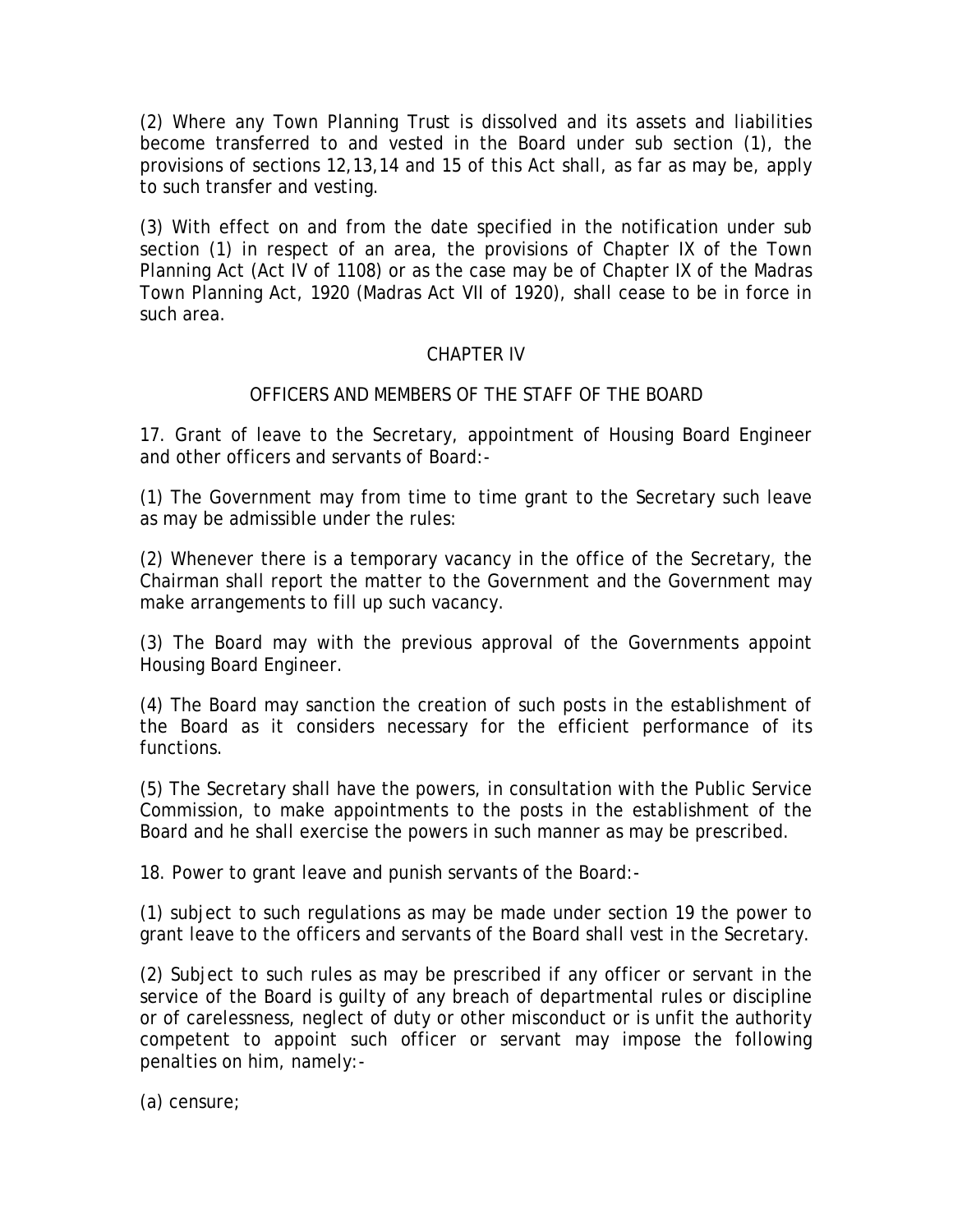(b) with holding of increments or promotion including stoppage at an efficiency bar;

(c) reduction to a lower post or time-scale or to a lower: stage in a time-scale;

(d) fine;

(e) recovery from pay of the whole or part of any pecuniary loss caused to the Board;

(f) removal from the service of the Board which shall not be a disqualification for future employment;

(g) dismissal from the service of the Board which shall be a disqualification for future employment;

Provided that the punishment of fine shall be imposed only on the members of the last grade services and that infliction of heavy fines and frequent infliction of fines shall be avoided:

Provided further that a servant of the Central or State Government or of a local authority, whose services have been lent to the Board shall not be punished except by an authority which would have been competnet to do so if his services were not so lent, but the Chairman or the Board shall be entitled to make all enquiry and report against such servant to such authority.

(3) The Secretary may, pending enquiry, suspend any officer or servant of the Board:

Provided that he shall forthwith report the matter to the authority competent to inflict punishment on such officer or servant under sub-section (2), if he is not such authority.

(4) Any officer or servant of the Board who is agrrieved by an order passed under sub-section (2) or sub-section (3) may, within two months from the date of receipt by him of such order, appeal to the Chairman if the order passed by the Secretary; and to the Government if the order is passed by the Board, and the Chairman or the Government, as the case may be,may pass such order on the appeal as he or they thinks or think fit.

(5) The Board may either suo motu or an application call for and examined the record of any order passed by the Chairman under sub-section (4) for the purpose of satisfying itself as to the correctness legality; propriety or regularity of such order and may pass such order with respect thereto as it thinks fit:

Provided that no application for revision shall be entertained after the expiration of thirty days from the date on which the order sought to be revised was received by the applicant.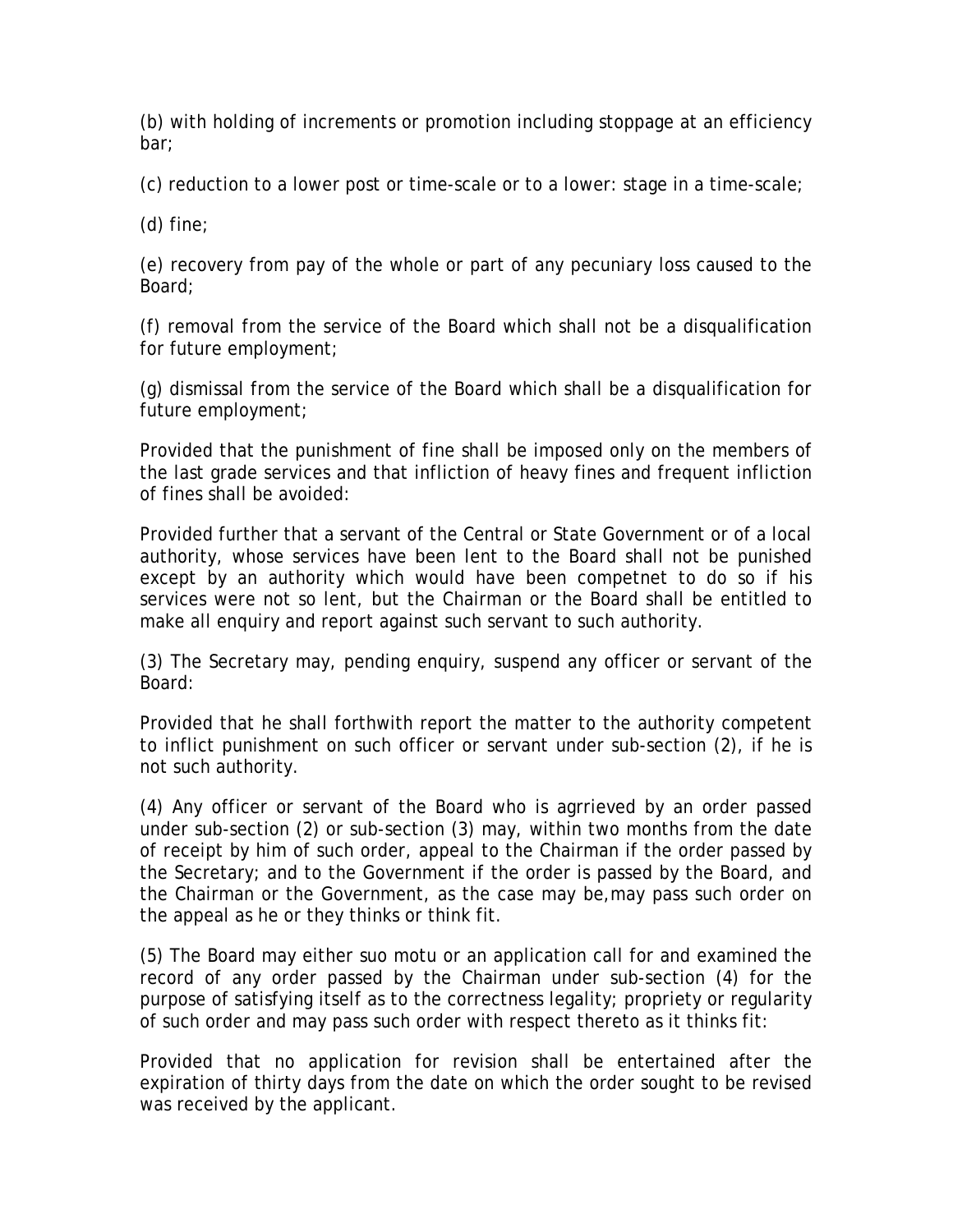(6) The Government may either so motu or an application call for the Statices record of any order passed by the Board under sub-section (5), and review any such order and pass such order with respect thereto as they think fit :

Provided that no application for review shall be entertained after the expiration of thirty days from the date on which the order sought to be reviewed was received by the applicant.

19. Service regulations:-

Subject to the provisions of this Act, the Board shall with the previous approval of the Government, make regulations-

(a) fixing the salary and allowances of the Secretary, Housing Board Engineer or servant from whom it may be deemed expedient to require security;

(b) fixing the amount and nature of security to be furnished by any officer or servant from whom it may be deemed expedient to require security;

(c) for regulating the grant of leave of absence, leave allowances and acting allowances to the officers and servants of the Board;

Provided that a servant of the Central or the State Government employees an officer or servant of the Board shall not be entitled to leave or leave allowances, otherwise than as laid down in the conditions of this service under the Central or the State Government relating to transfer to foreign service;

(d) for establishing and maintaining a provident funds, for compelling all or any of the officers or subordinates other than servants of the Central or the State Government respect of whom a contribution is paid under section 151 to subscribe to the fund at such rates and subject to such conditions as may be prescribed and for supplementing such subscriptions out of the funds of the Board;

(e) for determining the conditions under which the officers and servants or any of them shall on retirement receive 1Pensions or compassionate allowances and the amount of such 2 Pensions and compassionate allowances.

20. Maintaining schedule of establishment:-

The Board shall prepare and maintain a schedule of establishment before the 1st of May of every year, showing the number, designations and grades of the officers and subordinates (other than the employees who are paid by the day or whose pay is charged to temporary work), who it considers necessary and proper to employ for the purposes of this Act and also the amount and the nature of the salary, fees and allowances to be paid to each such officers or subordinate, contributions payable under section 151 in respect of each officer and servant as on the 1st of April of the same year.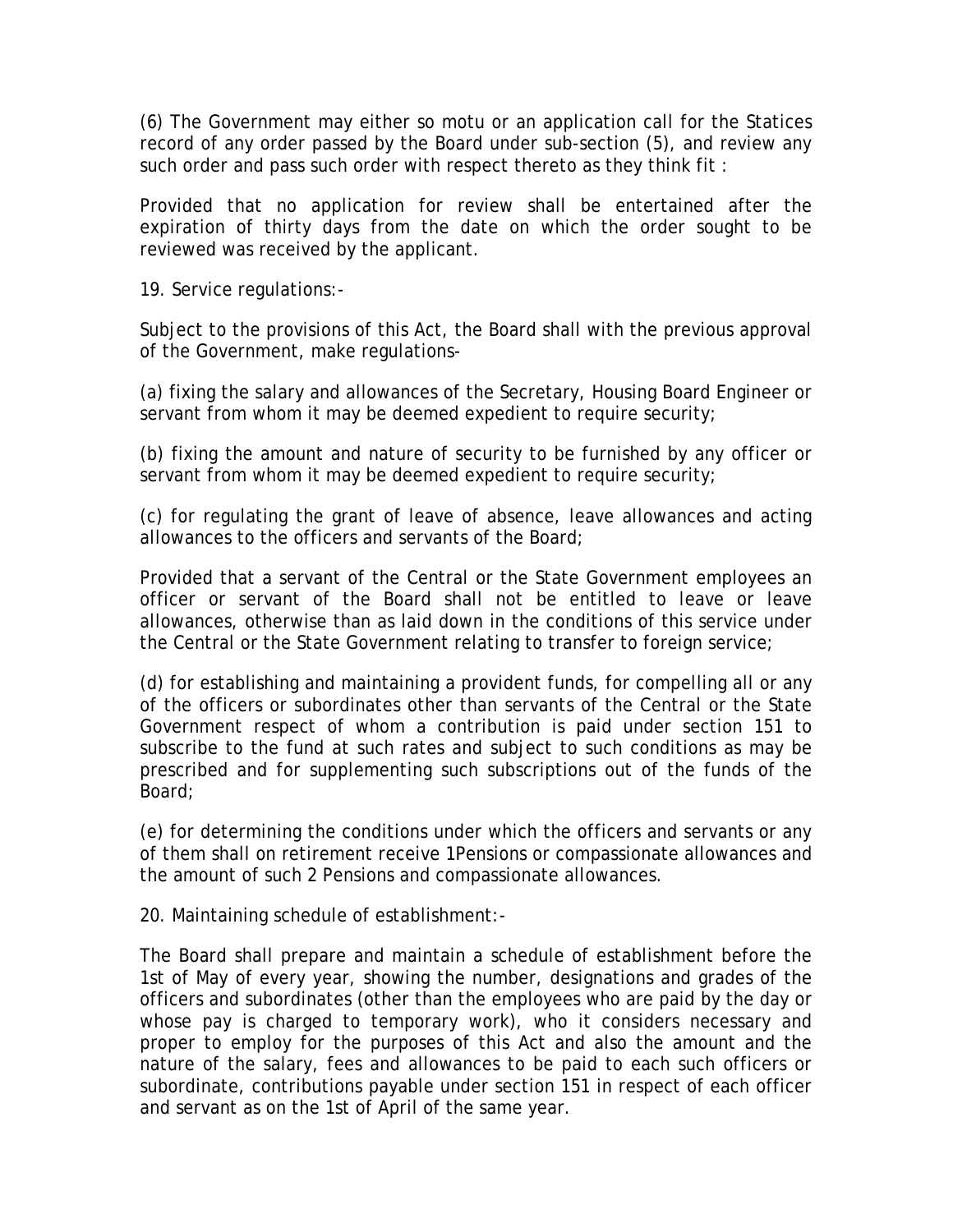1Subsituted by Act 4 of 1991

2 Substituted by Act 4 of 1991

21. Housing Units:-

(1) The Board shall establish a housing unit-

(a) for the area comprising the city of Trivandrum and any other areas specified by the Government by notification in the Gazette by the name "The Trivandrum Housing Unit";

\_\_\_\_\_\_\_\_\_\_\_\_\_\_\_\_\_\_\_\_\_\_\_\_\_\_\_\_\_\_\_\_\_\_\_\_\_\_\_\_\_\_\_\_\_\_\_\_\_\_\_\_\_\_\_\_\_\_\_\_\_\_\_\_\_\_

(b) for the area comprising the city of Cochin and any other area specified by the Government by notification in the Gazette;

(c) for the area comprising the city of Calicut and any other area specified by the Government by notification in the Gazette; and

(d) with the approval of the Government for any other area for the efficient performance of its functions in that area.

(2) Every housing unit shall form part of the establishment of the Board and shall consist of such officers and servants as may be considered necessary by the Board.

(3) Every housing unit shall be in charge of an officers who shall be under the administrative control of the Chairman and shall also exercise such powers, and perform such duties and functions, as may be delegated to him by the Chairman under section 22.

22. Control and delegation by Chairman:-

(1) The Chairman shall exercise overall supervision and control over the acts and proceedings of all officers and subordinates of the Board.

(2) The Chairman may by general or special order in writing delegate to any officer of the Board, any of his powers, duties or functions under this Act or any rules or regulations made there under except those under section 24,94, 105 and 140.

(4) The exercise or discharge by any officer of any powers, duties or functions delegated to him under sub-section (2) shall be subject to such restrictions and limitations as may be imposed by the Chairman, and shall also be subject to his control and revision.

23. Chairman may refer any question by the Board to the Government:-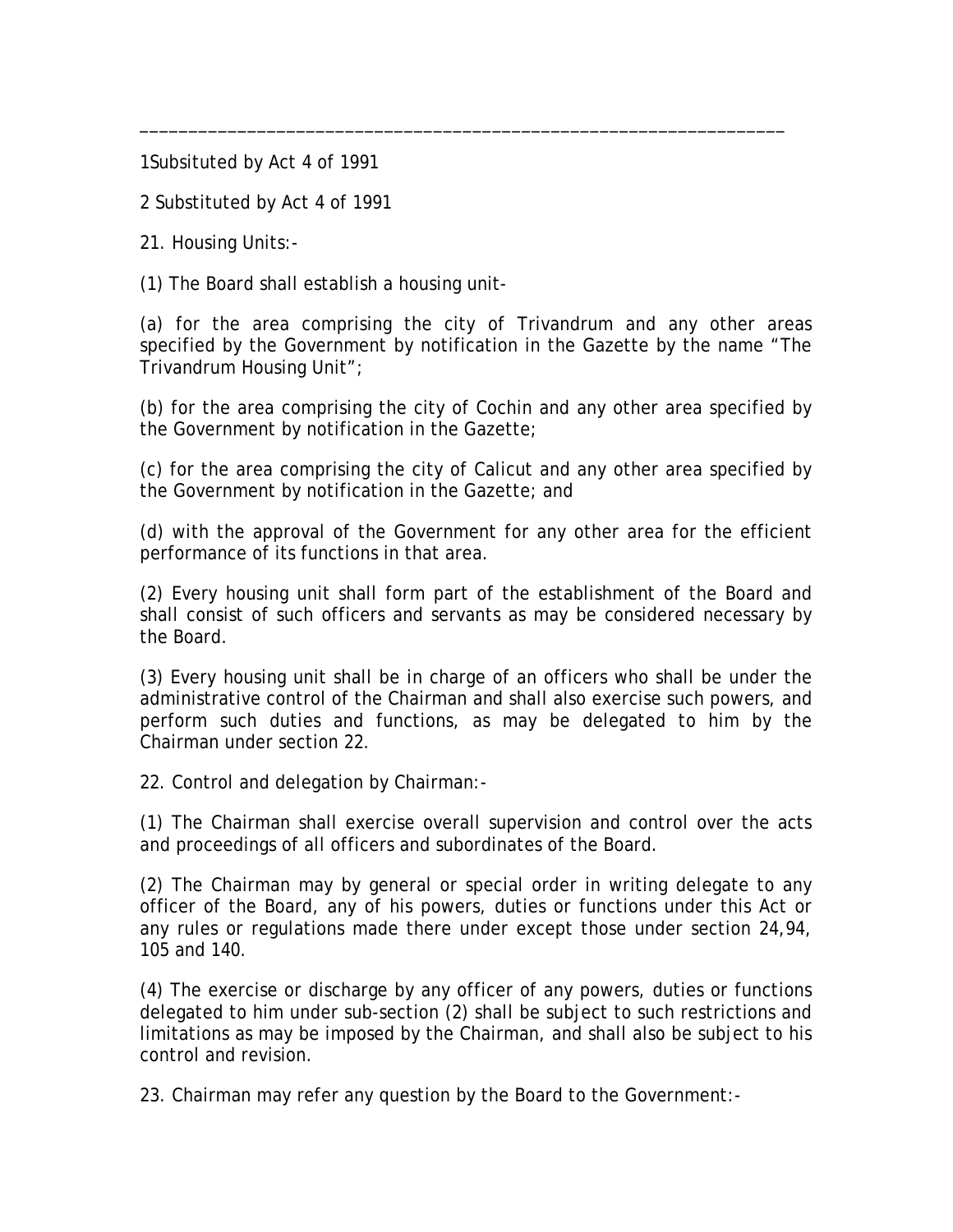The Chairman may, in cases where he is satisfied that any decision of the Board cannot in public interest be implemented, refer such matter to the Government and the Government shall have power to issue such directions thereon as they deem fit. Such directions shall be binding on the Board.

### CHAPTER V

# CONDUCT OF BUSINESS OF THE BOARD AND ITS COMMITTEES

24. Meetings of the Board:-

(1) The Board shall meet at such times and places and shall, subject to the provisions of sub-sections (2) and (3) observe such rules of procedure in regard to transaction of business at its meeting (including the quorum at meetings) as may be prescribed by regulations:

Provided that the Board shall meet at least once in a month:

(2) The Chairman or in his absence such member as may be chosen by the members present from among themselves shall preside at a meeting of the Board.

(3) All questions at any meeting of the Board shall be decided by a majority of the votes of the members present and voting and, in the case of an equality of votes the Chairman, or in his absence the person presiding shall have a second vote in addition to his first vote as a member of the Board.

(4) The proceedings of the meeting of the Board shall be forwarded to the Government in the department in charge of housing within seven days of every meeting.

25. Temporary association of persons with the Board for particular purposes:-

(1) The Board may associate with itself in such manner and for such purpose as may be prescribed by regulations, any person whose assistance or advice it may desire for the purpose of carrying into effect any of the provisions of this Act:

Provided that the number of persons so associated shall not be more than five.

(2) A person associated with the Board under sub-section (1) for any purpose shall have the right to take part in the discussions of the Board relevant to that purpose, but shall not be named as a member for any other purpose:

(3) The Government may, by order, depute one or more officers of the Government to attend any meeting of the Board and to take part in the discussions of the Board, but such officer or officers shall not have the right to vote.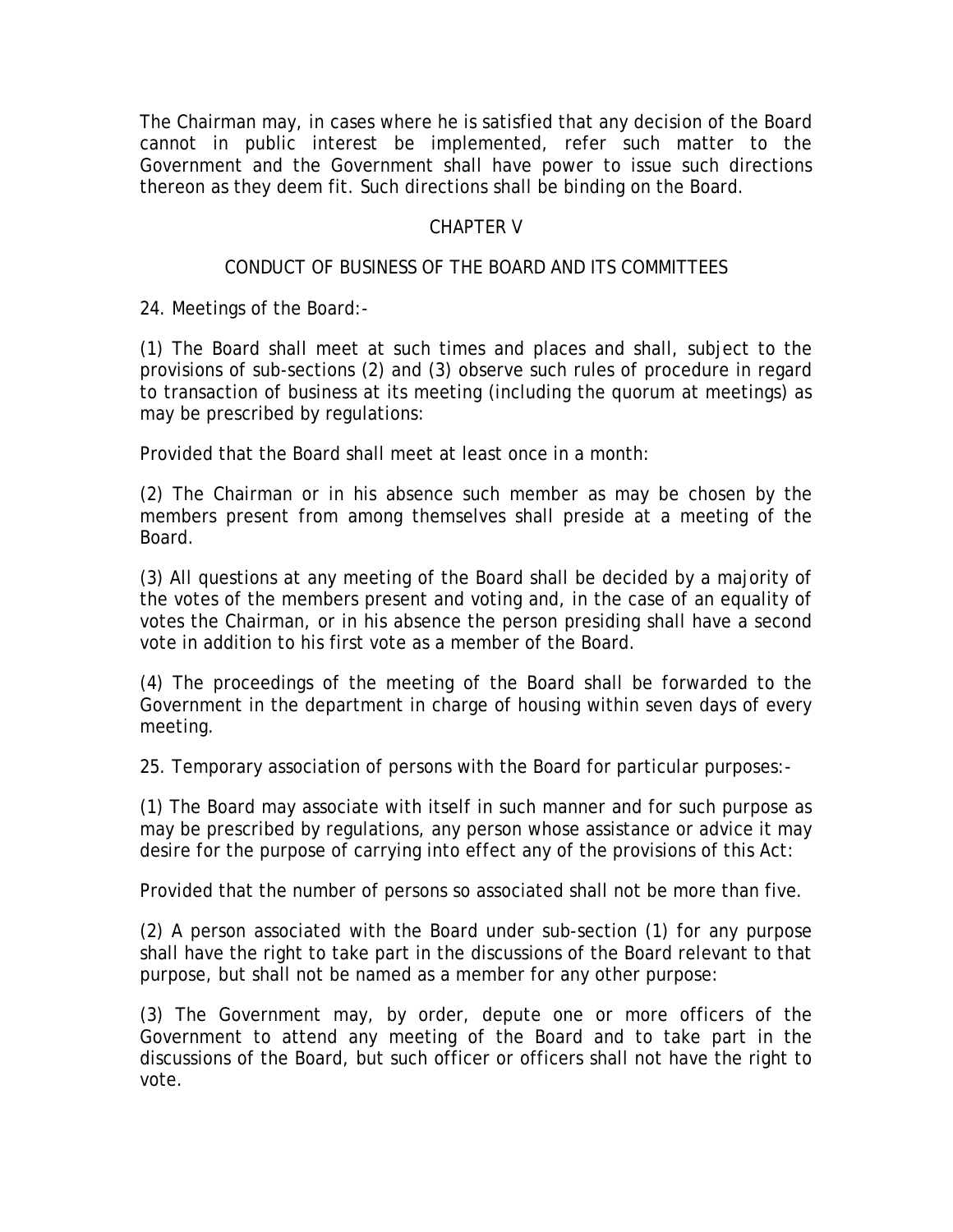26. Appointment and functions of Committees: -

(1) The Board may, from time to time, appoint committees consisting of such number of persons as it may think fit for the purpose of discharging such duties or performing such functions, and on such terms and conditions, as may be prescribed by regulations.

(2) The Chairman or such other person as he may nominate in this behalf shall be the president of the committee and the committee shall observe such rules of procedure in regard to transaction of business at it meetings as may be prescribed by regulations.

(3) All proceedings of the Committee shall be subject to confirmation by the Board.

27. Members of the Board or Committee or persons associated with the Board not to take part in proceedings in which they are personally interested

(1) A member or a person associated with the Board or a member of any committee who-

(a) has directly or indirectly, by himself or by any partner employer or employee, any such share or interest as is described in sub-section (1) of section 7 in respect of any matter, or

(b) has acted professionally in relation to any matter, on behalf of any person having therein any such share or interest as aforesaid, shall not vote or take part in any proceeding of the Board or any committee relating to such matter.

(2) If any member or any person associated with the Board under section 25 or any member of a committee appointed under section 26 has, directly or indirectly, any beneficial interest in any land situated in an area comprised in any housing or improvement scheme framed under this Act, or in an area in which it is proposed to acquire land for any of the purposes of this Act;

(i) he shall at a meeting relating to such area, of the Board or any committee, inform the person presiding of the nature of such interest, and

(ii) he shall not take part in any proceeding relating to such area at a meeting of the Board or any committee.

(iii) He shall not take part in any proceeding relating to such area at a meeting of the Board or any committee.

(4) Nothing in sub-section (2) shall prevent any member or any person associated with the Board under section 25 or any member of a committee appointed under section 26 from voting on, or taking part in, the discussion of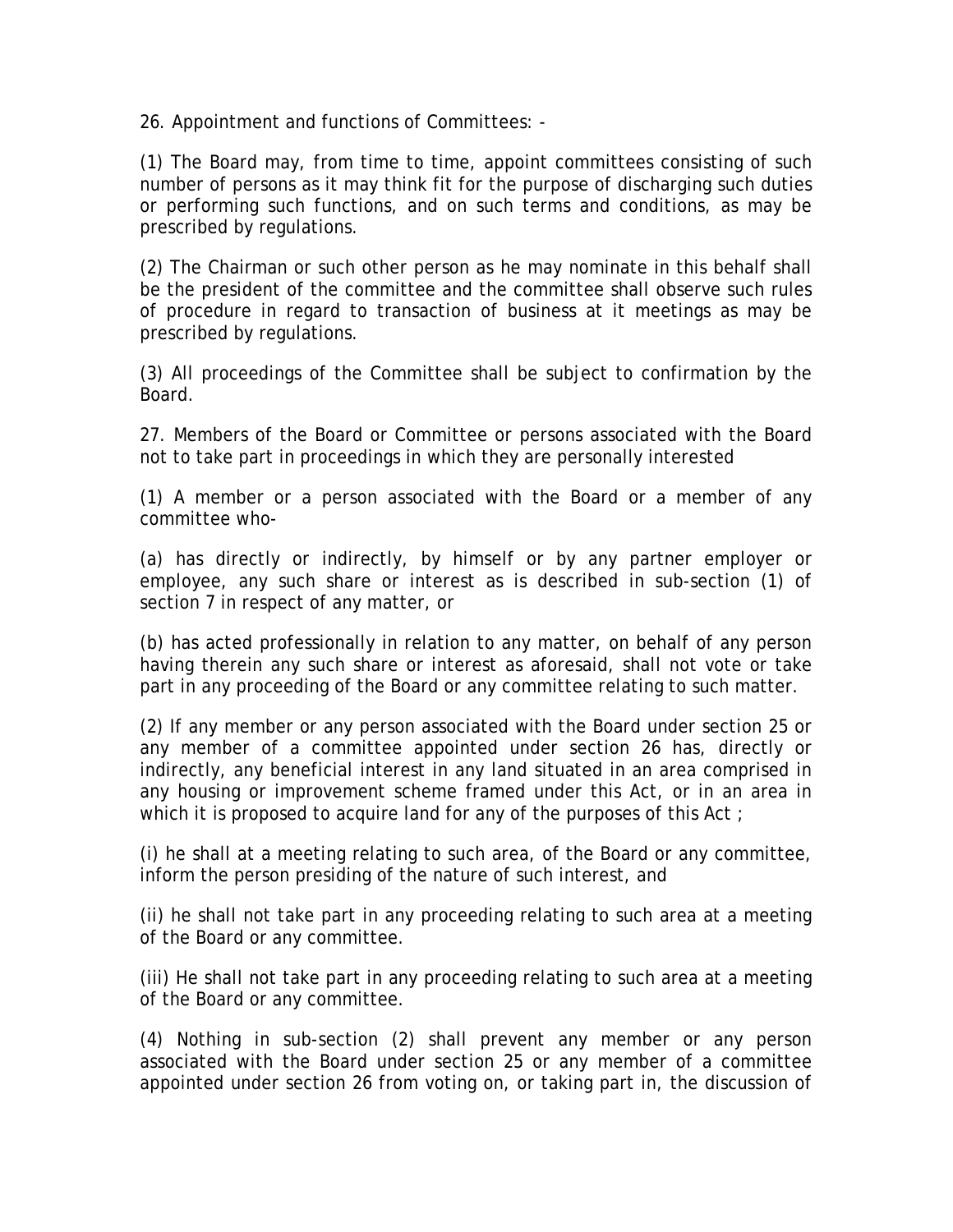any resolution or question relating to any subject other than a subject referred to in that sub-section.

28. Acts of the Board or Committee not to be invalidated by informality, vacancy etc-

No act done or proceeding taken under this Act by the Board or any Committee shall be invalidated merely on the ground-

(a) of any vacancy or defect in the constitution of the Board or the Committee; or

(b) of any defect or irregularity in the appointment of a person acting as a member thereof; or

(c) of any defect or irregularity in such act or proceeding not affecting the merits of the case.

CHAPTER VI

POWERS OF BOARD, CHAIRMAN AND SECRETARY TO INCUR EXPENDITURE ON SCHEMES AND ENTER INTO CONTRACTS

29. Powers of the Board and Secretary to incur expenditure:-

Subject to budget provision and availability of funds, expenditure may be incurred on any single work or scheme for carrying out any of the purposes of this Act-

(i) by the Secretary, in case such expenditure does not exceed one lakh of rupees; and

(ii) by the Board in other cases:

Provided that the Secretary shall report the expenditure incurred by him under this section to the Board at its next meeting for approval.

30. Powers of Board and Secretary to approve estimates:-

The Board or the Secretary may accord approval to estimates for incurring expenditure on any work or schemes for carrying out any of the purposes of this Act subject to the like restrictions and conditions imposed on the Board or the Secretary, as the case may be, under section 29.

31. Emergency powers of Chairman:-

The Chairman may in cases of emergency, direct the execution of any work or the doing of any act which requires the sanction of the board and the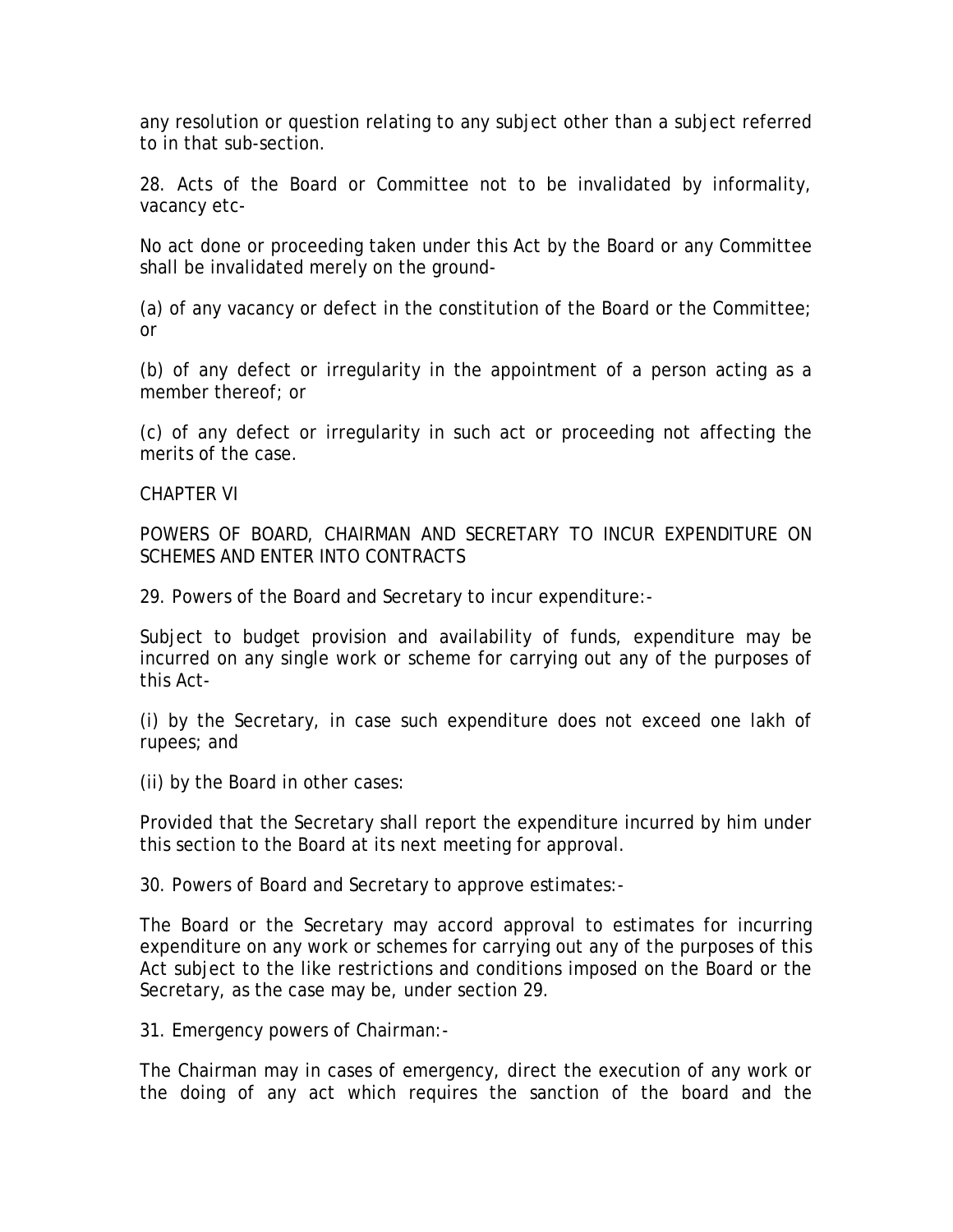immediate execution or doing of which is, in his opinion necessary for the service or safety of the public and may also direct that the expenses of executing the work or of doing the act shall be paid from the funds of the Board.

Provided that-

(a) he shall not act under this section in contravention of any direction of the Board or the Government prohibiting the execution of any particular work or the doing of any particular act;

(b) he shall report the action taken by him under this section and reasons therefore to the Board at its next meeting and shall also submit a copy of his report to the Government and the Board or the Government may issue such directions as it or they may deem fit on such report.

32. Power to make and perform contracts:-

The Board may enter into and perform all such contracts as it may consider necessary or expedient for carrying out the purposes of this Act.

33. Agreements and security deposits:-

(1) Every contract shall be made on behalf of the Board by the Secretary or any other officer of the Board authorised by the Board.

(2) The Secretary or the officer authorised under sub-section (1) shall take sufficient security deposit for the due performances of the contract.

(3) Written agreements shall be executed for every contract, the value of which exceeds five hundred rupees.

(4) Every contract made by the Secretary or the officer authorised under subsection (1) the value of which exceeds ten thousand rupees, shall be reported to the Board at its next meeting.

34. Further provisions as to execution of contracts and agreements:-

(1) Subject to the provisions of sections 32 and 33 contracts or agreements shall be made or executed in accordance with such rules as may be prescribed.

(2) A contract or agreement made or executed in contravention of the provisions of this Act or the rules or regulations made thereunder shall not be binding on the Board.

35. Singing of Instruments and the registration of such instruments:-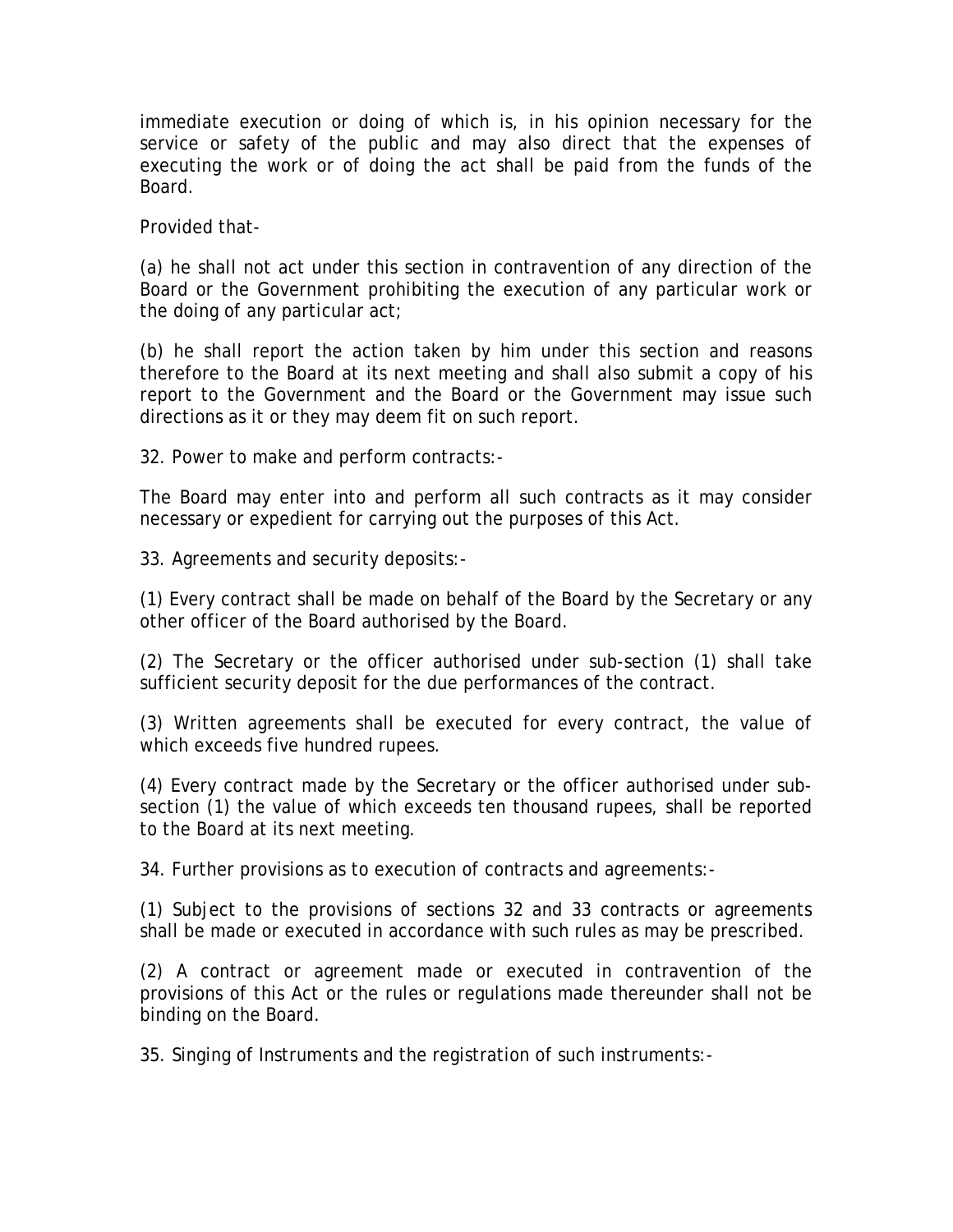(1) The Secretary or any officer of the Board authorised in writing by the Board in this behalf may sign on behalf of the Board any agreement or other instrument to be executed on behalf of the Board.

(2) Notwithstanding anything contained in the Indian Registration Act, 1908 (Central Act 16 of 1908) it shall not be necessary for the Secretary or an officer of the Board referred to in sub-section (1) to appear in person or by agent at any registration office in any proceeding connected with the registration of any instrument executed by him in his official capacity or to sign as provided in section 58 of that Act.

(3) Where any instrument is so executed, the registering officer to whom such instrument is presented for registration may, if he thinks fit, refer to the Secretary or an officer of the Board referred to in sub-section (1) for information respecting the same and shall on being satisfied of the execution thereof, register the instrument.

### CHAPTER VII

# HOUSING OR IMPROVEMENT SCHEMES

36, Power of the Board to undertake housing or improvement Schemes and incur expenditure.-

(1) Subject to the provisions of this Act , the Board may ,from time to time, incur expenditure and undertake works for the preparation and execution of such housing or improvement schemes as it may consider necessary.

(2) The Government may, on such terms and conditions as they may think fit to impose, transfer to the Board the execution of any housing or improvement scheme not provided by this Act, and the Board shall thereupon undertake the execution of such schemes as if it had been provided for by this Act.

(3) The Board may , on such terms and conditions as may be agreed upon, take over for execution any housing or improvement scheme under taken by a local authority and the Board shall execute such scheme as if it had been provided for this by Act.

37. Power of Government to transfer any land belonging to or vested in them or acquired under the Kerala Land Acquisition Act , to the Board.-

Whenever the Government consider it expedient or necessary, for the purpose of clearance or improvement of any slum area, to transfer any land in such area belonging to or vested in them or acquired under the provisions of the Kerala Land Acquisition Act ,1961 (Act 21 of 1962 ), for the purposes of slum clearance, they may do so on such terms and conditions as they may think fit to impose ; and direct the Board to undertake the clearance or improvement of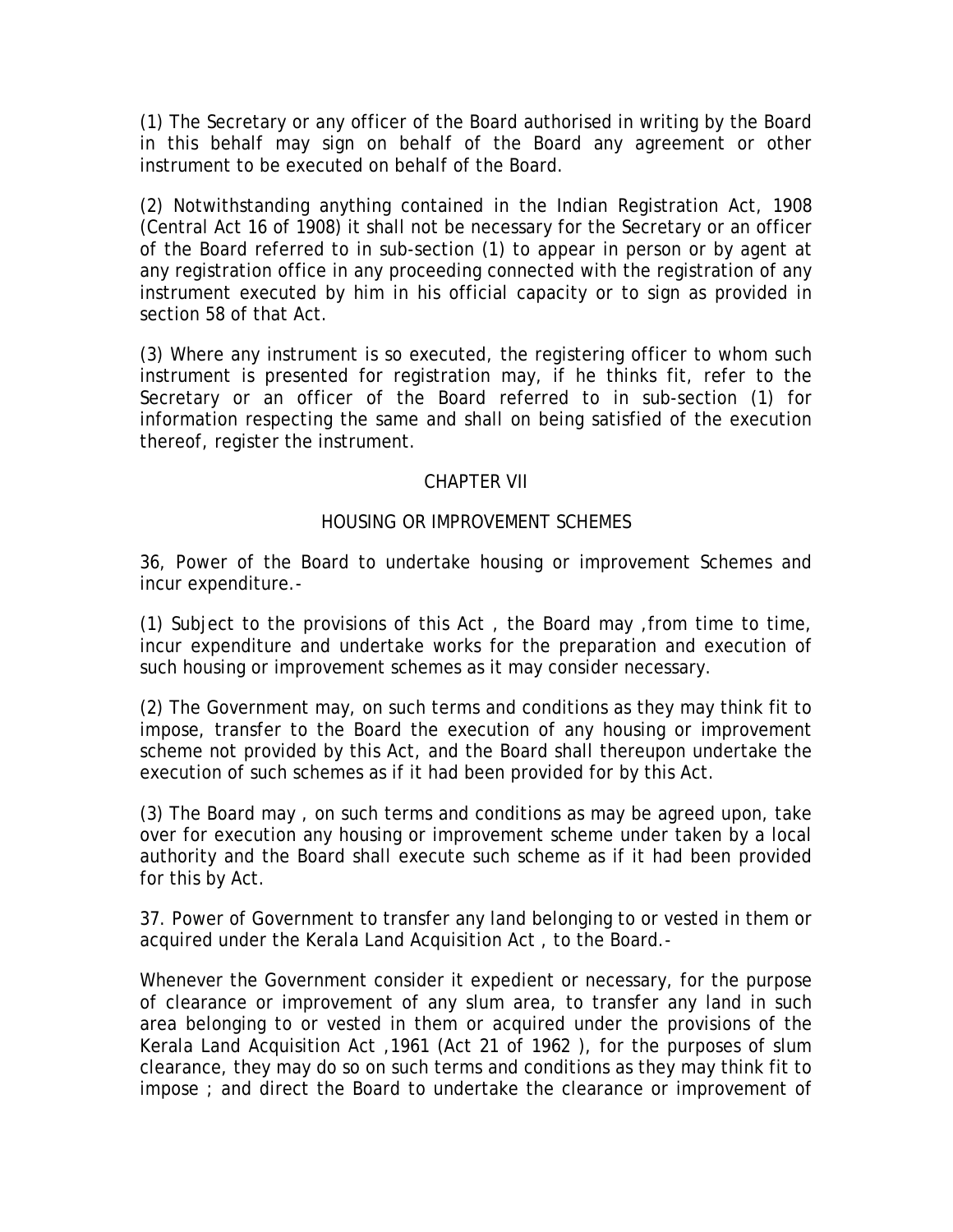that area and to frame and execute such housing or improvement scheme under this Act as the Government may, specify, and the Board shall thereupon undertake the same for execution as if it had had been provided for by this Act.

38. Housing or improvement scheme when to be framed by the Board.-

A housing or improvement scheme may be framed by the Board on its own motion or at the instance of the Government or a local authority.

39. Board may agree or refuse to frame and execute a housing or improvement scheme.-

(1) The Board may agree to frame and execute a housing or improvement scheme at the instance of a local authority if the Board is satisfied that such scheme is necessary and the funds at its disposal permit the framing and the execution of such scheme , or may refuse to frame and execute such Scheme if it is satisfied that it either unnecessary or not feasible or that it is otherwise unexecutable.

(2) Any local authority deeming itself aggreived by the refusal of the Board under subsection (1) may, within two months from the date of receipt of the order of such refusal, appeal to the Government who may pass such orders thereon as they think fit , and it shall be the duty of the Board to give effect to such orders accordingly.

16[(3) At the instance of the local authority and with the approval of the Government, the Board shall frame and execute such Schemes for poramboke dwellers and homeless poor as may be proposed by any local authority and approved by Government.

(4) The expenses for execution of the scheme shall be met from a separate fund, namely the Relief Fund to be administered by the Board to which interested persons, institutions, Government owned companies and Corporations, the local authorities and the Board may contribute periodically.]

40. Matters to be provided by housing or improvement schemes .-

Notwithstanding anything contained in any order law for the time being in force, a housing or improvement scheme may provide for all or any of the following matters, namely:-

(a) The acquisition by purchase , exchange, or otherwise, of any property necessary for or affected by the execution of the scheme;

(b) The laying or re-laying out of any land comprised in the scheme ;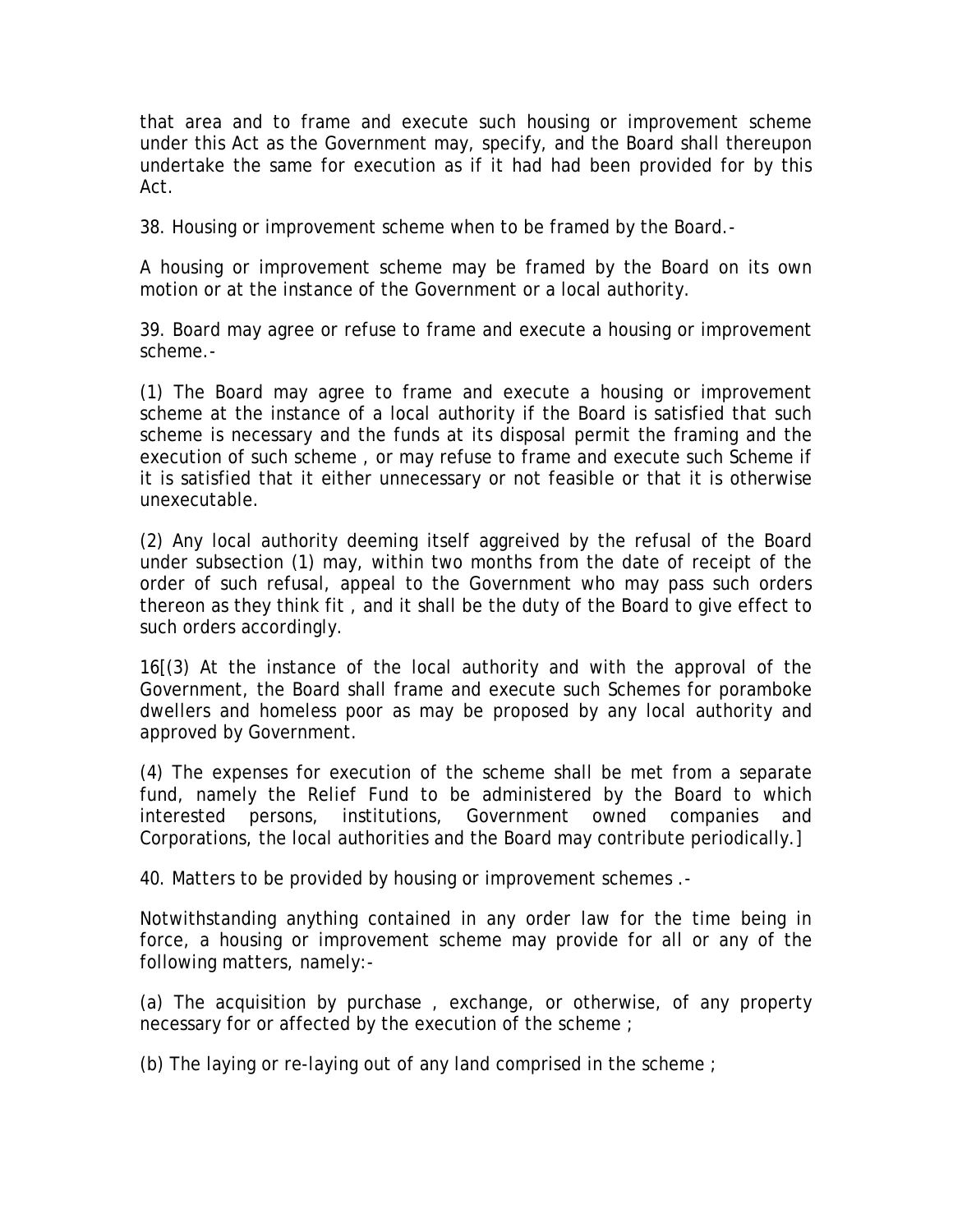(c) The distribution or redistribution of sites belonging to owners of the property comprised in the scheme;

(d) The closure or demolition of dwellings or portion of dwellings unfit for human habitation;

(e) The demolition of obstructive buildings or portion of buildings.;

(f) The construction and reconstruction of buildings;

(g) The sale , lease or exchange of any property comprised in the scheme;

(h) The construction and alteration of roads, streets, back lanes, bridges, culverts and causeways;

(i) The draining, water supply and lighting of the streets included in the scheme;

(j) The provision of open parks, playing fields, and open spaces for the benefit of any area comprised in the scheme or any adjoining area, and the enlargement of existing parks, playing fields; open spaces and approaches;

(k) The provision of sanitary arrangements required for the area comprised in the scheme , including the conservation of and prevention of injury and contamination to rivers or other sources and means of water supply;

(l) The provision of accommodation for any class of inhabitants ;

(m) The advance of money for the purposes of the scheme;

(n) The provision of facilities for communication and transport;

\_\_\_\_\_\_\_\_\_\_\_\_\_\_\_\_\_\_\_\_\_\_\_\_\_\_\_\_\_\_\_\_\_\_\_\_\_\_\_\_\_\_\_\_\_\_\_\_\_\_\_\_\_\_\_\_\_\_

(o) The collection of such information and statistics as may be necessary for the purposes of this Act;

16 Inserted vide Act 16 of 2000

(p) The reclamation or reservation of lands for markets, gardens playing fields and afforestation;

(q) The provision of schools, parks, swimming pools, restaurants, shops, markets, fuel depots, laundries , hair dressing saloons and other amenities in the scheme; and

(r) Any other matter for which , in the opinion of the Government it is expedient to make provision with a view to provide house accommodation and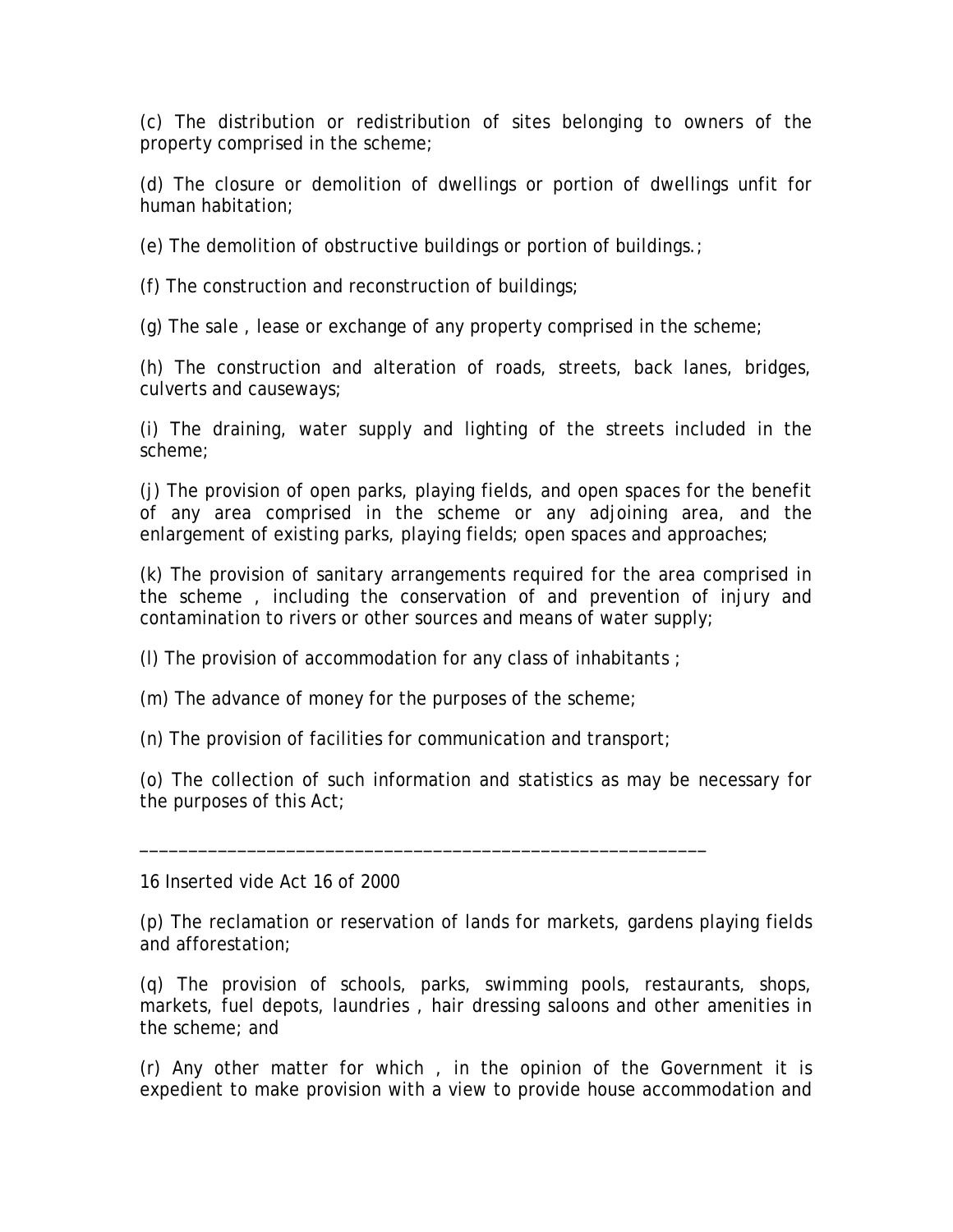to the improvement of any area comprised in the scheme, or of any adjoining area or the general efficiency of the scheme.

Explanation.- For the purposes of this section, the Government may, by notification in the Gazette specify such area surrounding or adjoining the area included in a housing or improvement scheme to be the adjoining area.

41. Types of housing and improvement schemes .-

(1) Any housing and improvement scheme shall be of one of the following types , or combination of any two or more such types or of any special features thereof , that is to say:-

(a) A house accommodation scheme;

(i) For the poor sections of the people having an income not exceeding Rs. 2,000 per annum especially for scheduled castes and scheduled tribes.

- (ii) For others.
- (b) A rebuilding scheme;
- (c) A rehousing rehabilitation scheme;
- (d) A city or town or village expansion scheme;
- (e) A street scheme;
- (f) A deferred street scheme;
- (g) A land development scheme;
- (h) A general improvement scheme;
- (i) An office accommodation scheme;
- (j) An educational institution accommodation scheme;
- (k) A health institution accommodation scheme; and
- (l) A tourist accommodation scheme;

(2) Notwithstanding anything contained in sub-section (1), the Board may suo motu or at the instance of the Government frame a scheme or schemes for the grant of loans and advances to private individuals, local bodies or other organisations for housing purposes subject to such terms and conditions as may be laid down in the scheme or schemes: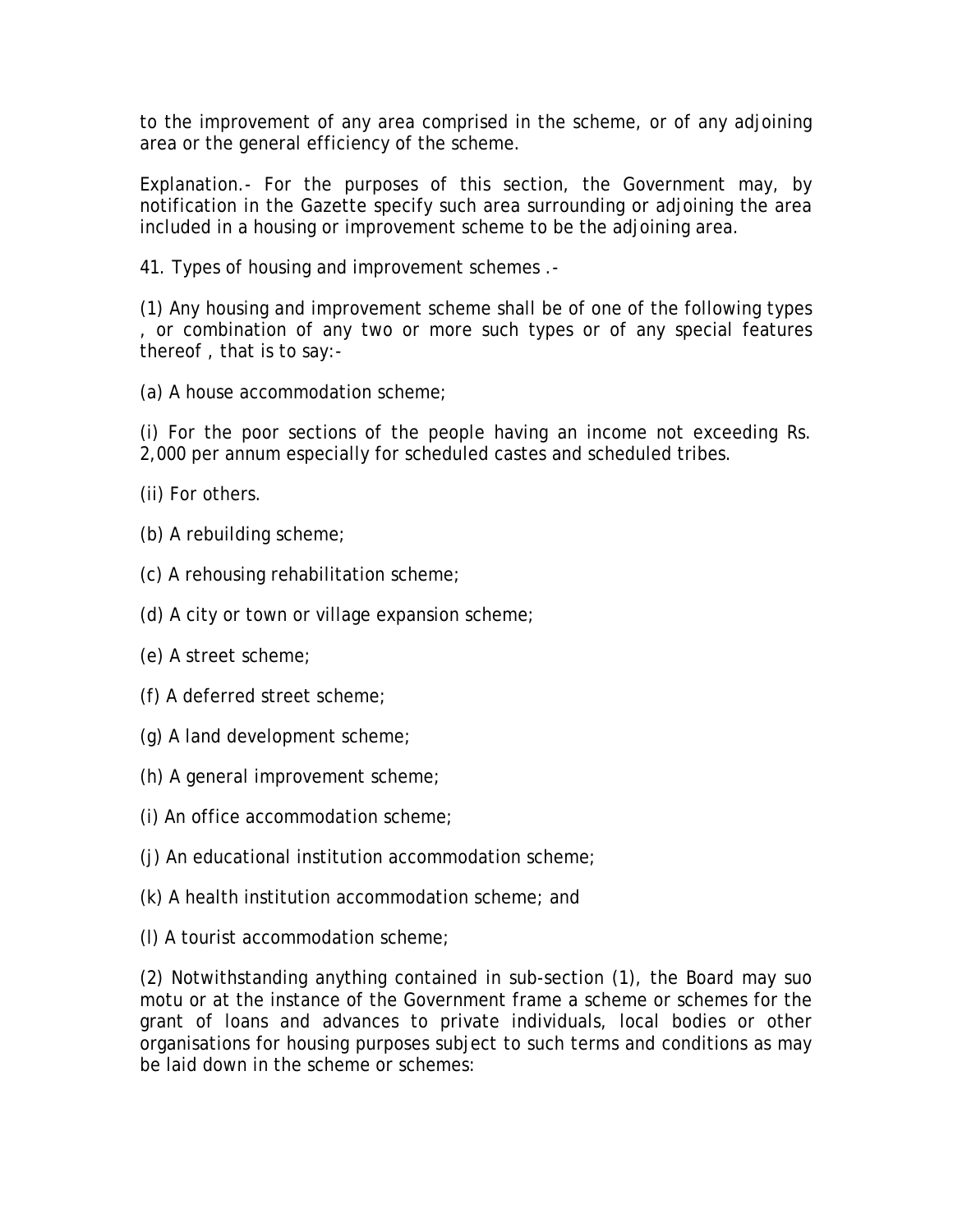16[1][(3) In respect of loans and advances to private individuals having government subsidy, the selection of beneficiaries shall be made by the local bodies on the basis of norms fixed by the Board and all complaints regarding the selection of the beneficiaries shall be settled by the Board, The local bodies shall render necessary assistance to the Board for the recovery of dues from the beneficiaries for such schemes.]

Provided that the terms and conditions of the schemes framed at the instance of the Government shall be subject to their approval:

Provided further that the provisions in sections 50 to 57 shall not apply to the schemes framed under this sub-section.

42.House accommodation scheme

(1) Whenever the Board is of opinion that it is expedient or necessary to meet the need for house accommodation in any area , the Board may frame a house accommodation scheme.

(2) Such scheme shall specify the lay out of the area where the houses are to be constructed.

(3) Such scheme may provide for the construction of houses and for the sale, leasing out or sale on hire purchase basis of any house so constructed.

(4) The Board may provide in the area roads ,streets, drainage, water supply, street lighting and other amenities.

43. Rebuilding Scheme.-

(1) Whenever it appears to the Board that any area is an insanitary area within the meaning of section 49 and that having regard to the comparative value of the buildings in such area and of the sites on which they are erected , the most satisfactory method of dealing with the area or any part thereof is a rebuilding scheme for the whole area or any part of it in accordance with the provisions of this section.

(2) A rebuilding scheme may provide for –

(a) the reservation of roads, streets, lanes and open spaces and the enlargement of the existing roads, streets, lanes and open spaces to such extent as may be necessary for the purposes of the scheme;

(b) the re-laying out of the sites of the area upon roads, streets, lanes and open spaces so reserved and enlarged;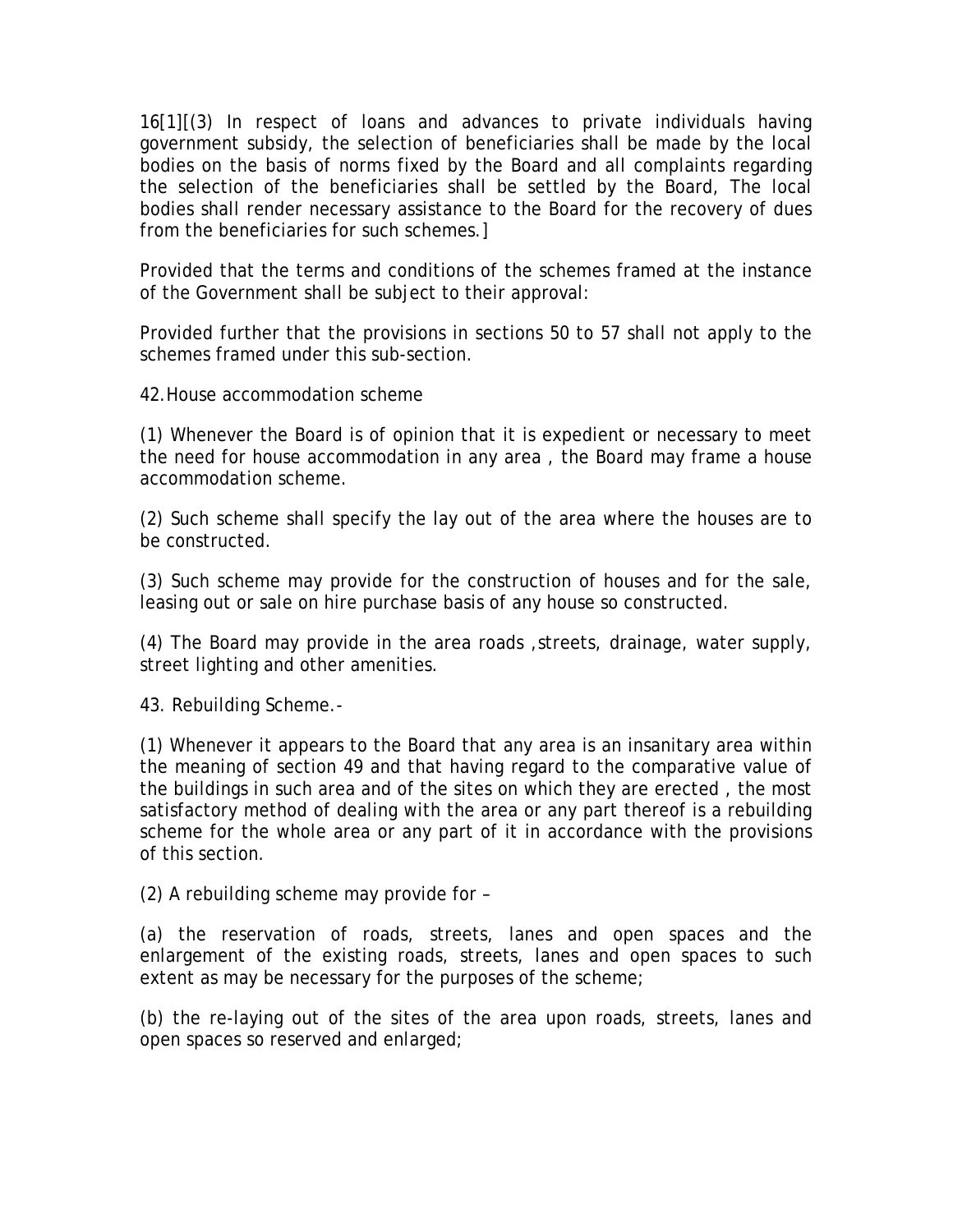(c) the payment of compensation in respect of any such reservation or enlargement and the formation of roads, streets, lanes and open spaces so reserved or enlarged;

(d) the reconstruction , alteration or demolition of the existing buildings and their appurtenances by the owners or by the Board in default of the owners, upon the sites as defined under the scheme;

(e) the advance to the owners, upon such terms and conditions as to interest , sinking fund,and other matters as may be provided under the scheme, of such sums, as may be necessary to assist them to reconstruct or alter existing buildings or to erect new buildings in accordance with the scheme; and

(f) the acquisition by the Board of any site or building comprised in the area included in the scheme.

44. Rehousing or rehabilitation scheme.-

Whenever the Board is of opinion that it is necessary for persons who-

(a) are displaced by the execution of any housing or improvement scheme sanctioned under this Act, or

(b) are likely to be displaced by the execution of any housing or improvement scheme which it is intended to frame under this Act, or

(c) are surplus in any scheme area, the board may frame a rehousing scheme for the construction, maintenance and management of such number of dwelling houses and shops as may be required , or may frame a rehabilitation scheme for providing such number of open plots with roads, streets, and open spaces as may be necessary.

45. City or Town or Village expansion schemes.-

(1) Whenever the Board is of opinion that it is expedient to control and provide for the future expansion or development of a city , town or village, the Board may frame 16Awith the previous approval of the local authority concerned] an expansion scheme and specify the time limit for the execution of such scheme.

(2) The expansion scheme may be framed in respect of an area which lies wholly within or wholly outside the limits of the city, town or village, or in respect of an area which lies partly within and partly outside the city, town or village.

(3) Such scheme shall specify the proposed lay out of the area to be developed and the purposes for which particular portions thereof are to be utilised.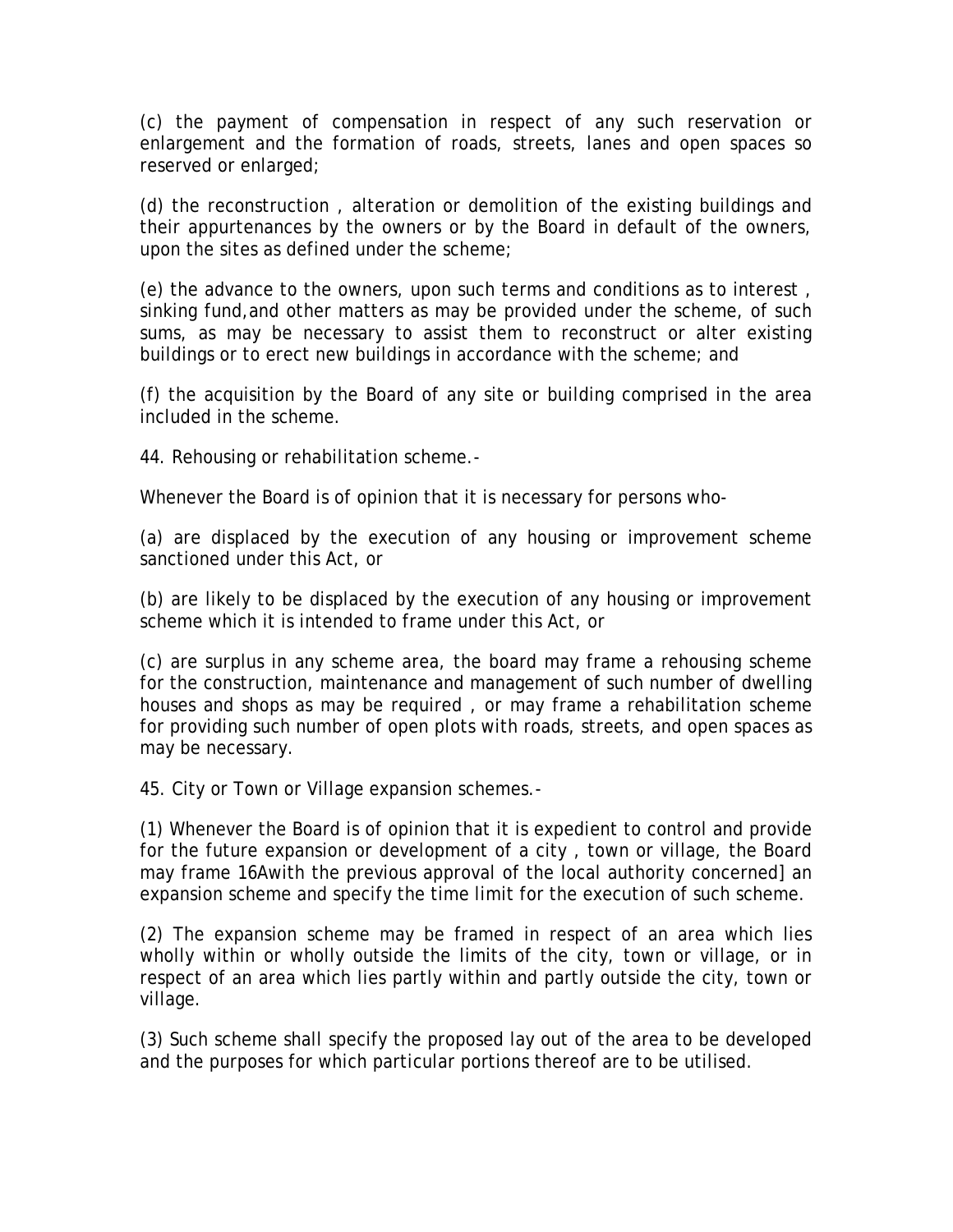(4) After any such scheme has come into force, no person shall ,without the previous permission of the Board, erect, re-erect, add to, or alter any building or wall within the area comprised in the scheme.

(5) If the Board refuses to grant permission to any person to erect, re-erect, add to, or alter, any building or wall on his land in the area afore said, and does not proceed to require such land within one year from the date of such refusal, the Boardshall pay reasonable compensation to such person , for any damage sustained by him in consequence of such refusal.

46. Street Scheme.-

(1) Whenever the Board is of opinion that for the purpose –

(a) providing building sites, or

(b) remedy defective ventilation, or

(c) creating new or improving existing means of communicationand facilities for traffic, or

(d) affording better facilities for conservancy, it is expedient to lay out new streets or alter existing streets ( including bridges, cause ways and culverts) in any area, the Board may frame a street scheme for such area 16B in consultation with the local authority concerned.]

(2) A street scheme may , within the limits of the area comprised in the scheme provide for the following matters , namely:-

(a) the acquisition of any land which, in the opinion of the Board, is necessary for the street scheme;

(b) the relaying out of all or any of the lands so acquired including the construction and reconstruction of buildings by the Board or by persons authorised by the Board in that behalf and the laying out, construction and alteration of streets and thoroughfares;

(c) the draining, water supply and lighting of streets and thoroughfares so laid out , constructed or altered;

(d) the raising, lowering, or reclamation of any land vested in or to be acquired by, the Board for the purposes of the scheme;

(e) the provision of open spaces for the better ventilation of the area comprised in the scheme; and

(f) the acquisition of any land adjoining any street, thoroughfare, or open space to be formed under the scheme.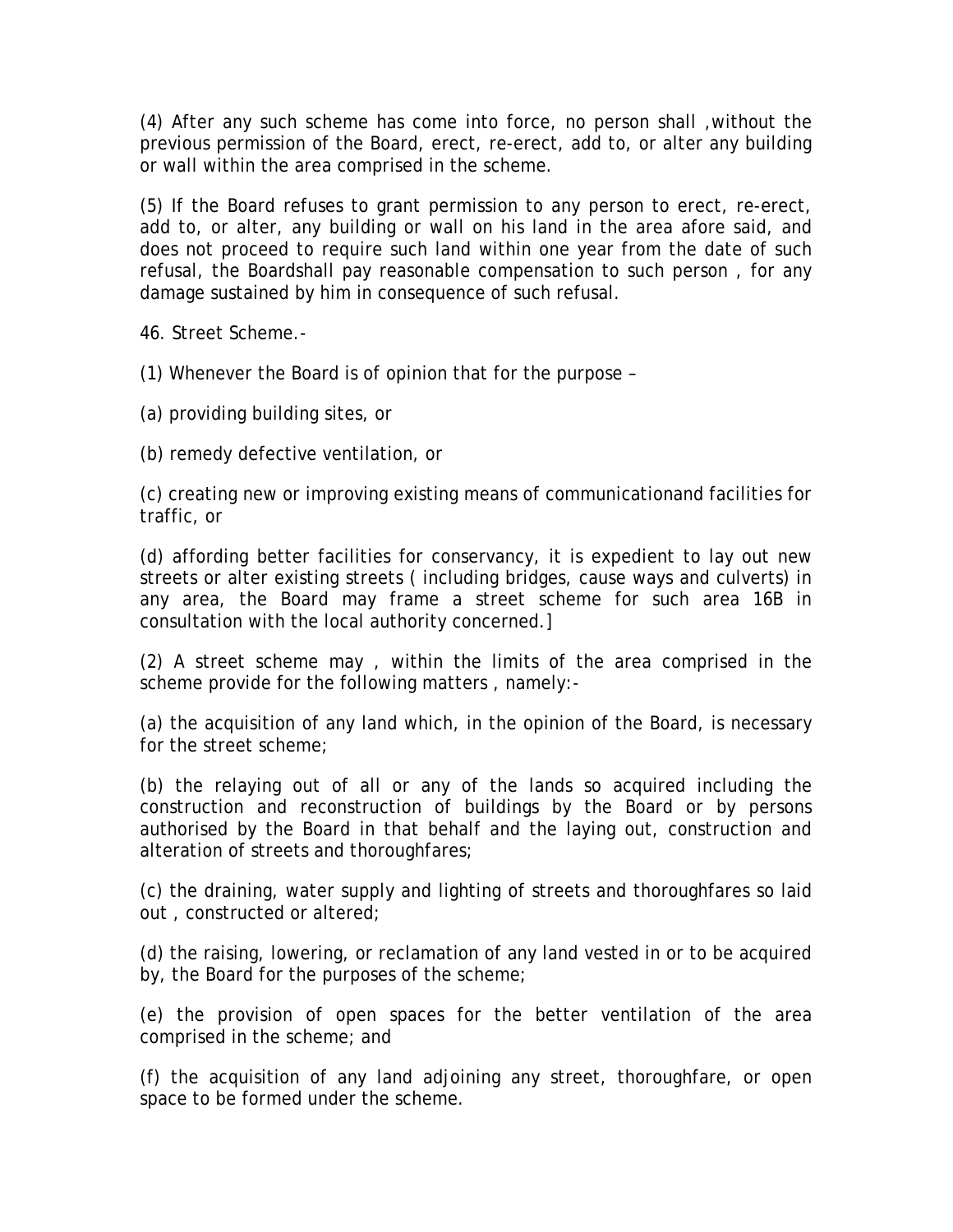47. Defered street scheme.-

(1) Whenever the Boardis of opinion that it is necessary to provide for the ultimate widening of any street by altering the existing alignments of such street to improved alignments to be prescribed by the Board, but that it is not necessary immediately to acquire all or any of the properties lying within the proposed improved alignments, the Board may frame a " deferred street scheme" prescribing an alignment on each side of the street and specify the time limit for the execution of such scheme.

(2) A deferred street scheme shall provide for the following matters namely:-

(a) the acquisition of whole or any part of any property lying within the priscribed street alignments with in the time limit specified in the scheme which may be extended by the Board- from time to time:

Provided that such time limit including the extension granted by the Board shall in no case exceed twenty years from the date of sanction of the scheme.

(b) the re-laying out of all or any such property including the construction and reconstruction of buildings by the Board or by any other person, and the formation and alignment of the street;

(c) the draining, water supply and lighting of the street so formed or altered.

(3) After a deferred street scheme has been sanctioned by the Board

(a) no person shall, except with the written permission of the Board, erect, reerect, and to or alter any building or wall so as to make the same project into the prescribed alignment of the street;

(b) if the Board fails to acquire or to institute proceedings for the acquisition of any property within the prescribed alignment of any street within the time limit specified in the scheme or extended by it, the owner of such property may, at any time thereafter , give the Board notice requiring it to acquire or to institute proceedings for the acquisition of such property before the expiration of six months from the date of such notice, and thereupon the Board shall acquire the property accordingly ; and if the Board fails to do so, it shall pay reasonable compensation to the owner for any damage sustained by him in consequence of such failure;

(c) before proceeding to acquire any property lying within the prescribed alignment of the street other than property regarding which it has received a notice under clause (b), the Board shall give six months notice to the owner of the intention to acquire such property;

(d) Notwithstanding anything contained in the Kerala Municipal Corporation Act, 1961 (Act 30 of 1961) , Kerala Municipalities Act, 1960 (Act 14 of 1961),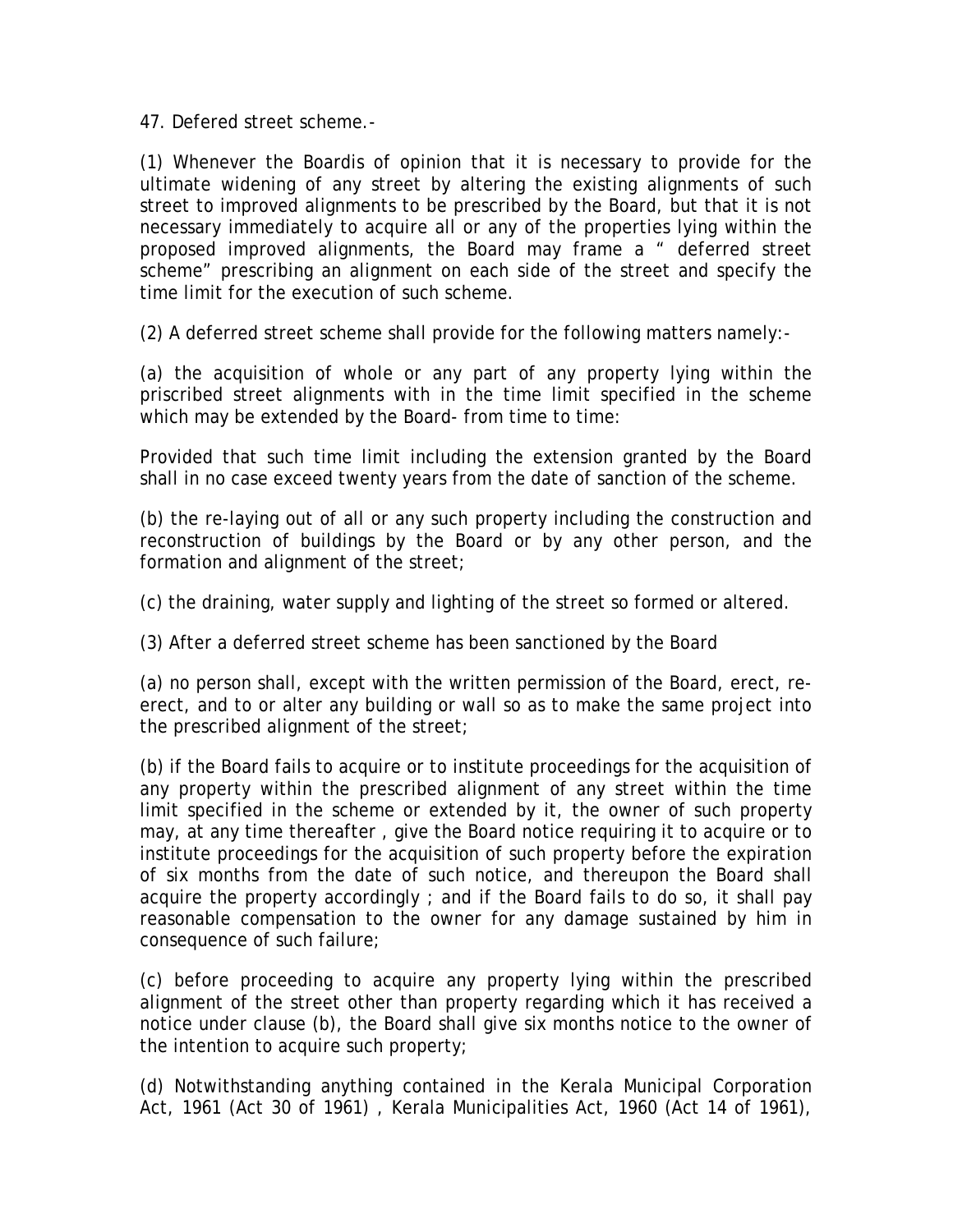the Guruvayoor Township Act, 1961 (Act 43 of 1961) , or in any notification issued under section 142 of the Kerala Panchayaths Act, 1960( Act 32 of 1960), the Council of the Corporation of city or Municipal Council or the Guruvayoor Township Committee or a Panchayat shall not have the power to prescribe any alignment of a street within the limits of the scheme, and any such alignment previously prescribed within such limits shall cease to the alignment of the street.

48. Land Development Scheme.-

(1) Whenever the Board is of opinion that it is expedient to provide building sites in any area , the Board may frame a land development scheme.

(2) Such Scheme shall specify the proposed layout of the area to be developed and the purposes for which particular portions thereof are to be utilised.

(3)The Board may provide for roads , streets, open spaces, drainage, water supply and street lighting and other amenities for the scheme area

(4) The Board may lease out or sell, by outaight sale or on hire purchase basis, the building sites in the scheme area.

49. General improvement scheme.- Whenever it appears to the Board-

(a) that in any area, any buildings used or intended or likely to be used as dwelling houses are unfit for human habitation , or

(b) that danger to the health of the inhabitants of buildings in any area , or to buildings in the neighborhood of such area is likely to be caused by –

(i) the narrowness, closeness, or bad arrangement or condition of streets or buildings or groups of buildings in such area, or

(i) the want of light , air, ventilation or proper conveniences in such area,or

(ii) any other sanitary defects in such area, the Board may frame a General Improvement Scheme in respect of such area.

50. Preparation, publication and transmission of notice as to housing or improvement schemes and supply of document to applicants.-

(1) When any housing or improvement schemes has been framed, the Board shall prepare a notice to that effect and specify –

(a) the boundaries of the area comprised in the scheme, and

(b) the place or places at which particulars of the scheme, a map of the area, and details of the land which it is proposed to acquire and of the land in regard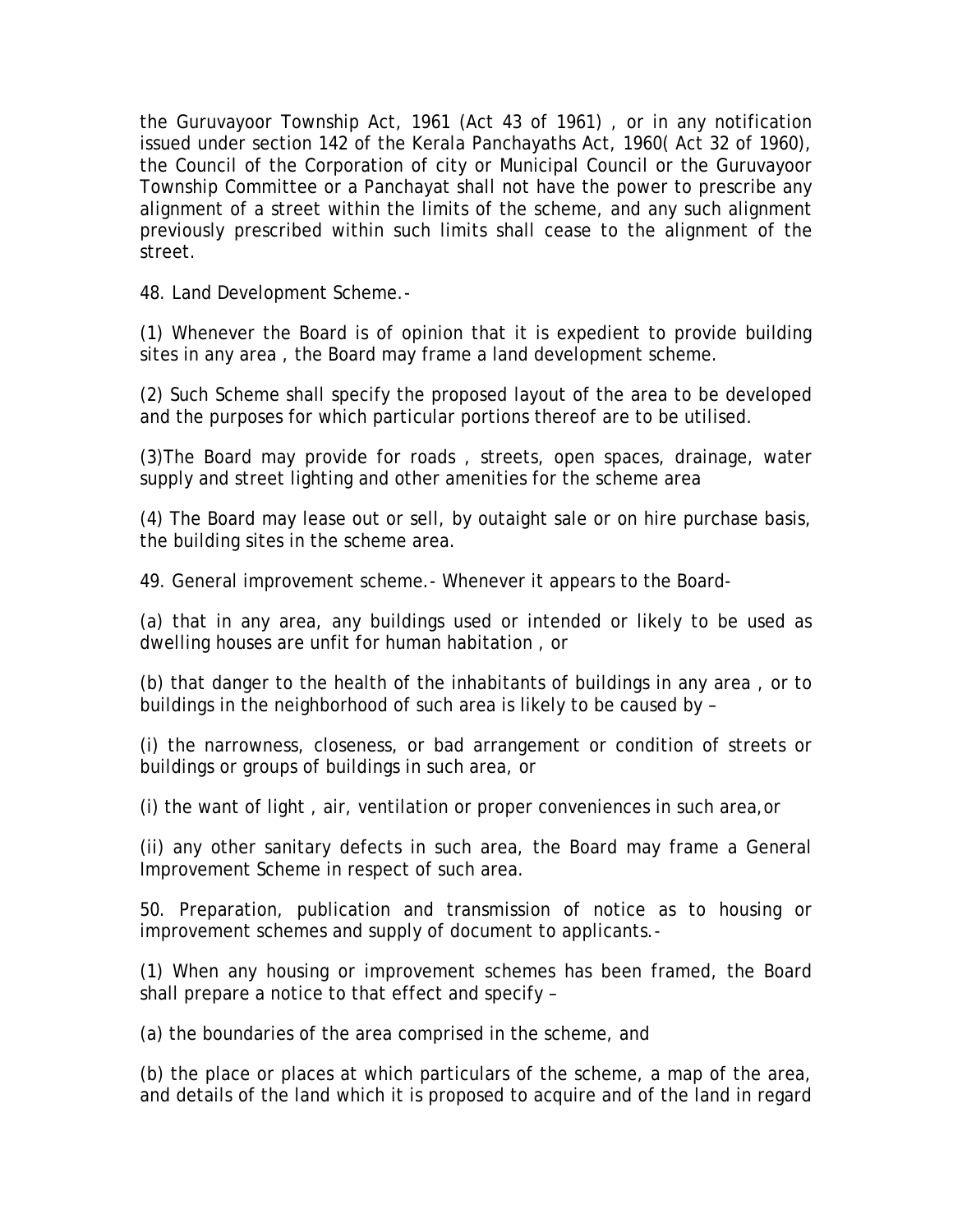to which it is proposed to recover a betterment fee, may be seen at reasonable hours.

(2) The Board shall

[2][(a) cause the said notice to be published in the Gazette or in two daily news papers having wide circulation in the locality in which the area comprised in the scheme is situate , specifying the period up to which the objections will be received; and]

(b) send a copy of the notice to the local authority concerned;

(3)The Secretary shall cause copies of all documents referred to in clause clause (b) of sub section (1) to be delivered to any applicant on payment of the fee fixed by the Board

51.Transmission to the Board of representation by the concerned local authority as housing or improvement scheme.-

The local authority to whom a copy of a notice has been sent under clause(b) of sub section (2) of section 50 shall, within a period of sixty days from the receipt of the said copy , forward to the Board any representation which the local authority wishes to make regarding of the scheme.

52.Notice regarding proposal to recover betterment fee.-

(1)\_ Within the three weeks following the day on which any notice is [3][published] under section 50 in respect of any housing or improvement scheme , the Board shall serve a notice in such form as may be prescribed on every person whose name appears in the assessment list of the local authority

concerned as being primarily liable to pay property tax on any building or land in regard to which the Board proposes to recover betterment fee.

(2) A copy of the notice shall also be affixed in every such premise.

(3) Every such notice shall be signed by the Secretary or by a person duly authorised by him in that behalf.

(4) Any person on whom a notice under sub-section (1) has been served may, within thirty days from the service of the notice, make a representation in writing to the Board stating his objection to the scheme.

51. Furnishing of copies or extracts from the assessment book of thelocal authority –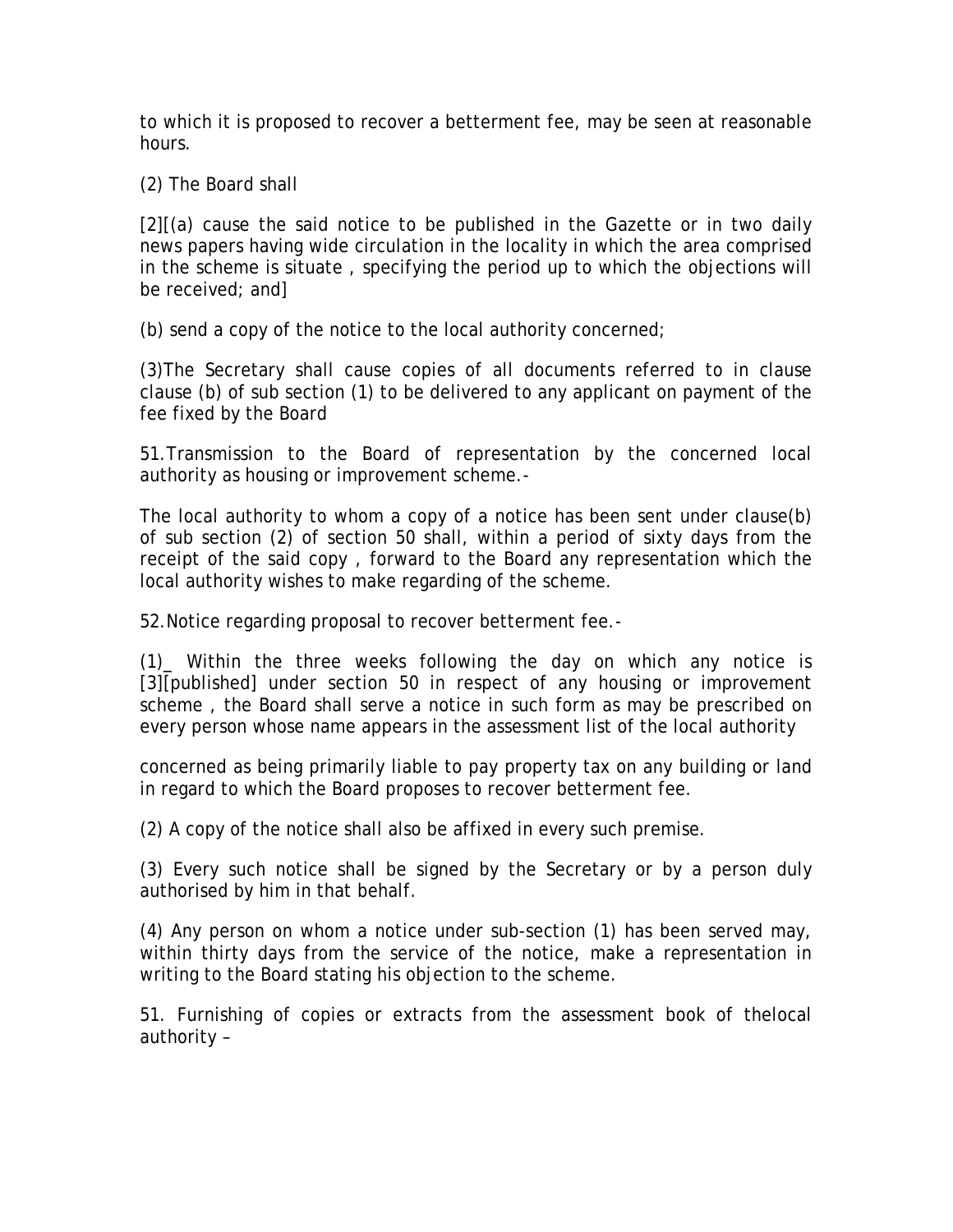The 16[[4]Secretary of the local authority] of a local authority shall, at the request of the Secretary, furnish him with a copy of, or an extract from, assessment list of the local authority.

52. Abandonment, modification or sanction of housing or improvement scheme-

(1) After considering the objections and respresentations, if any, received in pursuance of sub-section (1) of section 50, section 54 and sub-section (4) of section 52 and after hearing the persons who, having raised any such objections or made any such representations, desire to be heard, the Board may either abandon or modify or sanction the scheme, or apply to the Government for sanction with such modifications, if any, as the Board may consider necessary if the cost of the scheme exceeds ten lakhs of rupees.

(2) The Government may sanction with or without modification, or may refuse to sanction or may return for reconsideration any housing or improvement scheme costing over ten lakhs of rupees submitted to them under sub-section (1)

(3) If a scheme returned for reconsideration under sub-section (2) is modified by the Board, it shall be republished in accordance with section 50.

(a) in every case in which the modification affects the boundaries of the area comprised in the scheme, or involves the acquisition of any land not previously propsoed to be acquired; and

(b) in every other case, where the modification is, in the opionion of the Board, of sufficient importance to require republication.

53. Publication of sanction of housing or improvement scheme –

(1) Whenever the Board or the Government sanction a housing or improvement scheme, it shall be announced by notification in the Gazatte.

Provided that whenever the Board sanctions a scheme with modifications, if any, it shall cause notice to that effect to be published [5]weekly for two consecutive weeks in the Gazatte and in two leading daily newspapers in the State.

(2) The publication of the notification or notice under sub-section (1) in respect of any scheme shall be conclusive evidence that the scheme has been duly framed and sanctioned.

(3) Any person aggrieved by the decision of the Board sanctioning a housing or improvement shceme may, within thirty days from the date of last publication in the Gazatte of the said scheme appeal to the Government and the decision of the Government on such appeal shall be final and shall not be liable to be questioned in any court of law.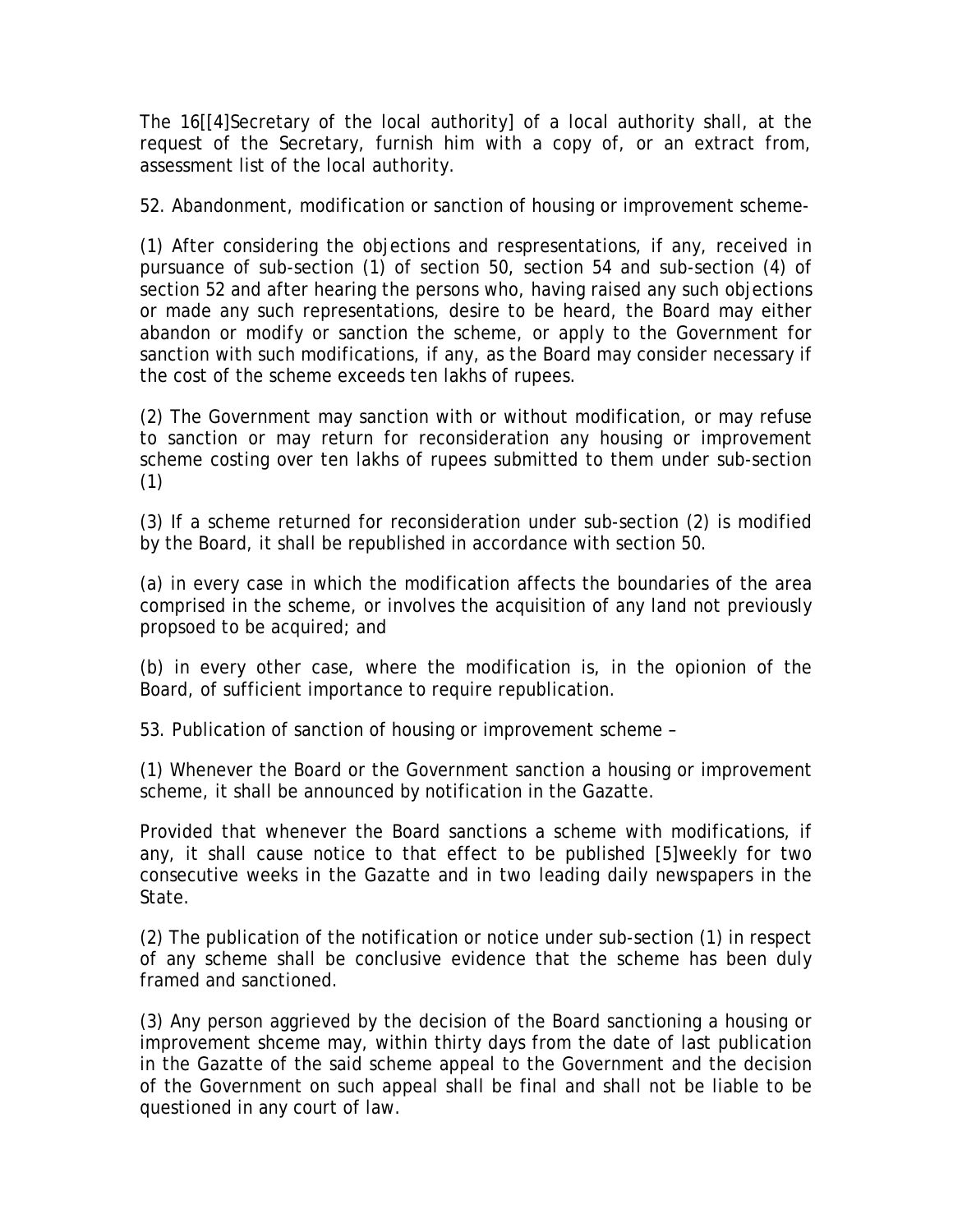(4) The scheme shall come in to force shall have effect-

(a) where no appeal is preferred, under sub-section (3), on and from the expiry of the thirty days referred to in that sub-section; and

(b) where such appeal is preferred, on and from the date of the decision of the Government on such appeal.

54. The Board to execute housing or improvement schemes soon after sanction –

As soon as may be after a housing or improvemetn scheme, other than a deferred street scheme or expansion scheme, has come in to force, the Board shall proceed to execute the same.

55. Alteration of a housing or improvement scheme after sanction –

At any time after a housing or improvement scheme has been sanctioned by the Board or the Government as the case may be, and before it has been carried into execution, the Board may alter or cancel it:

Provided that :-

(a) If any alteration is likely to increase the estimated net cost of executing a scheme by more than ten per cent of the totoal cost, or if any altered scheme is likely to cost more than ten lakhs of rupees, the alteration shall not be made without the previous sanction of the Government.

(b) If any alteration involves the acquision, otherwise than by agreement, of any land not previously proposed to be acquird in the original scheme, the procedure [rescribed in the foregoing sections of this Chapter shall, so far as it may be applicable, be allowed as if the alteration were a separate scheme;

(c) If, owing to any alteration, any land not previously liable under the scheme to the payment of a betterment fee becomes liable to such payment it may be applicable, be followed in regard to such land;

Provided further that no scheme costing over ten lakhs of rupees shall be cancelled under this section without the previous sanction of the Government.

Explanation:- For the purposes of this section, the term "alteration" shall be deemed to include a combination of two or more schemes framed or proposed to be framed and the expression "altered scheme" shall be deemed to include any scheme so combined.

56. Transfer of Board for purposes of improvement scheme of building or land vested in local authority –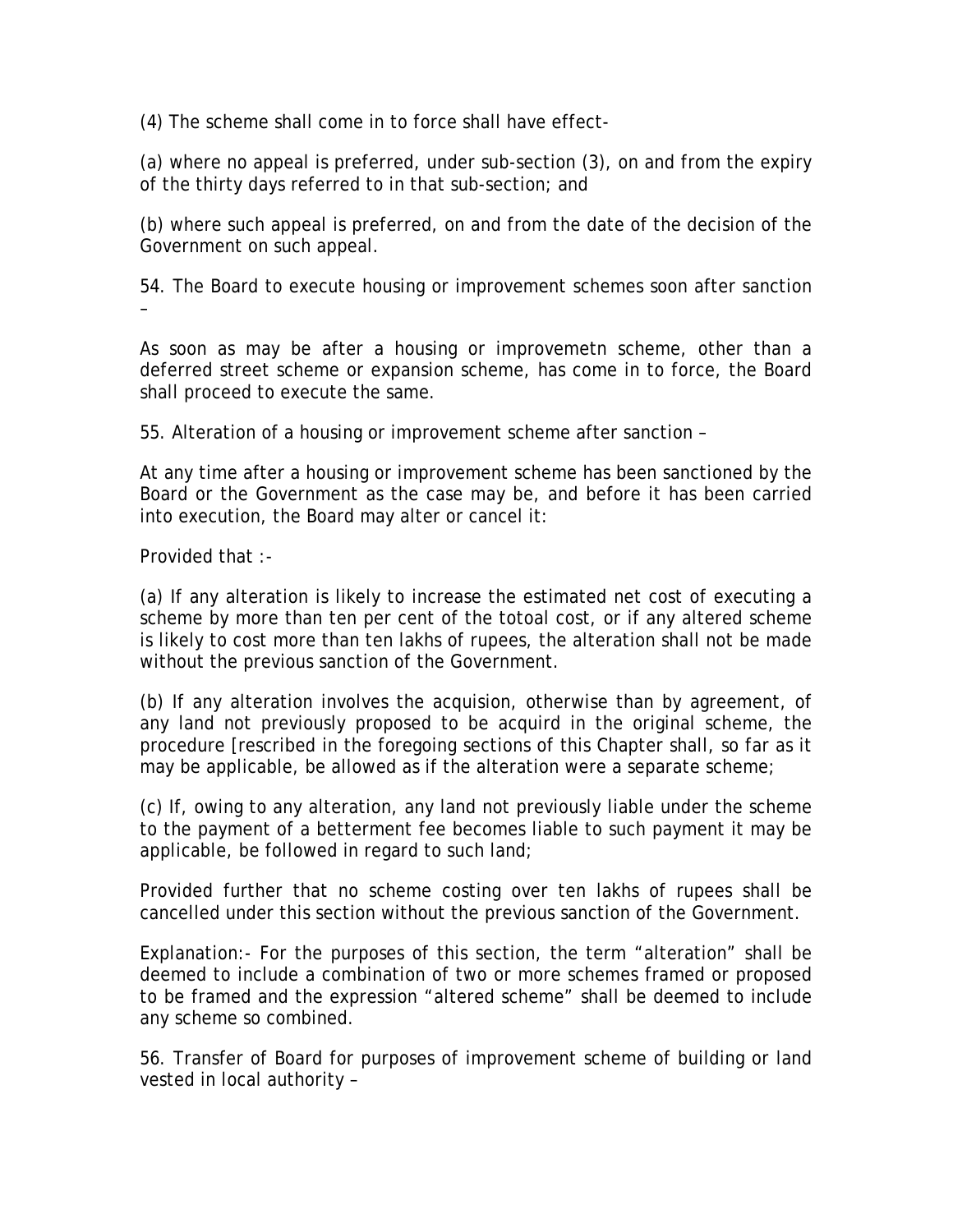(1) Whenever any building or land or any street or any part thereof, which is situated within the jurisdiction of a local authority and is vested in such local authority, is within the area of any housing or improvement scheme, the Board shall give notice accordingly to that local authority and such building, land or street or any part thereof shall thereupon vest in the Board.

(2) where any land situated within the jurisdiction of a local authority vestes in the Board under the provisions of sub-section (1) and the Board makes a declaration that such land will be retained by the Board only until it revests in the local authority as part of a street or an open space under section 62, no compensation shall be payable by the Board to the local authority in respect of that land.

(3) where any building or land vests in the Board under the provisions of subsection (1) and no declaration is made under sub-section (2) in respect of the land, the Board shall pay to the local authority as compensation, a sum equal to the market value of such building or land as on the date on which the scheme comes in to force under section 55 and where any building situtated on the land in respect of which a declaration has been made by the Board under sub-section (2) is vested in the Board under sub-section (1), like compensatioon shall be payable in respect of such building by the Board.

(4) If, in any case, where the Board has made a declaration in respect of any land under sub-section (2), the Board detains or disposes of the land contrary to the terms of the declaration, so that the land does not revest in the local authority, the Board shall pay, to the local authority, compensation in respect of such land in accordance with the provisions of sub-section (3)

(5) If any question or dispute arises as to whether compensation is payable under sub-section (3), or sub-section (4), or as to the amount of such compensation or as to whether any building, land or street, or any part thereof, is required for the purposes of the scheme, the matter shall be referred to the Government whose decision shall be final.

57. Transfer of private street or square to Board for purpose of housing or improvement scheme:-

(1) Whenever any private street or square or part thereof which is not vested in the Board or in a local authority is required for executing any housing or improvement scheme, the Board shall cause to be affixed in a conspicuous place in or near such street or square or part, a notice signed by the Secretary and -

(a) stating the purpose for which the street or square or part thereof is required, and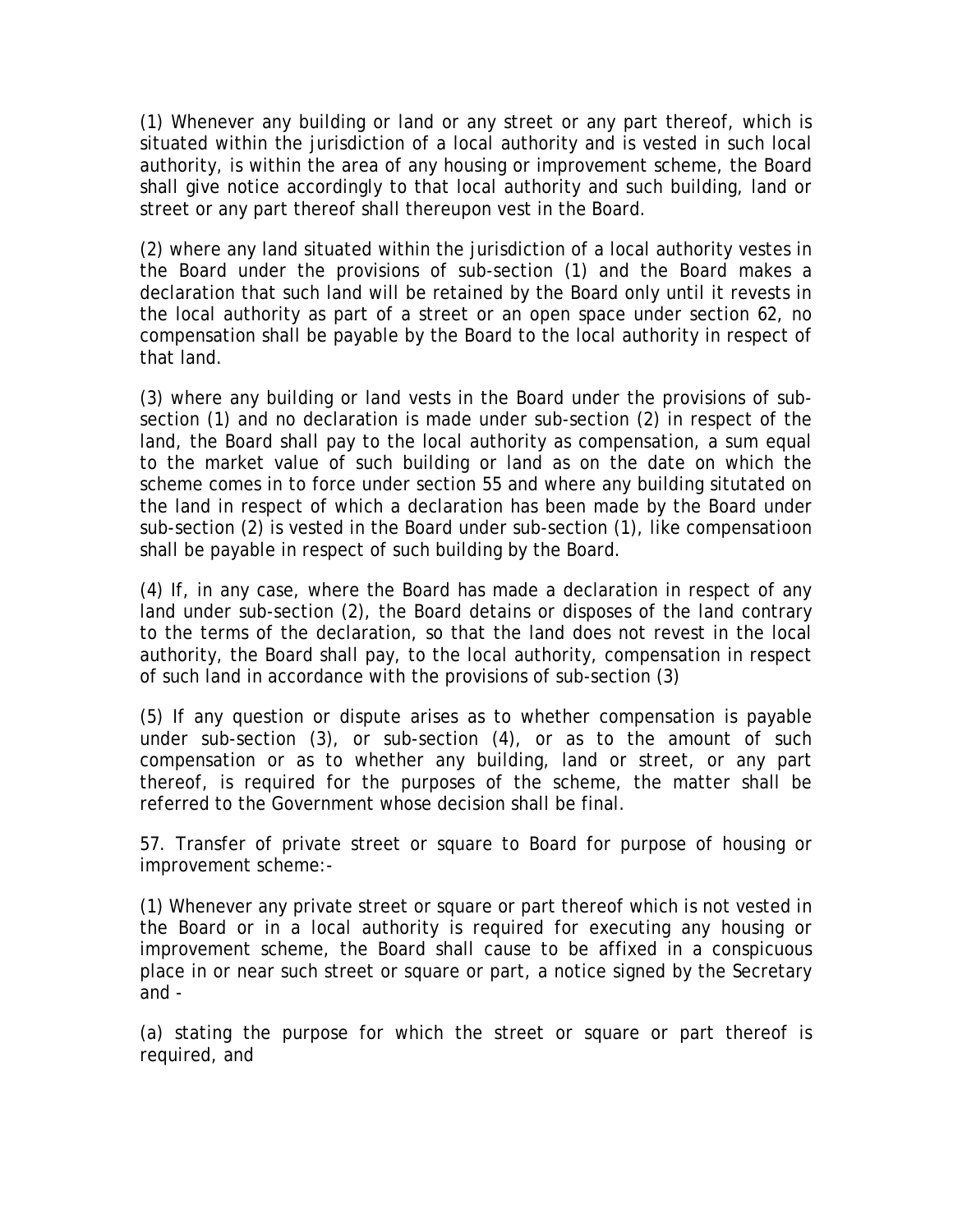(b) declaring that the Board will, on or after a date to be specified, in the notice, take over charge of such street or square or part, from the owner thereof, and shall simultaneously send a copy of such notice to the owner of such street or square or part.

(2) After considering the objections, if any, received in writing before the date specified under clause (b) of sub section (1), the Board may take over charge of such street or square or part, and the small shall thereupon vest in the Board.

(3) When the Board alters or closes any private street or square or part thereof which has vested in it under sub section (2), it shall pay reasonable compensation to the previous owner for the loss of his rights therein.

(4) If the alteration or closing of such street or square or part causes damage or substantial inconvenience to owners of property adjacent thereto, or to residents in the neighborhood, the Board shall forthwith provide some other reasonable means of access for the use of persons who were entitled to use such street or square or part as a means of access for the use of persons who were entitled to use such a street or square or part as a means of access to any property or place and if the provision of such means of access does not sufficiently compensate any such owner or resident for such damage or inconvenience, the Board shall also pay him reasonable compensation.

60. Bar to application of certain laws of local authority regarding closure.-

16[(1) Where a street scheme or any other scheme has the approval of the local authority concerned, such of the provisions of the Kerala Municipality Act, 1994 (20 of 1994) and the Kerala Panchayat Raj Act, 1994 (13 of 1994) as relate to maintenance or repairs of public streets, closure of public streets or parts thereof diverting or turning public streets or parts thereof an in disposal of the land which is no longer required when any public street is permanently closed shall not apply to any street vested in the Board under such scheme.]

(2) Such of the Provisions of the enactments specified in sub-section (1) as relate to temporary closure of streets, precautions during repairs of streets and prosecution against removal of bars and lights shall not apply to the Board when any drain or premises vested in the local authority is opened or broken up by the Board or any public street is under construction by the the Board.

61.Repairs of streets vested in the Board.-

Whenever the Board allows any street vested in is to be used for public traffic , it shall keep the street in good repair and do all things necessary for the safety and convenience of persons using it.

62. Transferring streets laid out or altered and open spaces provided by the Board under a housing or an improvement scheme.-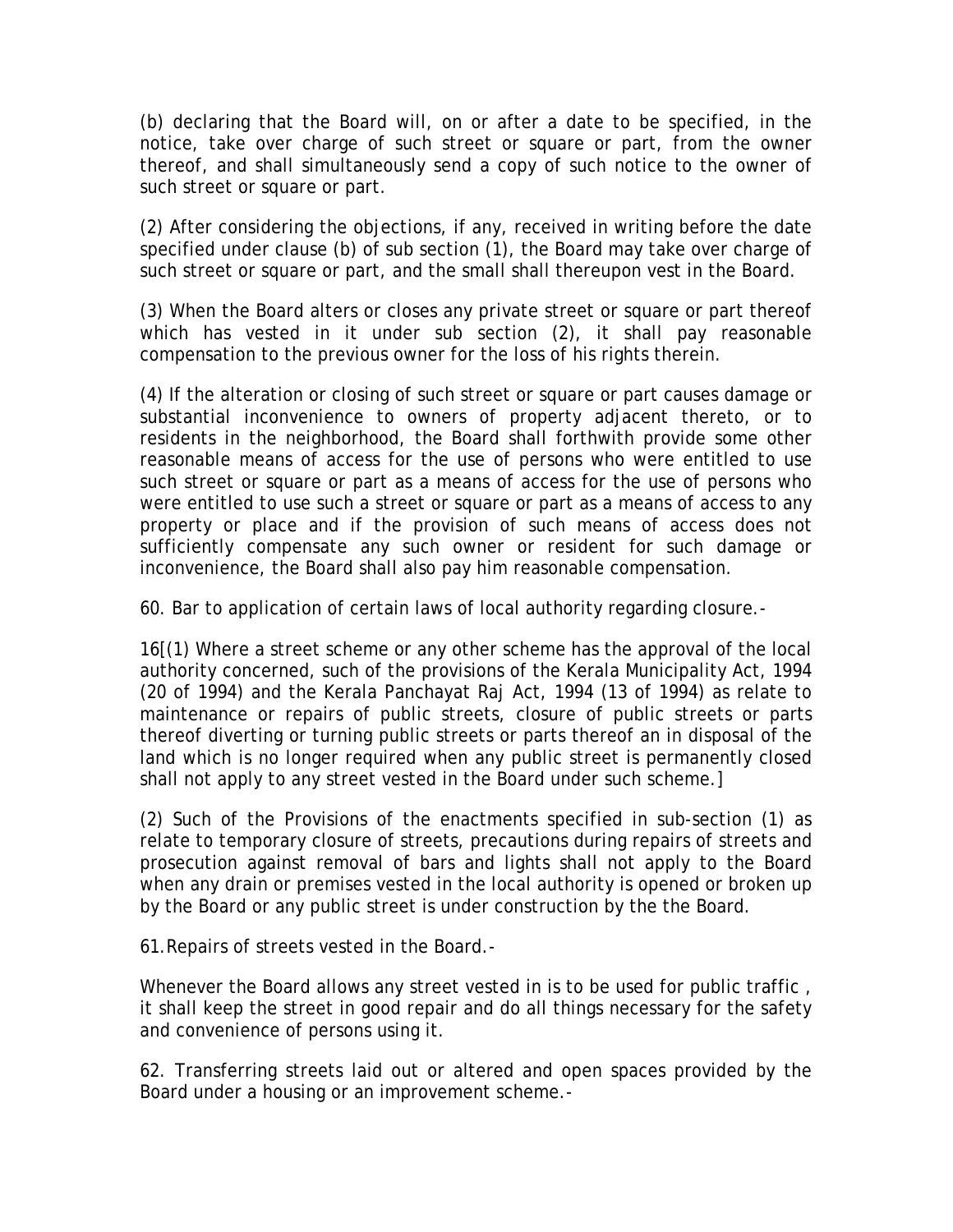(1) the Board may hand over any road or street to the local authority concerned after giving one month's notice, when-

(a) any such road or street laid out or altered by the Board has been duly leveled, metalled, flagegd , channelled, sewered and drained in the manner provided in the scheme sanctioned by the Board or the Government under section 54.

(b) Lamp posts necessary for the lighting of such sheets have been provided by the Board; and

(c) Water and other sanitary conveniences have been duly provided in such streets.

(2) The local authority concerned may , after receiving the notice from the Board under sub-section(1), declare the street to be a public street; and the street shall thereupon vest in the local authority; and shall thenceforth be maintained, kept in repair , lighted and cleaned by the local

(3) When any open space for the purposes of ventilation or recreation has been provided by the Board in executing any housing or improvement scheme, it shall , on completion, be transferred to the local authority concerned by a resolution at the board and it shall there upon vest in the local authority concerned and thereafter be maintained by that local authority as its expense;

[6]

Provided that the local authority may require the Board before any such open space is so transferred to enclose , level, turf, drain and layout such space and provide foot-path therein, and if necessary to provide lamps and other apparatus for lighting it.

(4) If any difference of opinion arises between the Board and the local authority in respect of any matter referred to in the foregoing provisions of this section, the matter shall be referred to the Government whose decision shall be final.

63. Prevention and restriction of traffic in street vested in the Board, during progress by work.-

(1) When any work which may lawfully be done is being executed by the Board in any street vested in it, the Board may direct that such street shall during the progress of such work, be either wholly or partially closed to traffic generally or to traffic of any specified description.

(2) When any such direction has been given, the Board shall set up in a conspicuous position in or near the street an order prohibiting traffic to the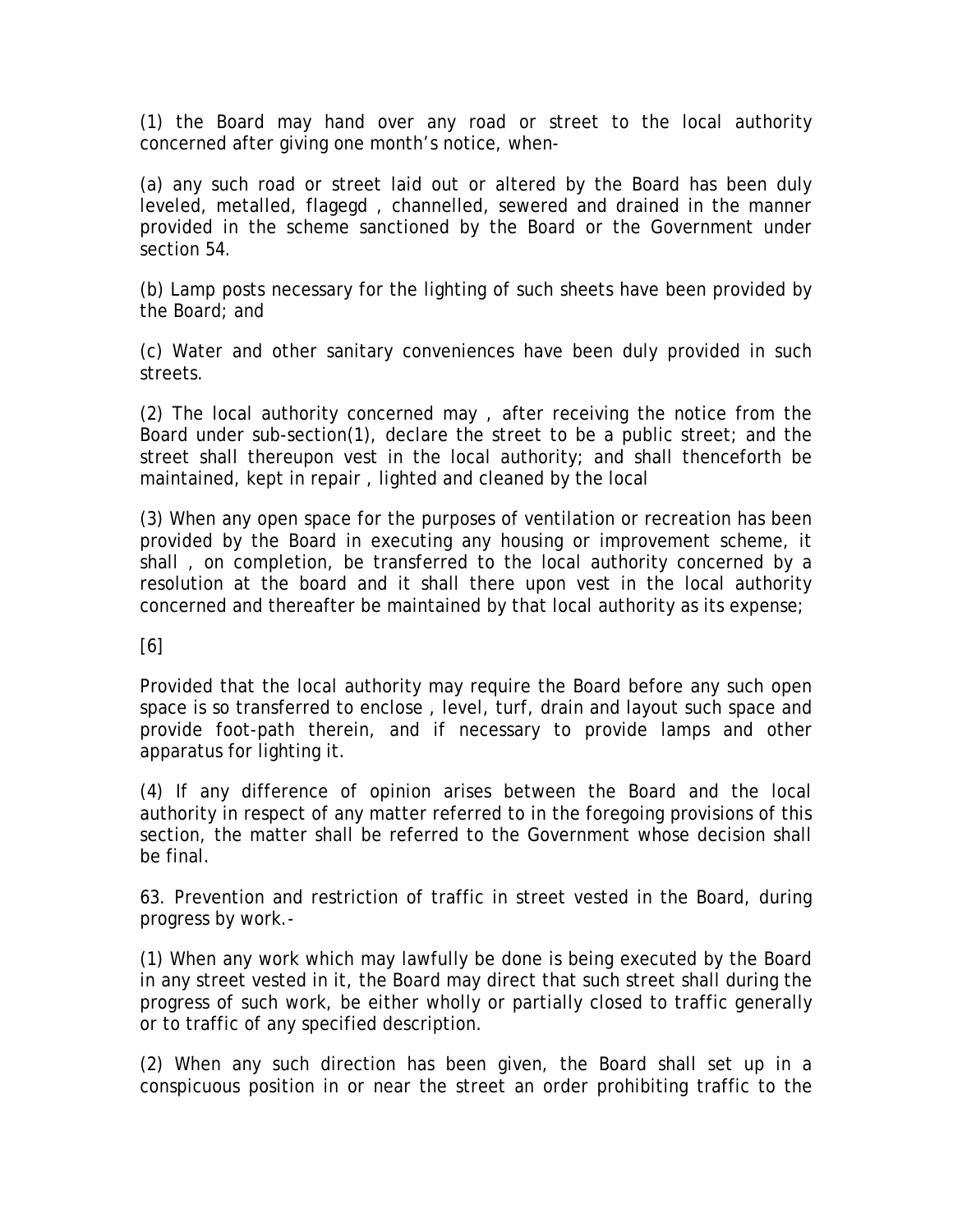extent so directed , and fix such bars, chains, or posts across or in the street as it may think proper for preventing or restricting traffic therein.

64. Provision of facilities when work is executed by the Board in public streets vested in it.-

(1) When any work is being executed by the Board in any public street vested in it, the Board shall, so far as may reasonably be practicable, make adequate provision for-

(a) the passage or diversion of traffic;

(b) securing access to all premises approached from any such street; and

(c) any drainage, water supply , or means of lighting which is interrupted by reason of the execution of the work.

(2) The Board shall pay reasonable compensation to any person who sustains special damage by reason of the execution of any such work.

65. Power of the Board to turn or close public street or square vested in it.-

(1) The Board may-

(a) turn, divert, discontinue the public use of, or permanently close any public stretch vested in or any part thereof; or

(b) discontinue the public use of or permanently close any public square vested in it or any part thereof.

(2) Whenever the Board discontinues the public use or permanently closes any public street vested in it or any part thereof, it shall pay reasonable compensation to every person who has entitled, otherwise than as a member of the public, to use such street or part as means of access, and has suffered damage from such discontinuance or closing.

(3) Whenever the Board discontinues the public use of or perma rently closes any public square vested in it or any part thereof, it shall pay reasonable compensation to every person who was entitled, otherwise than as a member of the public, to use such square or part as a means of access.

(4) When any public street or square vested in the Board, or any part thereof, is permanently closed under subsection (1), the Board may sell or lease so much of the same as is no longer required.

66. Power of the Board to retain lanes not meant for vehicular traffic -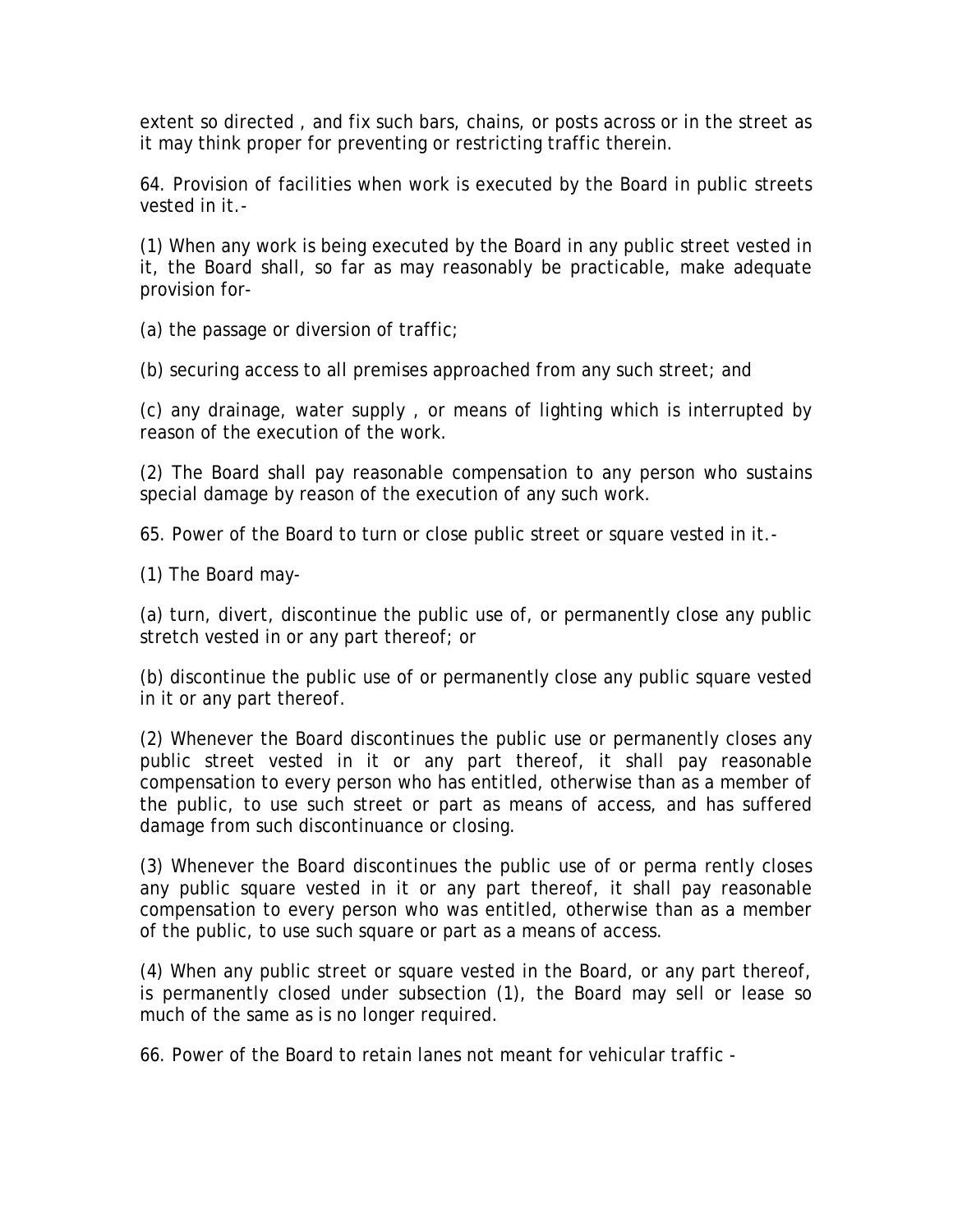Notwithstanding anything contained in section 64, the Board may retain any lane not meant for vehicular traffic and may enter into an agreement with the local authority concerned or any other person for the supervision, repair, lighting and general management of any lane so retained.

67. Other duties of the Board -

It shall also be the duty of the Board to take measures with a view –

(1) to plan and co-ordinate all housing activities in the State, and to ensure expeditious and efficient implementation of housing or improvement scheme in the State ;

(2) to provide technical advice and scrutinise all projects under housing or improvement schemes sponsored or assisted by the Central or the State Government.

(3) to maintain, allot, lease and otherwise use plots, buildings and other properties of the Board or the Government, and to collect rents from the properties under the control and management of the Board and repay loans to the Central and State Governments ;

(4) to set up a research section for the purpose of expediting the construction of, and cheapening the cost of building, and

(5) to organise and run workshops and stores for manufacture, sale stockpiling and supply of building materials required for housing or improvement schemes.

68. Supervision and centage charges -

The Board may include in the cost of any housing or improvement scheme framed by it or any other work undertaken by it, supervision and centage charges at such rates as may be fixed by it :

Provided that the rate so fixed shall not be more than twelve and a half per cent of the cost of the scheme or work.

69. Power of Government to call for the records of the Board and to modify, annul, etc.,

(1) Notwithstanding anything contained in the foregoing provisions of this Chapter, the Government may, at any time in the case of any housing or improvement scheme which is proposed to be framed or which has been framed by the Board or which is being executed by it, call for and examine the records of the Board relating to such scheme and if, after making the examination and after considering the representations, if any, of the Board and the local authority concerned, it appears to the Government that such scheme should be modified, annulled or remitted for reconsideration to the Board or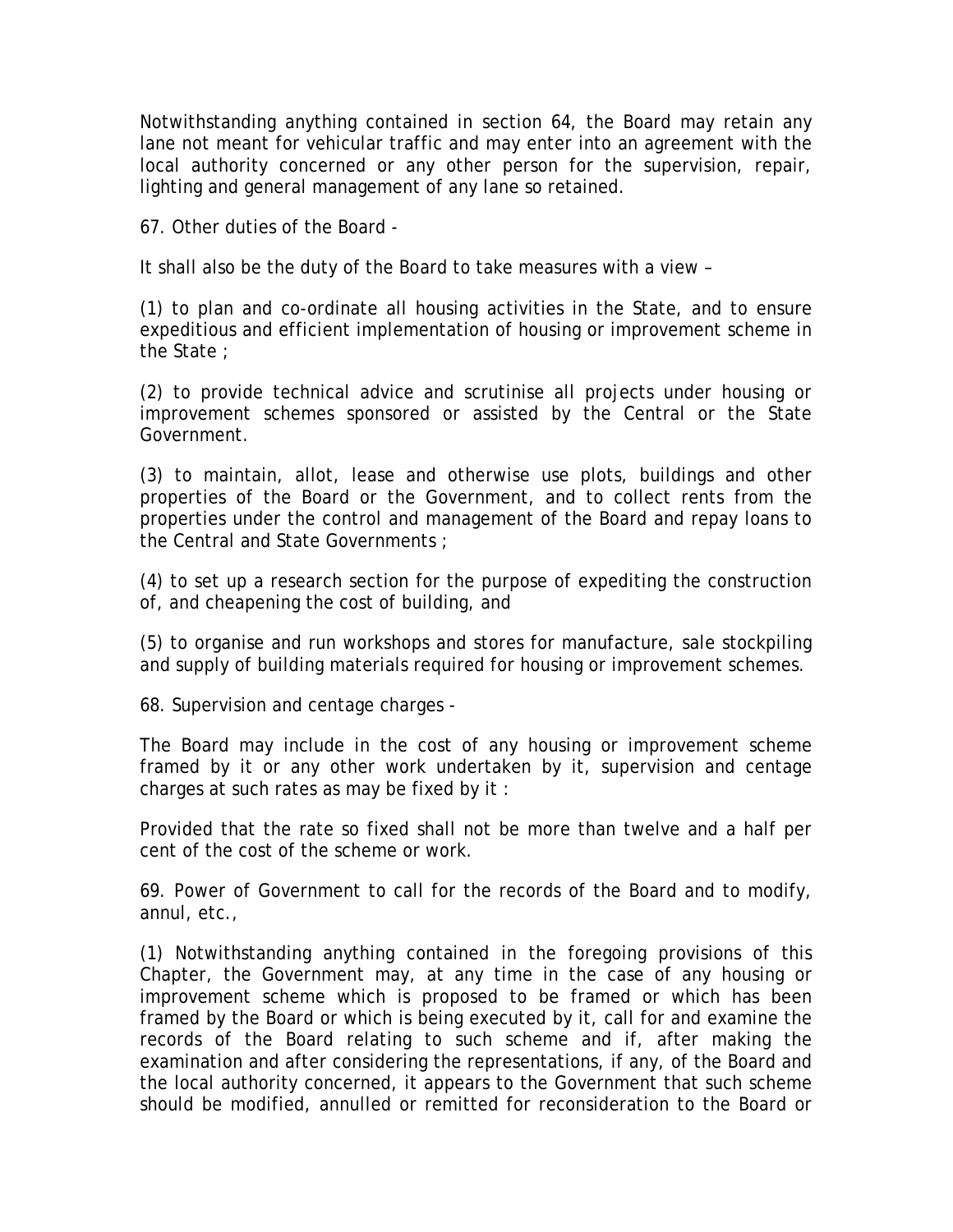that such scheme should be executed with modifications, they may pass orders accordingly :

Provided that the Government shall not order the modification or the annulment of a scheme under this section without giving the person likely to be adversely affected by such an order a reasonable opportunity of being heard.

(2) The Government may stay the execution of any such scheme pending the exercise of their powers under subsection (1) in respect thereof.

(3) Any housing or improvement scheme which has already come into force but has been modified by the Government under sub-section (1) shall have effect as if it has been duly sanctioned by the Board under section 54. The scheme as modified shall be published in accordance with the provisions of section 55 and on such publication the scheme so modified shall come into fore and shall have effect.

70. Power to exempt, -

The Government may in public interest, by notification in the Gazette, exempt, subject to such conditions and restrictions as may be specified in such notification, any housing or improvement schemes, from all or any of the provisions of this Chapter.

### Chapter VIII

# ACQUISITION AND DISPOSAL OF LAND

71. Power to acquire land under the Land Acquisition Act.-

Any land or any interest therein required by the Board for any of the purposes of this Act may be acquired under the provisions of the Kerala Land Acquisition Act, 1961 (Act 21 of 1962).

72. Power to purchase or lease by agreement.-

The Board may enter into agreement with any person for the acquisition from him by purchase, lease or exchange, of any land or any interest therein which may be acquired under section 71:

Provided that if the value of such land or interest exceeds fifty thousand rupees, the Board shall not enter into such agreement without the previous approval of the Government.

73. Power to dispose of land.-

(1) The Board may retain or may lease, sell, exchange or otherwise dispose of any land vested in or acquired by it under this Act.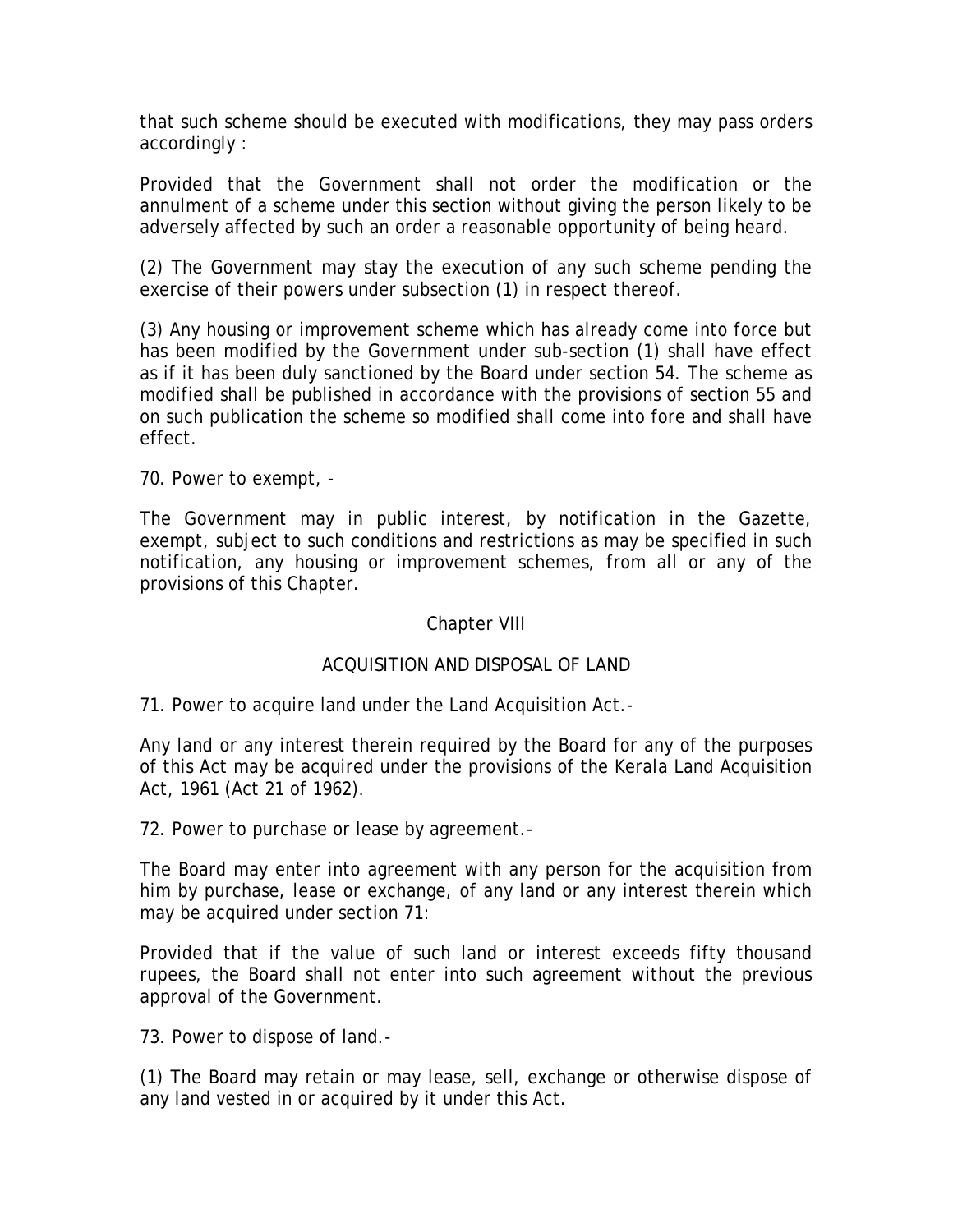(2) Whenever the Board decides to lease or sell any land acquired by it under this Act from any person,--

(a) it shall give notice by advertisement in one of the leading local newspapers in the State, and

(b) it shall offer to the said person, or his heirs, executors or administrators, a prior right to take on lease or to purchase such land for an amount or at a rate to be fixed by the Board, if the Board considers that such an offer can be made without detriment to the carrying out the purposes of this Act.

(3) If in any case two or more persons claim to have the prior right referred to in clause (b) of sub-section (2) preference shall be given to the person who agrees to pay the highest amount or rate for the land, not being less than the amount or rate fixed by the Board under that clause.

### Chapter IX

# LEVY, ASSESSMENT AND RECOVERY OF BETTERMENT FEE

74. Payment of betterment fee.-

(1) When by the execution of a housing or improvement scheme, any land in the area comprised in the scheme which is not required for the execution thereof will, in the opinion of the Board, be increased in value, the Board, in framing the scheme, may declare that betterment fee shall be payable by the owner of the land or any person having an interest therein in respect of the increase in value of the land resulting from the execution of the scheme.

(2) Such increase in value shall be the amount by which the value of the land on the completion of the execution of the scheme estimated as if the land were clear of buildings, exceeds the value of the land prior to the execution of the scheme estimated in the like manner, and the betterment fee shall be onehalf of such increase in value.

(3) The Board may, with the previous approval of the Government, declare that such betterment fee shall also be payable in respect of any land not comprised in the scheme but is adjacent to the area comprised in the scheme if such land will be increased in value consequent on the execution of a housing or improvement scheme in the area comprised in the scheme.

Provided that the Board shall, before declaring that any betterment fee shall be payable under this sub-section, serve a notice in such form as may be prescribed on every person whose name appears in the assessment list of the local authority concerned as being primarily liable to pay property tax on any building or land in regard to which the Board proposes to declare that such betterment fee shall be payable, and thereupon the provisions of sub-section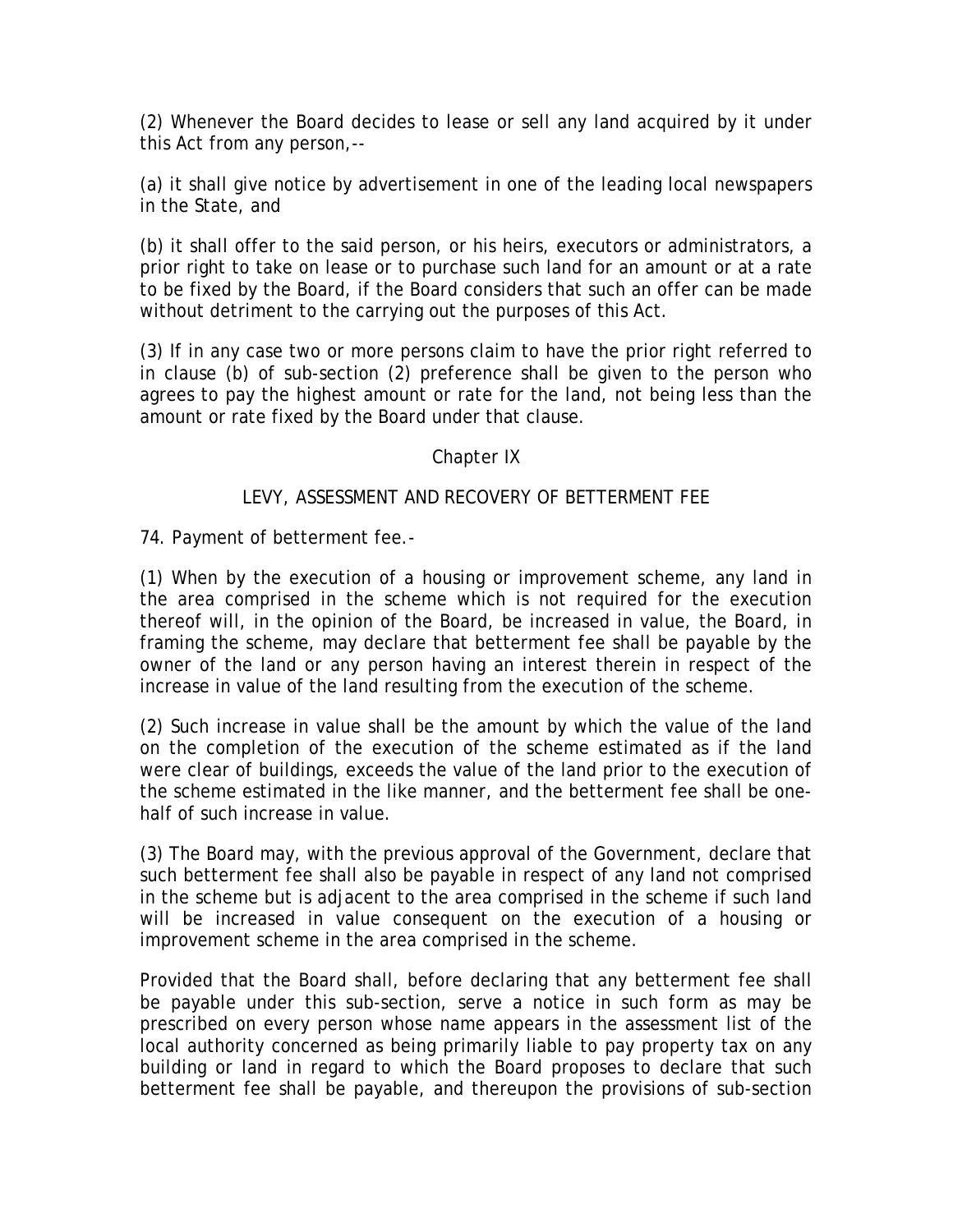(2), (3) and (4) of section 52 shall apply to every notice served under this proviso.

75. Assessment of betterment fee by the Board and notice to persons liable to such fee.-

(1) When it appears to the Board that a housing or improvement scheme's sufficiently advanced to enable the amount of the betterment fee to be determined, the Board shall by a resolution passed in this behalf declare that for the purpose of determining such fee the execution of the scheme shall be deemed to have been completed and shall thereupon give notice in writing to every person on whom a notice in respect of land to be assessed has been served under clause (a) of sub-section (1) of section 52 or to the successor-ininterest of such person, as the case may be, that the Board proposes to assess the amount of the betterment fee payable in respect of such land under section 74.

(2) The Board shall then assess the amount of betterment fee payable by each person concerned, after giving such person an opportunity to be heard and such person shall, within one month from the date of receipt of notice in writing of such assessment from the Board, inform the Board in writing whether or not he accepts the assessment.

(3) When the assessment proposed by the Board is accepted by the person concern within the period specified in sub-section (2), such assessment shall be final.

(4) If the person concerned does not accept the person concerned does not accept the assessment made by the Board or jails to inform the Board as required under sub-section (2) within the period specified therein, the matter shall be referred to the Tribunal

(5) The Tribunal shall, after holding an inquiry, and after hearing the person concerned, assess the amount of betterment fee payable by the person.

76. Board to give notice to person liable to payment of betterment fee-

When the amount of all betterment fees payable in respect of land in the area comprised in the scheme and in respect of land not comprised in the scheme referred in sub section (3) of section 74 has been determined under section 75, the Board shall, by a notice in writing to be served on all persons liable to such payment, fix a date by which such payment shall be made, and interest at the rate of four and a half per cent per annum upon any amount outstanding shall be payable from that date: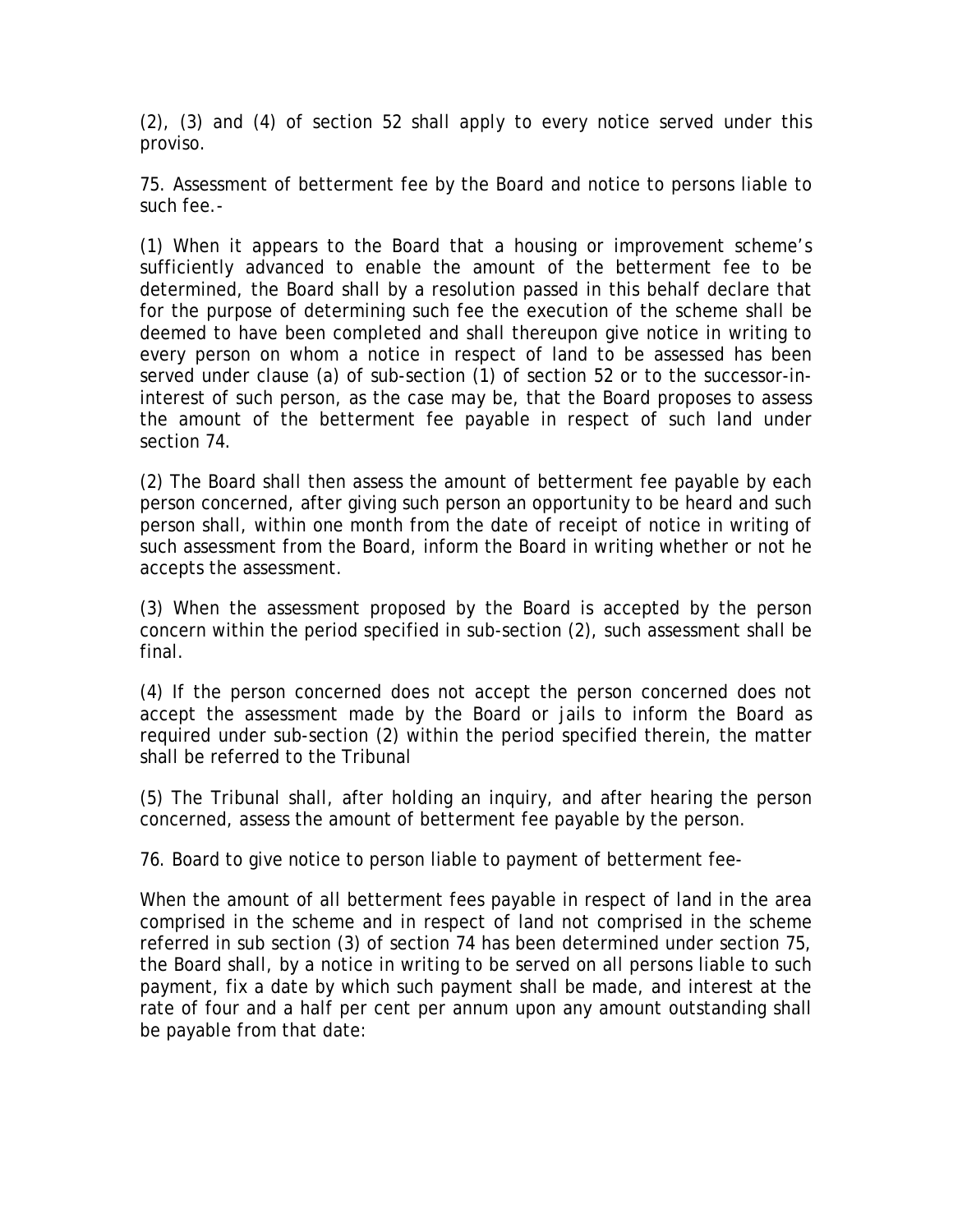Provided that any person liable as aforesaid may make payment, if he so chooses, in such number of annual instalments not exceeding ten as the Board may determine.

77. Agreement to make betterment fee a charge on land –

(1) Any person liable to pay a betterment fee in respect of any land may, at his option, instead of paying the same to the Board, execute an agreement with the Board to leave the payment outstanding as a charge on his interest in the land, subject to the annual payment in perpetuity of interest at the rate of six per cent per annum, or the rate fixed by the Board from time to time subject to the approval of the Government, the first annual payment of such interest to be made one year from the date referred to in section 76.

(2) Every payment due from any person in respect of a betterment fee and every charge referred to in subsection (1) shall notwithstanding anything contained in any other enactment and notwithstanding the extension any mortgage, or other charge whether legal or equitable, created either before after the commencement of this Act, be the first charge upon the interest of such person in each land subject to the prior payment of the basic tax under the Kerala Land Tax Act, 1961 and the Plantation Tax payable under the Kerala Plantation (Additional Tax) Act, 1960

(3) If any installment of interest due under an agreement executed in pursance of sub section (1) be not paid on the date on which it is due, the betterment fee shall become payable on that date, in addition to the said installment.

(4) At any time after an agreement has been executed in pursuance of sub section (1), any person may pay off the charge created thereby, with the interest due up to the date of such payment.

(5) When agreement in respect of any land has been executed by any person in pursuance of sub-section (1), no suit with respect to such agreement shall be brought against the Board by any other person (except an heir, executor or administrator of the person first aforesaid) claiming to have an interest in the land.

78. Recovery of moneys payable in pursuance of sections 74,76 and 77 –

All moneys payable in respect of any land by any person in respect of a betterment fee under section 74 or section 76 or by any person under an agreement executed in pursuance of subsection (1) of section 77 shall, together with interest due upto the date of realisation, be recoverable by the Board from the said person or his successor-in-interest in such land, as an arrear of public revenue due on land.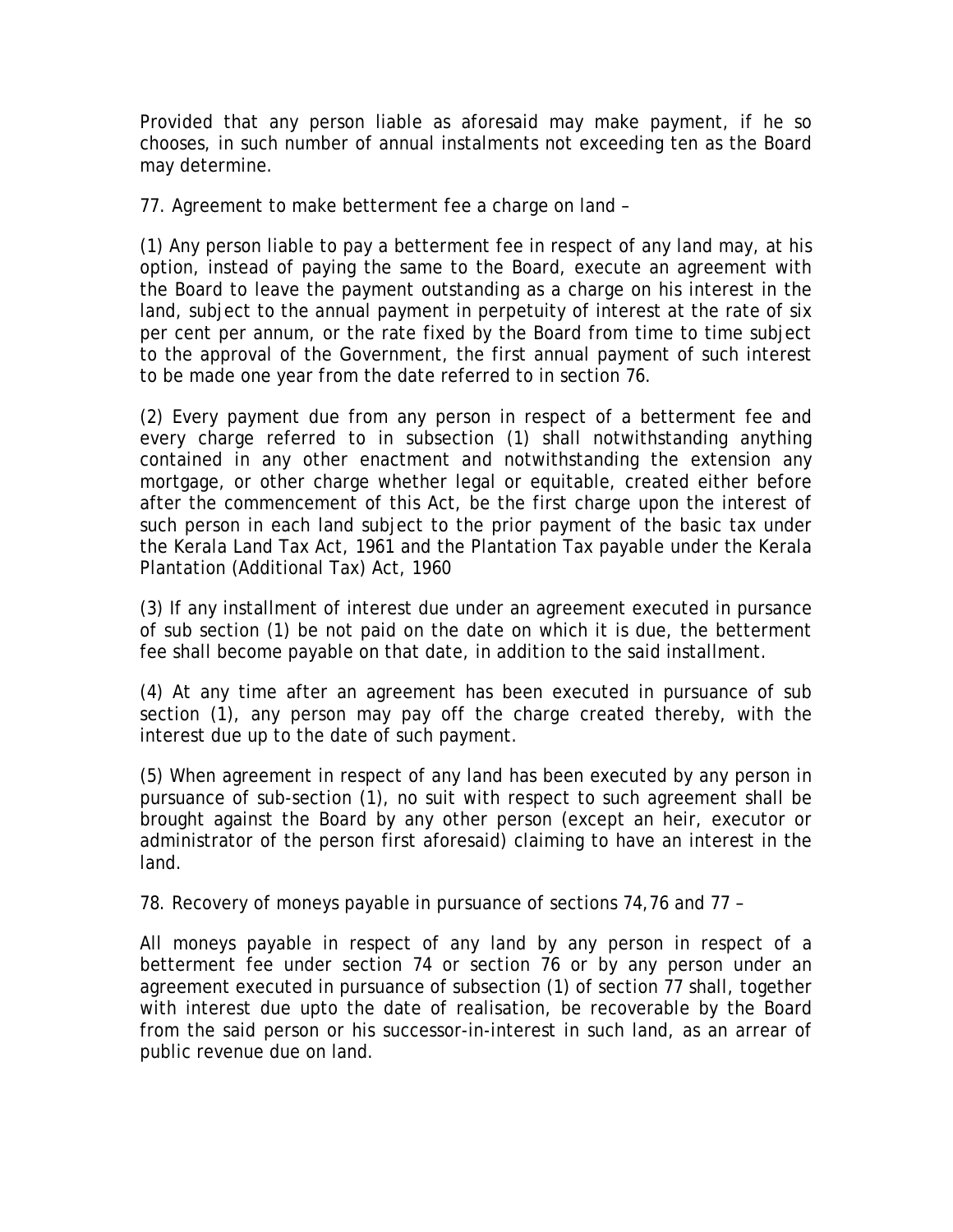79. Agreement or payment of betterment fee not to bar acquisition under fresh declaration:-

If any land in respect of which the payment of a betterment fee has been accepted in pursuance of sub-section (3) of section 75 or in respect of which an agreement regarding the betterment fee has been executed under section 77, be subsequently required for any of the purposes of this Act, the payment or agreement shall not be deemed to prevent the acquisition of the land under the Kerala Land Acquisition Act, 1961 (Act 21 of 1962)

# CHAPTER X

# CONSTITUTION OF TRIBUNAL AND ITS FUNCTIONS

80. Constitution of a Tribunal for certain purposes:-

(1) Notwithstanding anything contained in the Kerala Land Acquisition Act, 1961 (Act 21 of 1962), the Government may constitute a Tribunal for the purpose of performing the functions of the Court with reference to the acquisition of land for the Board under the said Act, for deciding disputes relating to levy or assessment of betterment fee and for deciding such other matters as may be prescribed.

(2) The Tribunal shall consist of one person only who shall be a judicial officer not below the rank of a subordinate Judge.

(3) The Tribunal shall have the same powers as are vested in a Civil Court under the Code of Civil Procedure, 1908 (Central Act 5 of 1908).

81. Officers and subordinates of the Tribunal:-

The Tribunal may, with the previous sanction of the Government, appoint such officers and subordinates as it considers necessary for carrying on its business and the remuneration and other conditions of service of such officers and subordinates shall be such as may be prescribed.

82. Payment by Board on account of Tribunal:-

The amount necessary for the payment of remuneration, salaries, allowances and other contributions payable to the judicial officer appointed as the Tribunal and of the officers and subordinates of the Tribunal shall be paid out of the funds of the Board.

83. Appeals from awards of Tribunal:-

(1) Notwithstanding anything to the contrary contained in the Kerala Land Acquisition Act, 1961 (Act 21 of 1962), but subject to the provisions of sub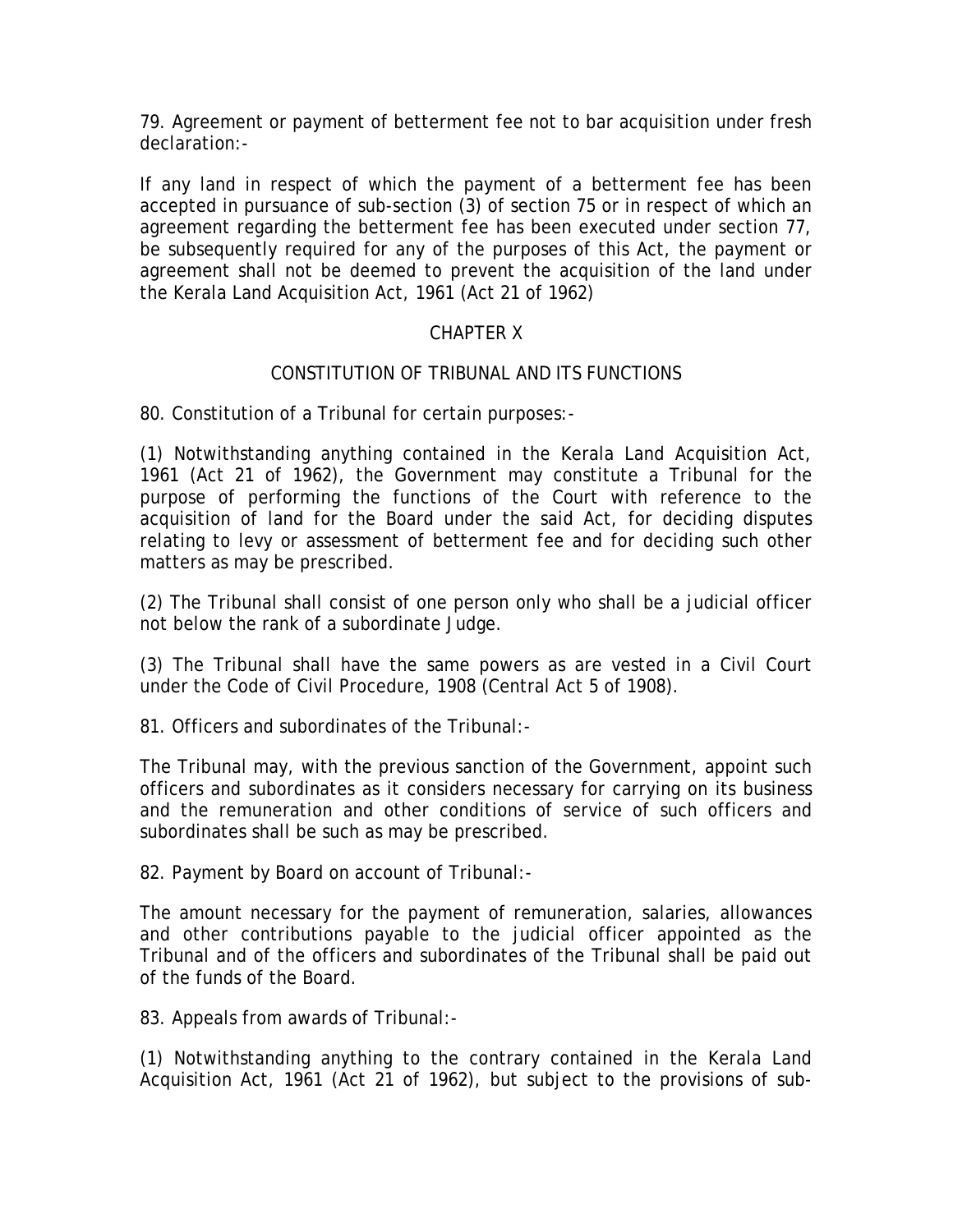section (2) the award of the Tribunal in relation to the acquisition of land shall be deemed to be the award of the court under the said Act.

(2) Any person who does not agree to the amount of the compensation awarded by the Tribunal for the land acquired for the Board under the Kerala Land Acquisition Act, 1961 (Act 21 of 1962), or to the persons to whom it is payable or to the apportionment of the compensation amount, those persons may, within sixty days from the date of the award of the Tribunal prefer an appeal to the High Court.

Provided that the High Court may entertain the appeal after the expiry of the said period of sixty days, if it is satisfied that the appellant was prevented by sufficient cause from filing the appeal in time.

(4) Any award of the Tribunal referred to in subsection (1) shall, subject to subsection (2) and any decision of the Tribunal on any matter referred to it under this Act shall not be liable to be questioned in any court of law.

84. Awards and orders of Tribunal to be executed by Civil Courts:-

Every award of the Tribunal and every order made by the Tribunal for the payment of money, for the delivery of possession or for removal of any structure shall be enforced by the Subordinate Judge's Court having jurisdiction over the area in which the land concerned in the proceedings of the Tribunal is situate as if it were the decree of the said court.

### CHAPTER XI

# POWER TO EVICT PERSONS FROM BOARD PREMISES

85. Power to evict persons from Board Premises:-

(1) If the competent authority is satisfied –

(a) that the person authorised to occupy any Board Premises has-

(i) not paid rent lawfully due from him in respect of such premises for a period of more than two months; or

(ii) sub-let, without the permission of the Board, the whole or any part of such premises; or

(iii) otherwise acted in contravention of any of the terms, express or implied, under which he is authorised to occupy such premises; or

(b) that any person is in unauthorised occupation of the Board Premises the competent authority may, notwithstanding anything contained in any law for the time being in force, by notice served (i) by registered post, or (ii) by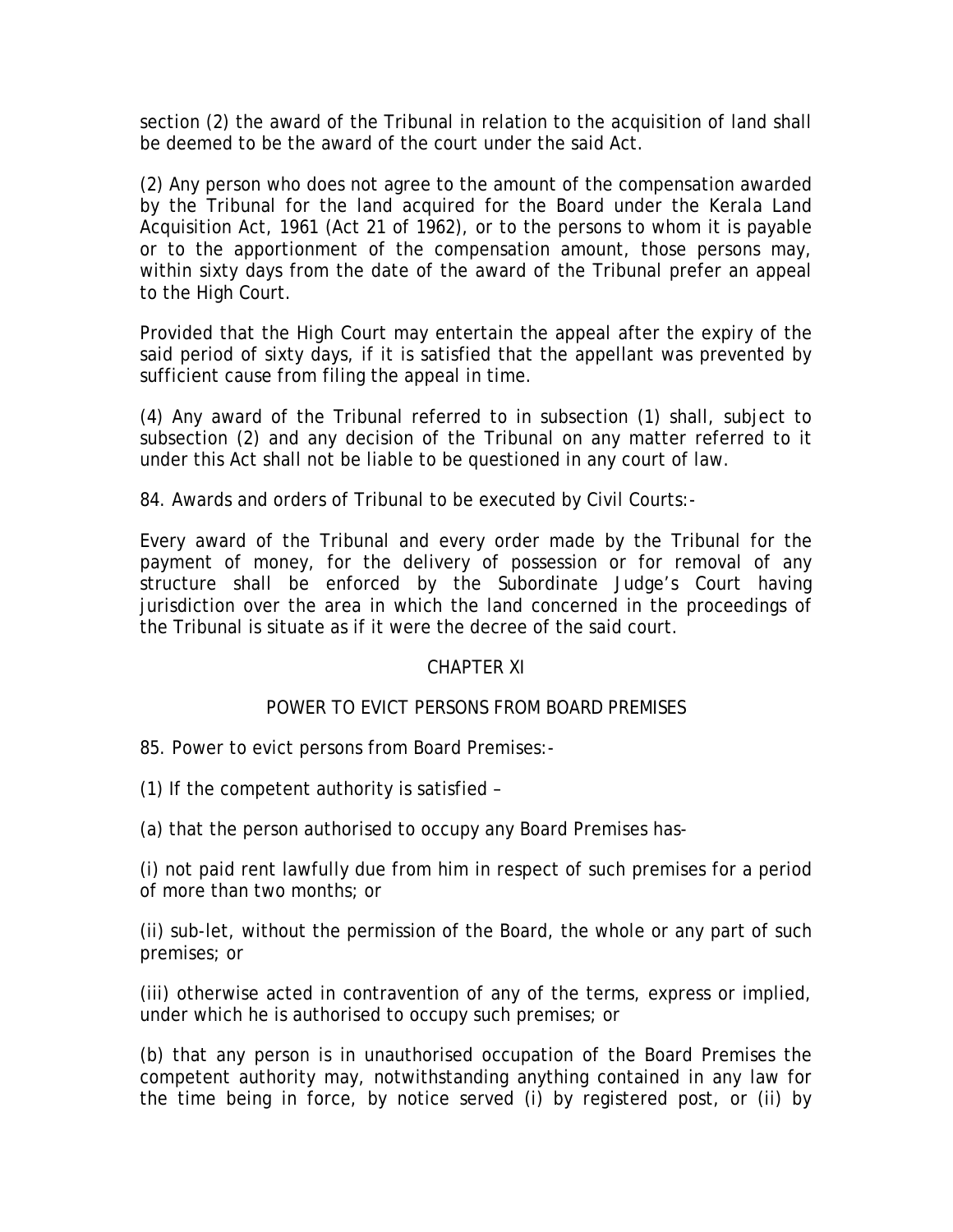affixing a copy of it on the outer door or some other conspicious part of such premises, or (iii) in such other manner as may be prescribed, order that the person authorised to occupy as well as any other person who may be in occupation of the whole or any part of the premises shall vacate them within one month of the date of service of the notice.

(2) Before an order under subsection (1) is made against any person the competent authority shall inform the person, by notice in writing and served in the manner provided for service of notice under subsection (1) of the grounds on which the proposed order is to be made and give him a reasonable opportunity to offer an explanation and to produce evidence, if any, and to show cause why such order should not be made within a period to be specified in such notice.

(3) The competent authority may, on application, grant extension of the period specified in such notice on such terms as to payment and recovery to the amount claimed in the notice as he deems fit.

(4) Any written statement put in by such person and documents produced in pursuance of such notice shall be filed with the records of the case, and such person shall be entitled to appear in the proceeding either in person or by pleader.

(5) If any person refuses or fails to comply with an order made under subsection (1), the competent authority may evict that person from, and take possession of the Premises and may for that purpose use such force as may be necessary.

(6) If a person who has been ordered to vacate any premises under sub-clause (i) or (ii) or clause (a) of sub section (1) within one month of the date of service of the notice or such longer time as the competent authority may allow, pays to the Board the rent in arrears or carries out or otherwise complies with the terms contravened by him to the satisfcation of the competent evicting such person under subsection (5) cancel its order made under subsection (1) and thereupon such person shall hold the premises on the same terms on which he held them immediately before such notice was served on him.

Explanation :- For the purposes of this section and section 86, the expression "unauthorised occupation" in relation to any person authorised to occupy any Board premises, includes the continuance in occupation by him or by any person claiming through or under him of the premises after theauthority under which he was allowed to occupy the premises has been duly determined.

86. Power to recover rent or damages as arrears of public revenue on land:-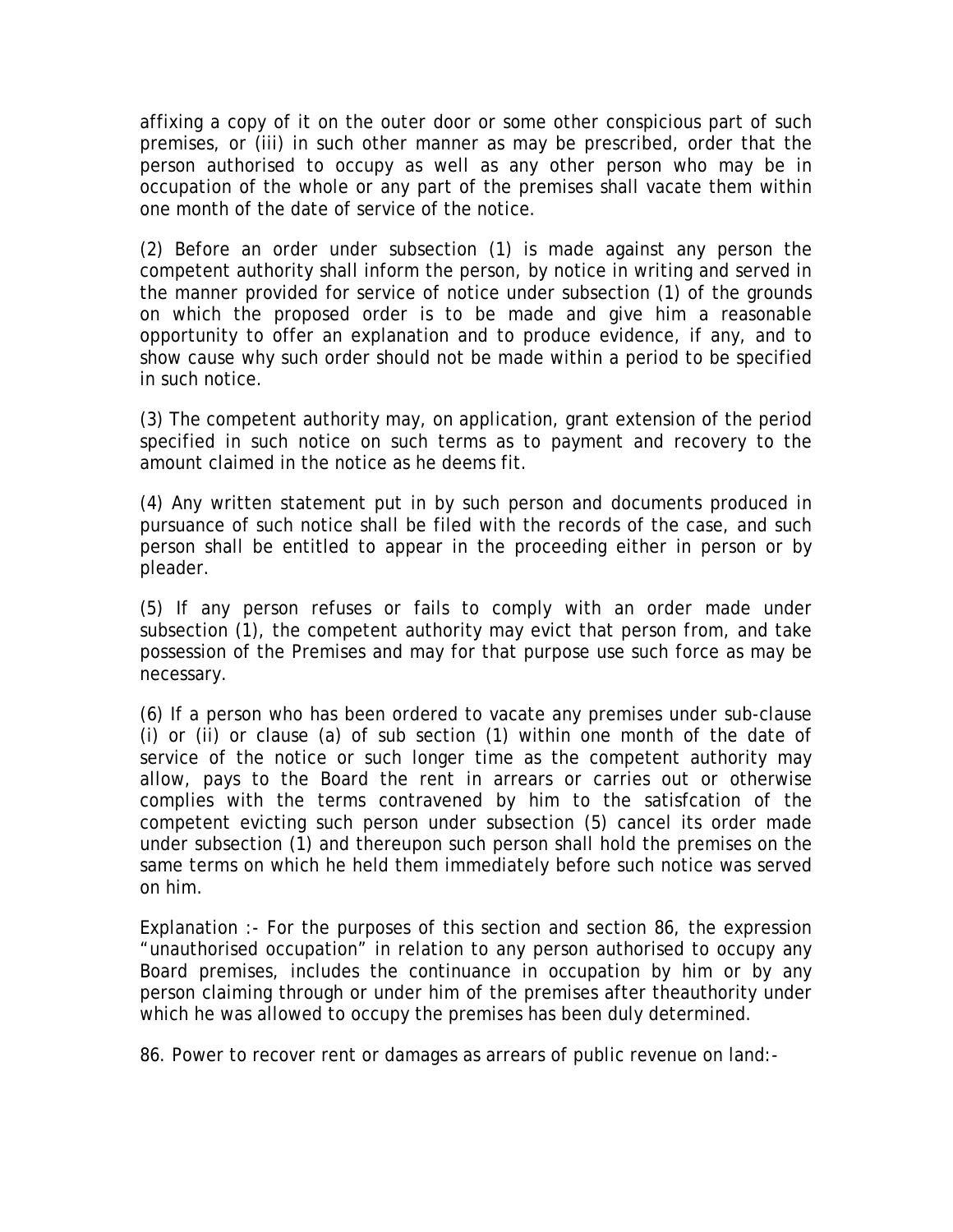(1) Subject to any rules made by the Government in this behalf and without prejudice to the provisions of section 85, where any person is in arrears of rent payable in respect of any Board Premises, the competent authority may by notice served (i) by registered post, or (ii) by affixing a copy of it on the outer door or some other conspicuous part of such premises, or (iii) in such other manner as may be prescribed, order that person to pay the same within such time not being less than ten days as may be specified in the notice. If such person refuses or fails to pay the arrears of rent within the time specified in the notice, such arrears may be recovered as arrears of public revenue due on land.

(2) Where any person is in unauthorised occupation of any Board premises the competent authority may, in the prescribed manner, assess such damages on account of the use and occupation of the premises as it may deem fit, and may, by notice served in the manner provided for services of notice under subsection (1), order that person to pay the damages within such time as may be specified in the notice. If any person refuses or fails to pay the damages within the time specified in the notice, the damages may be recovered from him as arrears of public revenue due on land.

(3) No order shall be made under subsection (2) until after the issue of notice in writing to the person calling on him to show cause, within such period as may be specified in such notice, why such order should not be made, and until his objection, if any, and any evidence he may produce in support of the same have been considered by the competent authority.

87. Appeal:-

(1) Any person aggrieved by an order of the competent authority under section 85 or section 86 may, within one month from the date of service of the notice of such order, prefer an appeal to the Government:

Provided that the Government may entertain the appeal after the expiry of the said period of one month, if they are satisfied that the appellant was prevented by sufficient cause from filing the appeal in time.

(2) On receipt of an appeal under subsection (1), the Government may, after calling for a report from the competent authority and after making such further inquiry, if any, as may be necessary, pass such orders as they think fit, and the order of the Government shall be final.

(3) On such appeal being preferred, the Government may stay the execution of the order of the competent authority for such period and on such conditions as they think fit.

88. Rent to be recovered from deduction from salary or wages in certain cases:-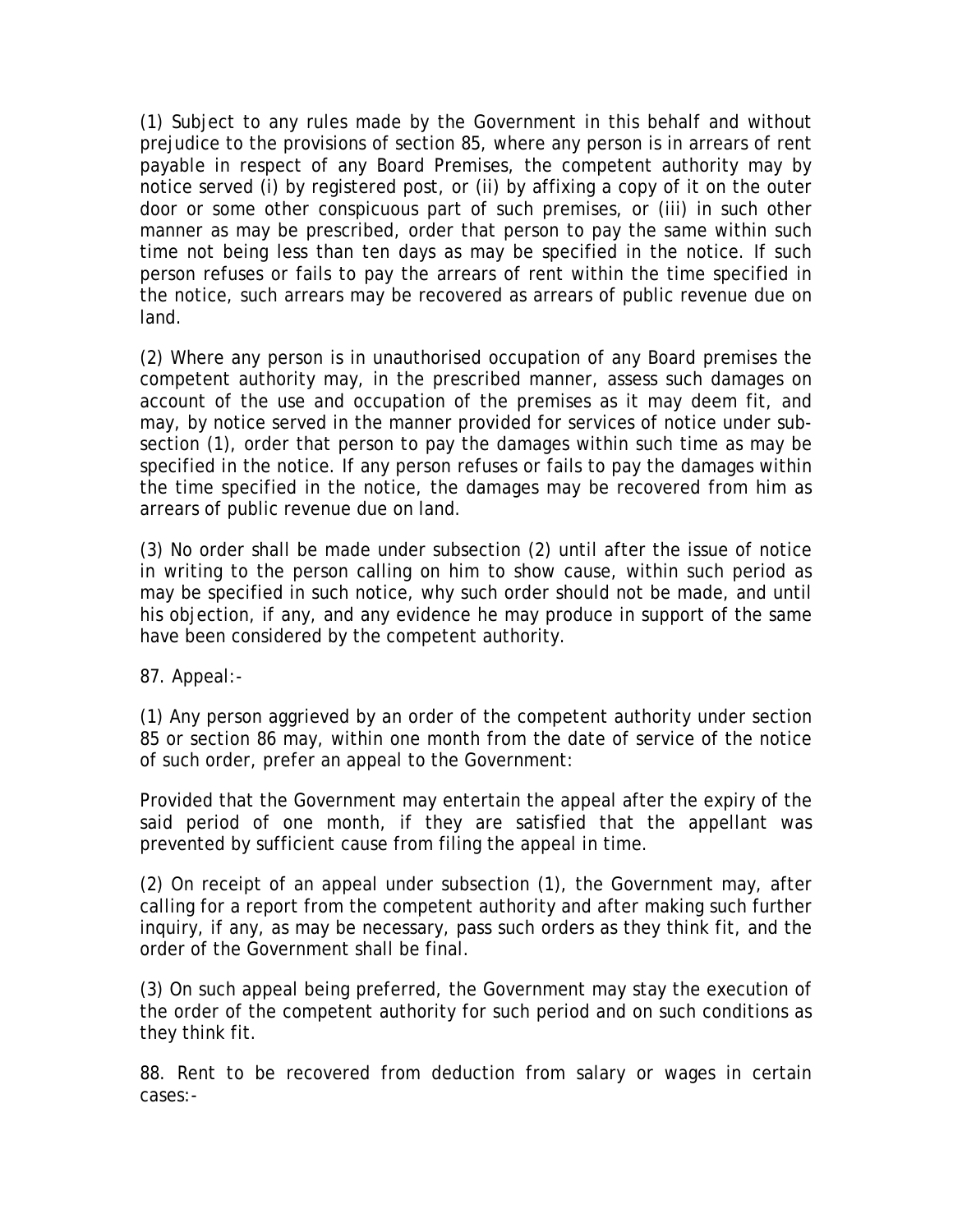(1) Subject to the provisions of section 85 any person who is an employee of the Government or local authority and who has been allotted any Board premises may execute an agreement in favour of the Board providing that the Government or the local authority as the case may be, under or by whom he is employed shall be competent to deduct from the salary or wages payable to him such amount as may be specified in the agreement and to pay the amount so deducted to the Board in satisfaction of the rent due by him in respect of the Board premises allotted to him.

(2) On the execution of such agreement, the Government or the local authority, as the case may be, if so required by the Board by requisition in writing, make the deduction of the amount specified in the requisition fron the salary or wages of the employee specified the requisition in accordance with the agreement and pay the amount so deducted to the Board.

89. Bar of jurisdiction of Courts.-

No order made by the Government or the competent authority in the exercise of any .power conferred by or under this chapter shall, be called in question in any court and no injunction shall be granted by any court or other authority in respect of any taken or to be taken in pursuance of any power conferred by or under this chapter.

#### CHAPTER XII

### FINANCE

90. Board's fund:

( I) The Board shall have its own fund..

(2) The Board may accept grants, subventions; donations and from the Central or State Government or a local authority, individuals or body whether incorporated or not, for a11 or any purposes of this Act. .

(3) All moneys received by or on behalf of the Board by virtue of this Act, all proceeds of land or any other kind of property sold by the Board, all rents and all interest; profits and other moneys accruing to the Board shall constitute the fund of the Board.

(4) Subject to the provisions of subsection (5) all moneys and receipts specified in the foregoing provisions and forming part of the fund of the Board shall be deposited into the public accounts of the Government under such detailed head of account as may be prescribed, and the said account shall be operated upon by such officers of the Board as may be authorised by the Board and in such manner as may be prescribed: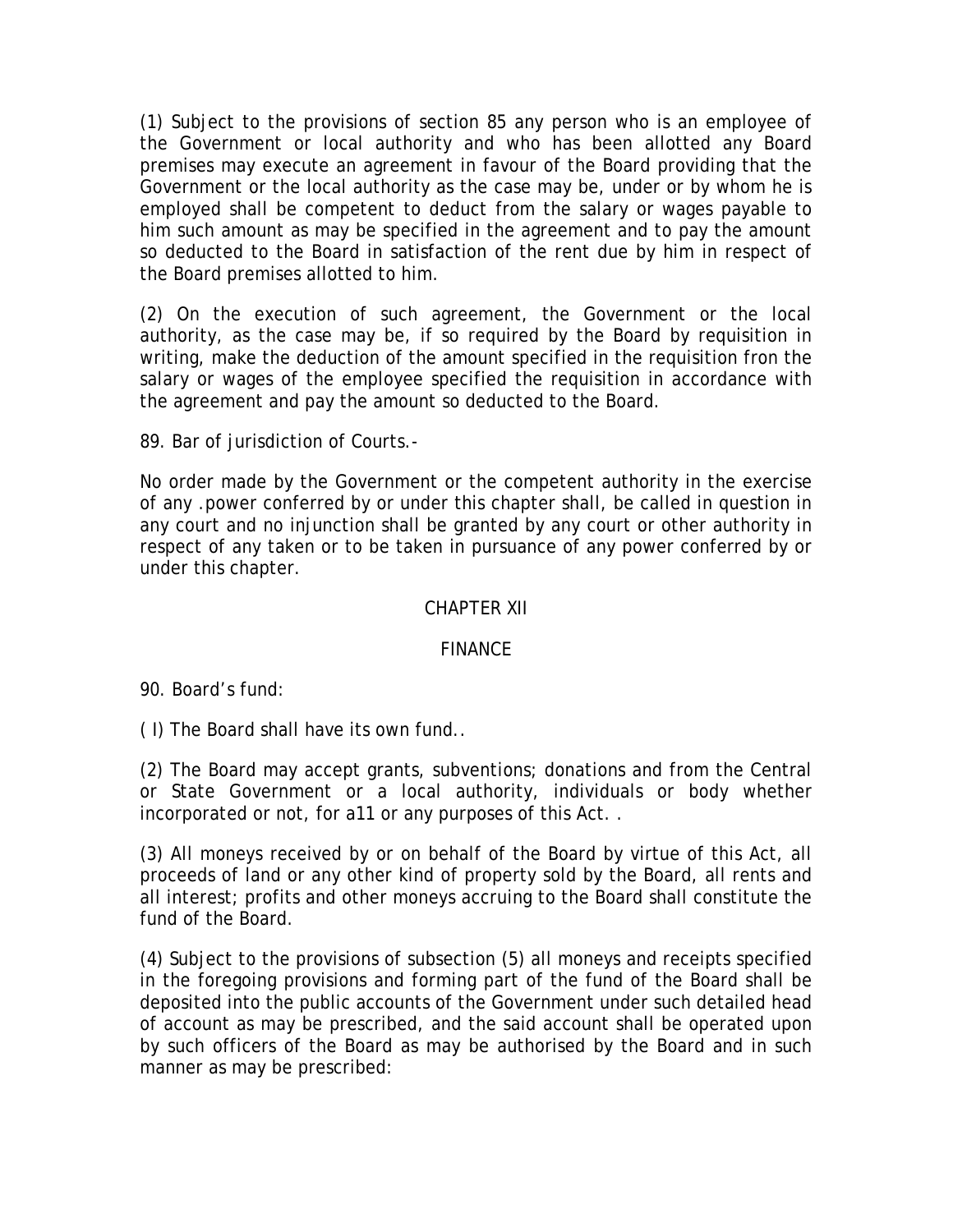Provided that the Board may invest any sums not required for immediate use in such securities or debenture as may be approved the Government.

(5) Notwithstanding anything contained in subsection (4) the Board may deposit in the Reserve Bank of India or in any scheduled bank any amount not exceeding such sum as may be prescribed for the operation of an account with such bank, and such account shall be operated upon of such officers of the Board as may be authorised by the Board and in such manner as may be prescribed.

Explanation.-For the purpose of this section, the Reserve Bank of India shall mean the Reserve Bank of India constituted under the Reserve Bank of India Act, 1934 (Central Act 2 of 1934), and a scheduled Bank shall mean a bank included in the Second Schedule to the said Act.

91. Subventions and loans to the Board. –

The Government, may from time to time make subventions or advance oars to the Board purposes of this Act on such terms and conditions as the Government determine.

92. Power of the Board to borrow and lend. –

(1) Subject to the provisions of the Act, the Board may, from time to time, borrow money required for the purposes of this Act, from the public or from any corporation owned or controlled by the Central or State Government.

(2) Whenever the borrowing of any sum of money has been approved by the Government, the Board may instead of borrowing such sum or any part thereof from the public, take credit from any bank or any corporation owned or controlled by the Central or State Government on a cash account to be kept in the name of the Board to the extend of such sum or part thereof, and may, with the previous sanction of the Government, grant mortgages of all or any of the properties vested in the Board by way of security for such credit.

(3) Subject to such conditions and limitations as may be prescribed and with the previous approval of the Government, the Board may, for the promotion and execution of any housing or improvement scheme under this Act, enter into financial arrangements with any bank or other financial institutions approved by the Government or with the Life Insurance Corporation of India established under section 3 of the Life Insurance Corporation Act, 1956 (Central Act 31 of 1956).

(4) Subject to the provision of this Act and to such conditions and limitation as may be prescribed, the Board may, out of its funds, grant loans and advances on such terms and conditions as it may determine, to any co-operative society registered or deemed to be registered under the law relating to co-operative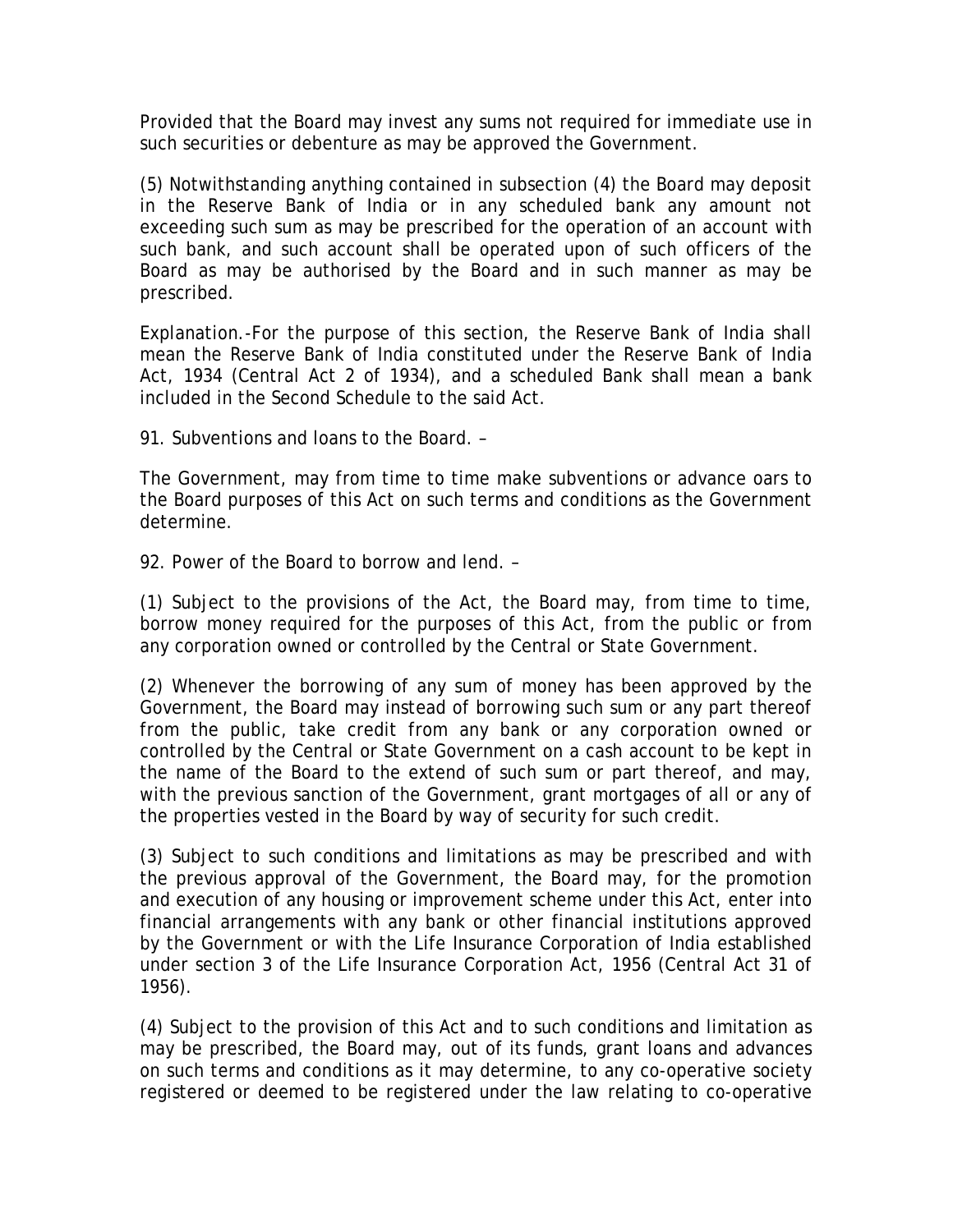societies for the time being in force in the State to any other person for the construction of houses.

92. Guarantee by Government of loans.-

The Government may guarantee, in such manner as they think fit, the payment of the principal and interest of any loan proposed to be raised by the Board on debentures of either the principal or the interest.

Provided that the Government shall, so as any such guarantee are in force, lay before the Legislature in every year during the budges session, a statement of the guarantees, if any, given during the current year and up-to-date account of the total sums, if any, which have been paid out of the Consolidated Fund of the State by reason of any such guarantee or paid into the said Fund towards repayment of any money so paid out.

94. Form, Signature, Exchange, Transfer and effect of debenture.-

(1) Whenever money is borrowed by the Board on debentures the debentures shall be in such form as the Board may with the previous sanction of the Government specify.

(2) All debentures shall be signed by the Chairman and either by the Secretary or by any one of the ex-officio members of the Board.

(3) The holder of any debenture in any form specified under sub-section (1) may obtain in exchange therefor a debenture in any other form specified in the manner provided in sub-section (1) and upon such term as the Board may determine.

(4) Every debenture issued by the Board shall be transferable by endorsement, unless some other mode of transfer is specified therein.

(5) All coupons attached to debentures issued under this Act shall bear the signature of the Chairman; and such signature may be engraved lithographed or impressed by mechanical process.

95. Payments to survivors of joint payees.-

When any debenture or security issued or granted under this Act is payable to two or more persons jointly, and either or any of them dies, then, notwithstanding anything contained in section 45 of the Indian Contract Act, 1872 (Central Act 9 of 1872), the debenture or security, shall be payable to the survivor or survivors of such persons:

Provided that nothing in this section shall affect any claim by the representative of the deceased person against such survivor or survivors.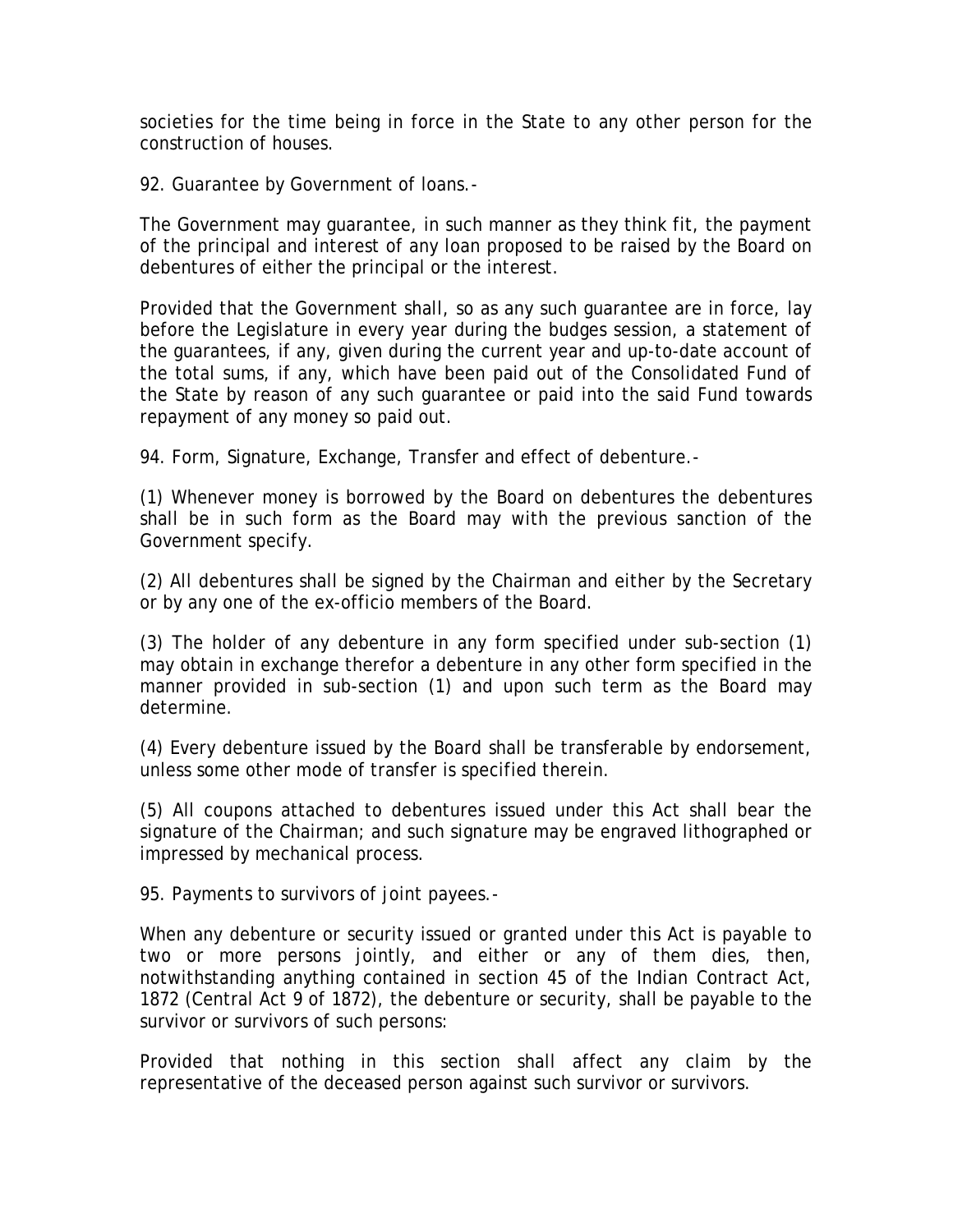96. Receipt by joint hold for interest or dividend.-

Where two or more persons are joint holders of any debenture or security issued or granted under this Act, any payment made to the first mentioned person therein of any dividend or interest payable in respect of such debenture, or security shall be a full discharge of the liability of the Board in respect of such dividend or interest.

97. Priority of payments for interest and repayment of loans.-

All payments due from the Board for interest on, or the repayment of, loans shall be made in priority to all other payments due from the Board.

98. Repayment of loans taken under section 92.-

Every loan taken by the Board shall be repaid by the Board within the period agreed upon by the Board and subject to the provisions of sub-section (2) of section 115 by such of the following methods as may be approved by the Government, namely-

(a) from a sinking fund established under section 99 in respect of the loan; or

(b) by paying in equal yearly or half-yearly installments of principal or of principal and interest, throughout the said period; or

(c) if the Board has, before borrowing money on debentures, reserved by public notice, a power to pay off the loan by periodical installments and to select by lot the particular debenture to be discharged at particular periods, then, by paying such installments at such periods; or

(d) from money borrowed for the purpose; or

(e) partly from the sinking fund established under section 99 in respect of the loan, and partly from money borrowed for the purpose.

99. Establishment and maintenance of sinking fund.-

(1) Whenever a loan has to be repaid from a sinking fund, the Board shall establish such a fund and shall pay into it every year until the loan is repaid, a sum so calculated that if regularly paid throughout the period agreed upon by the Board, it would, with accumulations in the way of compound interest, be sufficient after payment of all expenses, to pay off the loan at the end of the period

(2) The rate of interest on the basis of which the sum referred to in subsection (1) shall be calculated, shall be such as may be prescribed.

100. Power to discontinue payments into sinking fund.-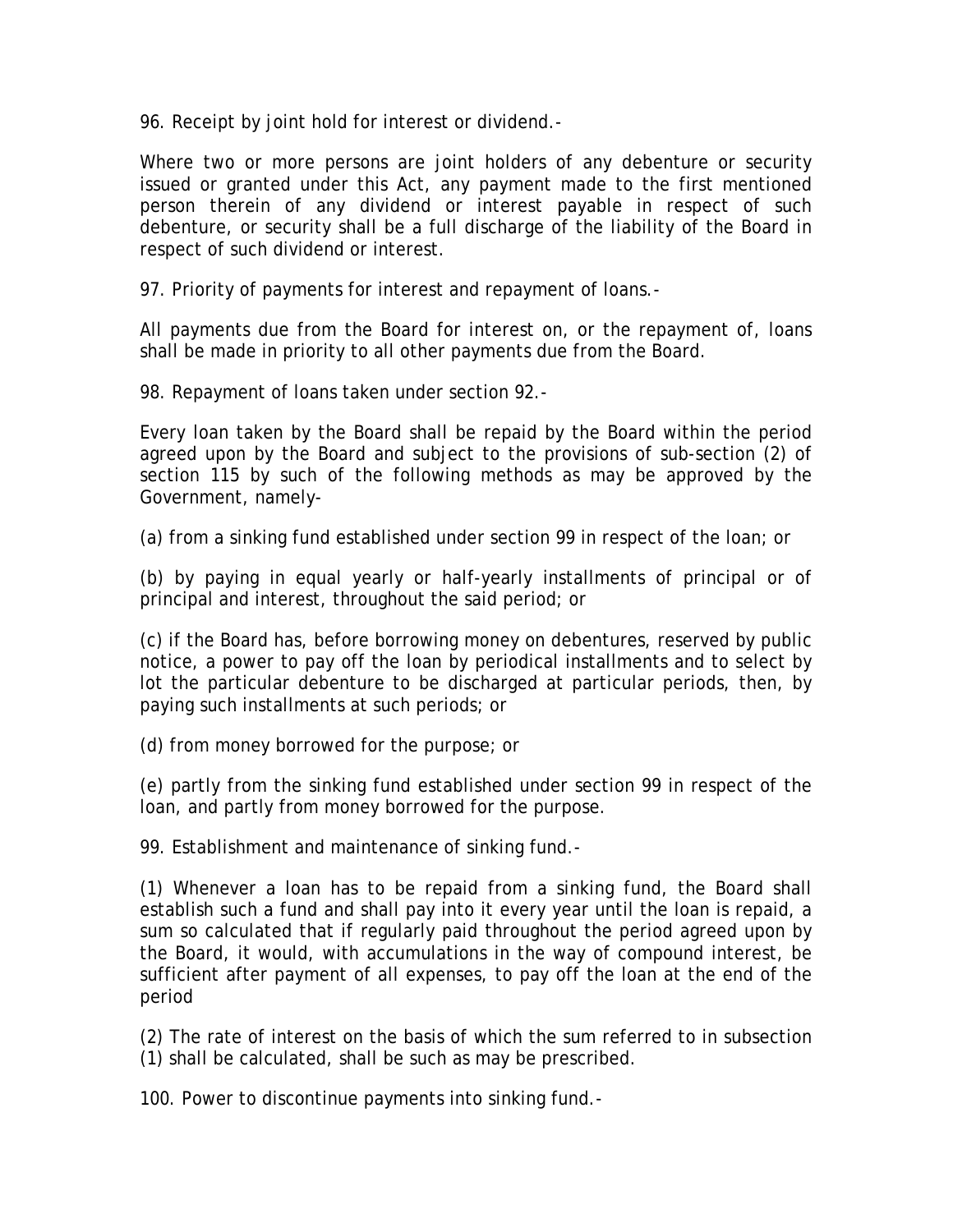Notwithstanding anything contained in section 99, if at any time the sum standing at credit of the sinking fund established for repayment of any loan is of such an amount that if allowed to accumulate at the rate of interest prescribed under subsection (2) of that section it will. be sufficient to repay thc loan at the end of the period agreed upon by the Board, then the Board may discontinue further annual payment into such fund.

101. Investment of Sinking fund:

(1) All moneys paid into any sinking fund shall, as soon as possible, be invested by the Board in-

(a) Government securities; or

(c) Securities guaranteed by the Central or State Government; or

(c) debentures issued by any local authority; or

(d) Debentures issued by the Board of trusties of the Ports in the State; or

(e) Debentures issued by the Board in the joint names of the Examiner of Local Fund Accounts, Kerala, and the Accountant General, Kerala, to be held by them in trust for the repayment of the loan for which the Sinking fund was established.

(2) All dividends and other sums received in respect of any such investment shall, as soon as possible after receipt, be paid into the sinking fund and invested in the manner laid down in sub-section (1).

(3) Any, investment made under this section may, from time to time,

subject to the provisions of subsection (1), be varied or transposed.

102. Application of sinking fund.-

The two trusties referred to in sub-section (1) of section 101 in whose names any sinking fund is invested may, from time to time, apply the same, or any part thereof in or towards the discharge of the loan or any part of the loan for which such sinking fund was established and until such loan is wholly discharged, shall not apply the same for any other purpose.

103. Annual statement by trustees.-

(1) The two trustees referred to in sub-section (1) of section 101 shall at the end of every year, transmit to the Chairman, a statement showing

(a) the amount which has been invested during the year under section 101 ;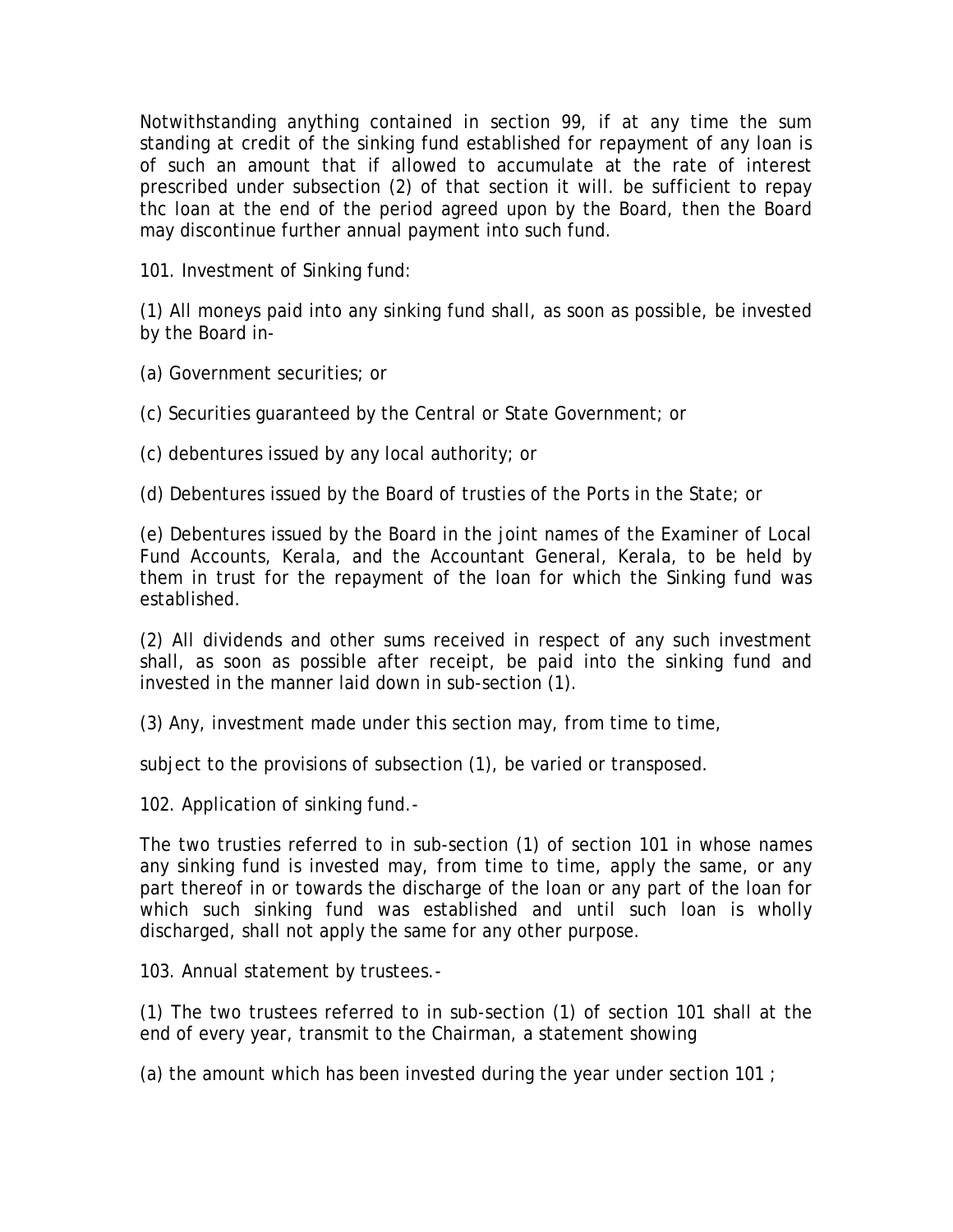(b) the date of the last investment made previous to the transmission of 'the statement

(c) the aggregate amount of the securities held by them;

(d) the aggregate amount which has, up to the date of the statement, been applied under section 102 in or towards repaying loans ; and

(e) the aggregate amount already paid into each sinking fund.

(2) Every such statement shall be laid before the Board and published in the Gazette

104. Annual examination of sinking funds:

(1) The Accountant General Kerala, shall examine the said sinking funds every year and ascertain whether the cash and current value of the securities at credit of such funds are actually equal to the amount which would have accumulated, investments been regular ly made and had the rate of interest as originally estimated been obtained therefrom.

(2 The Board shall forthwith pay into any sinking fund any amount which the Accountant General may certify to be the deficiency therein after examination as aforesaid, unless the Government specially sanction gradual readjustment.

105. Estimates of income and expenditure to be laid annually before the Board.-

(1) 7he Chairman shall; at a special meeting to be held in the month of February in each year, lay before the Board an estimate of the income and expenditure of the Board for the next ensuing year.

(2) Every such estimate shall make provision for the due fulfillment of all liabilities of the Board, and for the efficient administration of Act.

(3) Every such estimate shall differentiate capital and revenue funds, and shall be prepared in such form, and shall contain such details, as Government may, from time to time, prescribe.

(4) Every such estimate shall be completed and printed and a copy thereof sent, by post or otherwise, to each member at least ten clear days before the date of the meeting at which the estimate is to be la be the Board.

(5)A revised budget, if any, including all the expenditure not covered in the original budget estimate, shall be laid before the Board at a special meeting to be held in the month of December in each year:

106. Sanction of the Board to estimates.-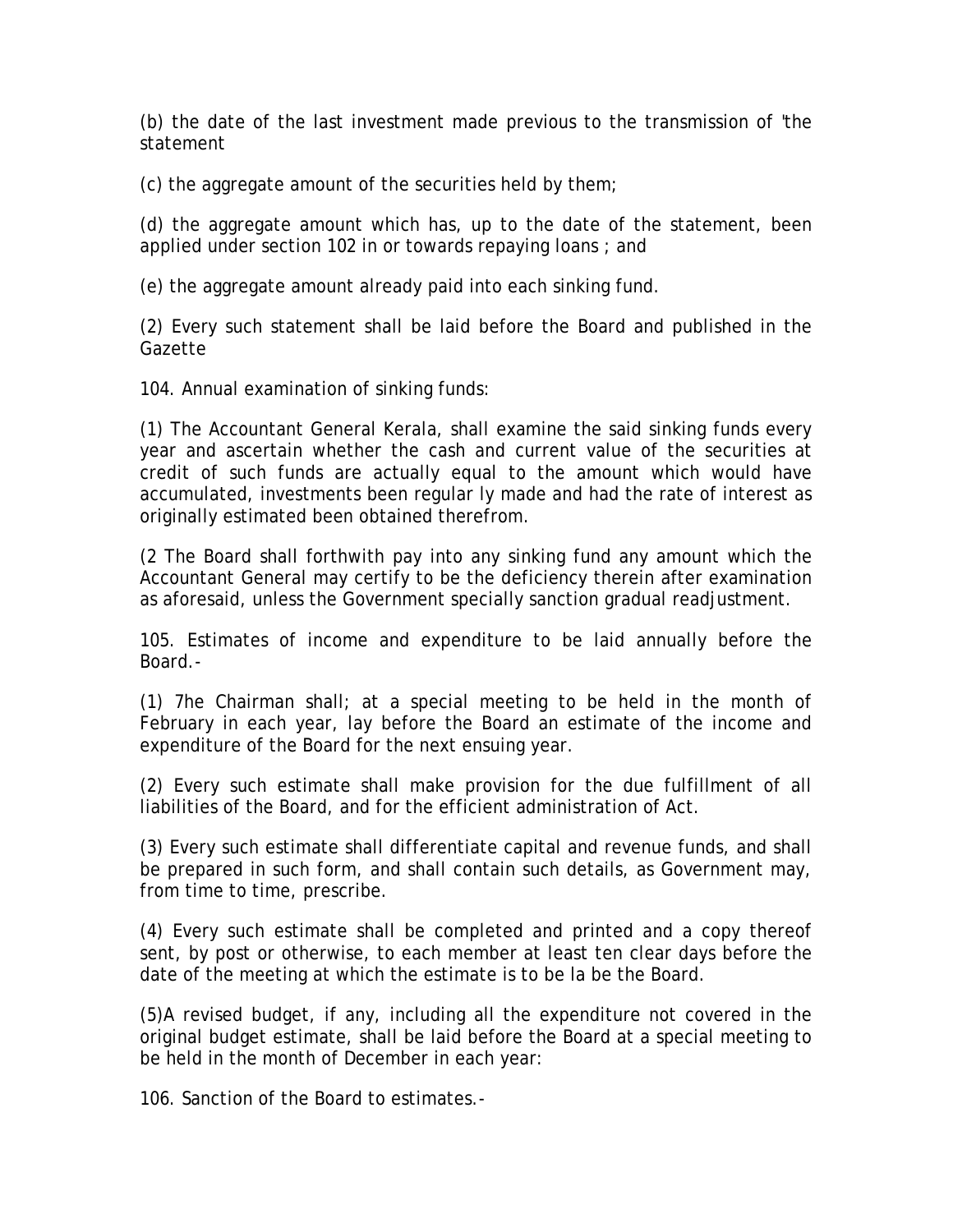The Board shall consider every estimate so laid before it and shall sanction the same, either without modification or with such modification as it may think fit.

107. Approval of Government to estimates.-

(1) Every such estimate sanctioned by the Board, shall be submitted to the Government, who may at any time within three months after receipt of the same, -

(a) approve the estimate, or

(b) disallow the estimate or any portion thereof, and return the estimate to the Board for amendment.

(2) If any estimate is so returned to the Board, it shall further proceed to amend it and shall resubmit the estimate as amended to the Government who may then approve it.

108. Supplementary estimate.-

(1) The Board may, at any time during the year for which for which any estimate has been sanctioned, cause a supplementary estimate to be prepared and laid before it at a special meeting.

(2) The provisions of sub-sections (3)and (4) of section 105 and of sections 106 and 107 shall apply to every supplementary estimate.

109. Adherence to estimate and maintenance of closing balance.-

(1) No sum shall be expended by or on behalf of the Board unless the expenditure of the same is covered by a current budget grant or can be met by the re-appropriation or by drawing on the closing balance.

(2) The closing balance shall not be reduced below such limit us may be fixed in this behalf by the Government, from time to time.

(3)The following items shall be exempted from the provisions of sub-sections  $(1)$  and  $(2)$ , namely :-

a) refund of moneys belonging to contractors or other persons held in deposit, and of moneys collected by or credited to the Board by mistake;

b) payment due under a decree or order of a Court or under an award of the Tribunal;

c) sums payable under a compromise of any suit or other legal proceedings or claim effected under this Act;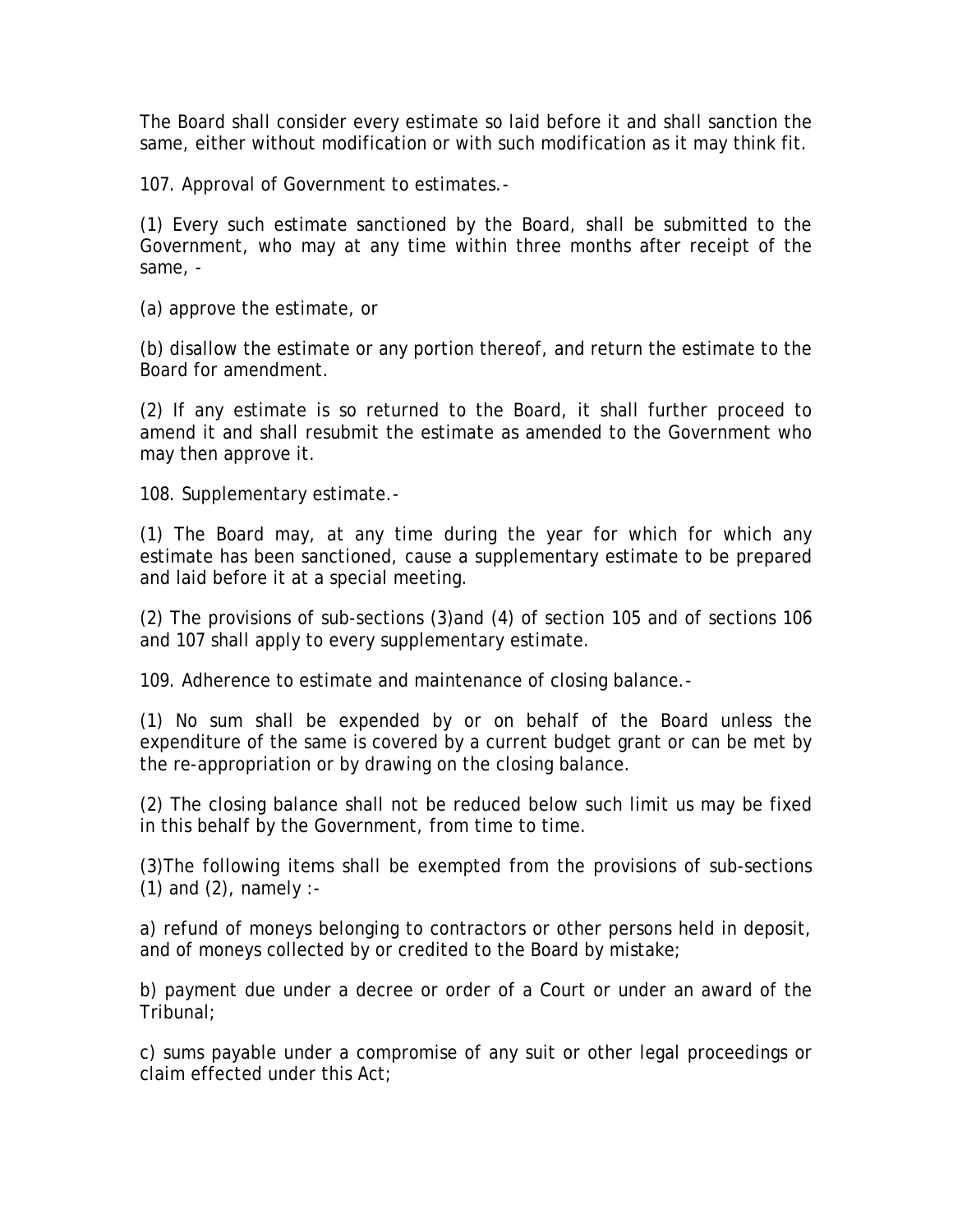d) sums payable under this Act by way of compensation; and

e) payments required to meet any pressing emergency.

(4) Whenever any sum exceeding ten thousand rupees is expended under clause (e) of sub-section (3), the Chairman shall forthwith report the circumstances to the Board explaining how it is proposed to cover the expenditure.

110. Definition of 'Cost of management'.-

(1) The expression "cost of management" as used in the following sections in this Chapter means-

(a) the honorarium, salary and house-rent and conveyance allowance, if any, of the Chairman, Secretary and the Housing Board Engineer, and any other allowances and any contributions payable to or it in respect of them ;

(b) the salaries, fees and allowances and contributions paid in respect of officers and subordinates of the Board referred to in sections 8,9,17,19 and 21 ;

(c) the remunerations of other employees of the Board except employees who are paid by the day or whose pay is charged to temporary work;

(d) all payments made under section 82 on account of the Tribunal; and

(e) all office expenses incurred by the Board or the Tribunal.

(3) The expression 'office expenses' in clause (e) of sub-section

(1) means expenses incurred for carrying on office work, and includes the rent of office buildings, the provision of furniture therefor, charges the printing and stationery, catering charges incurred in connection with meetings and conferences held by or on behalf of the Board and contributions towards welfare and recreation of the Board's staff.

111. Keeping of capital account and revenue account, -

The Board shall keep a capital account and a revenue account.

(2) The capital account shall show separately all expenditure incurred by the Board on each housing or improvement scheme.

112. Credits to capital acco NT. –

There shall be credited to the capital account –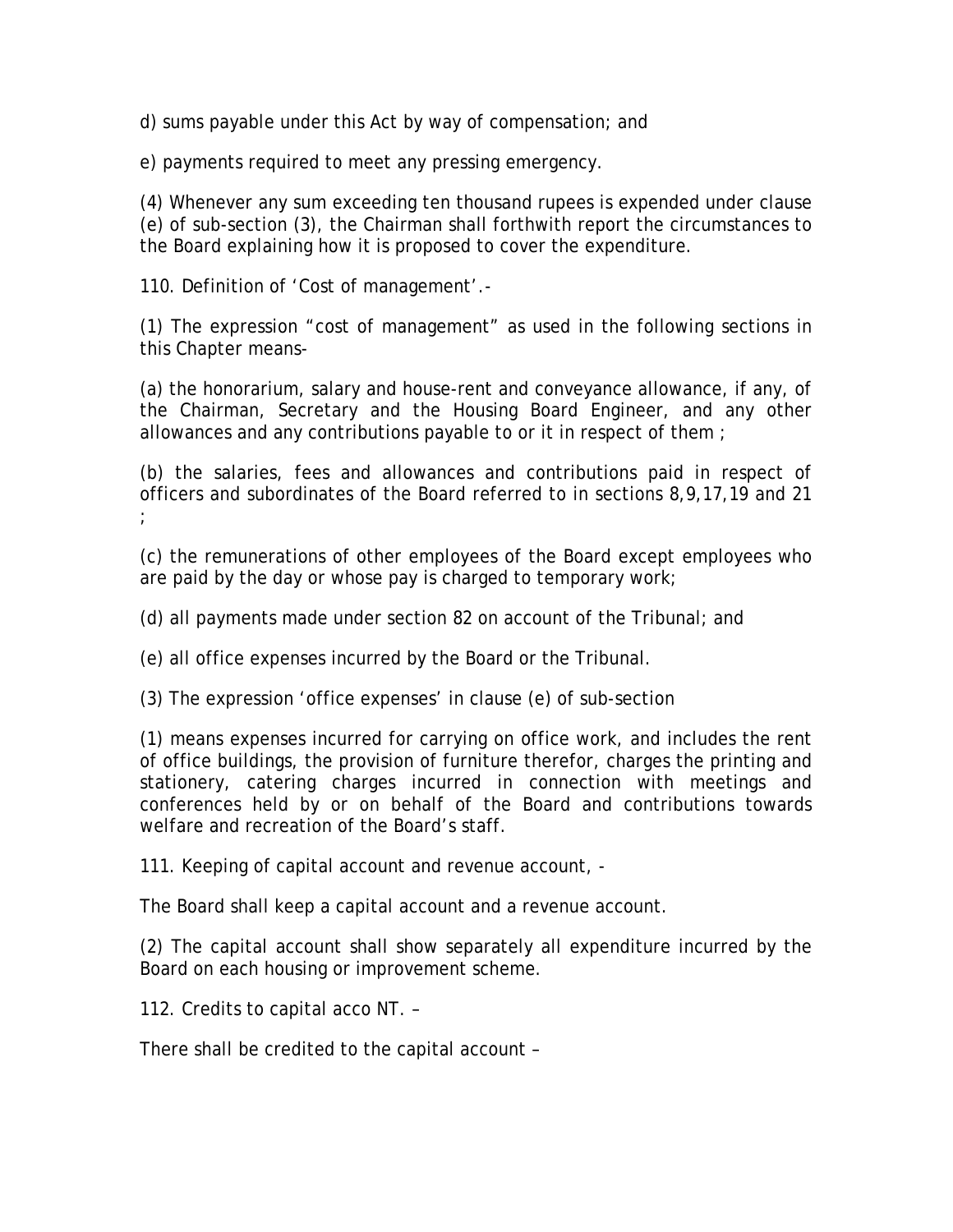(a) all sums (except interest) received by way of bettermen fees under this Act ;

(b) all moneys received on account of loans taken by the Board in pursuance of this Act ;

(c) all moneys received as grants by the Board for purposes of this Act, from the Central or State Government ;

(d) all moneys received by the Board on account of repayment of loans and advances granted under section 92 ;

(e) the proceeds of the sale of any land belonging to the Board, which was purchased out of any such loans or grants ;

(f) where any land was purchased out of an advance from the revenue account, the portion of the proceeds of the sale of such land which remains after crediting to the revenue account the amount of such advance ;

(g) the proceeds of the sale of any movable property (including securities for money invested from the capital account ) belonging to the Board ;

(h) all lump sum received from any Government in aid of the capital account;

(i) all moneys received by the Board in connection with leases for any term exceeding fourty years ;

(j) all sums, if any, which the Government direct under subsectio

(2) of section 115 to be credited to the capital account ; and

(k) all moneys realised from the sale of securities by direction of the Governement under section 116.

113. Application of capital account . –

The moneys credited to the capital account shall be held by the board in trust and shall be applied to –

(a) meeting all costs of framing and executing housing or improvement schemes ;

(b)meeting the cost of acquiring lands for carrying out any of the purposes of this Act ;

(c)meeting the cost of constructing buildings required for carrying out any of the purposes of this Act ;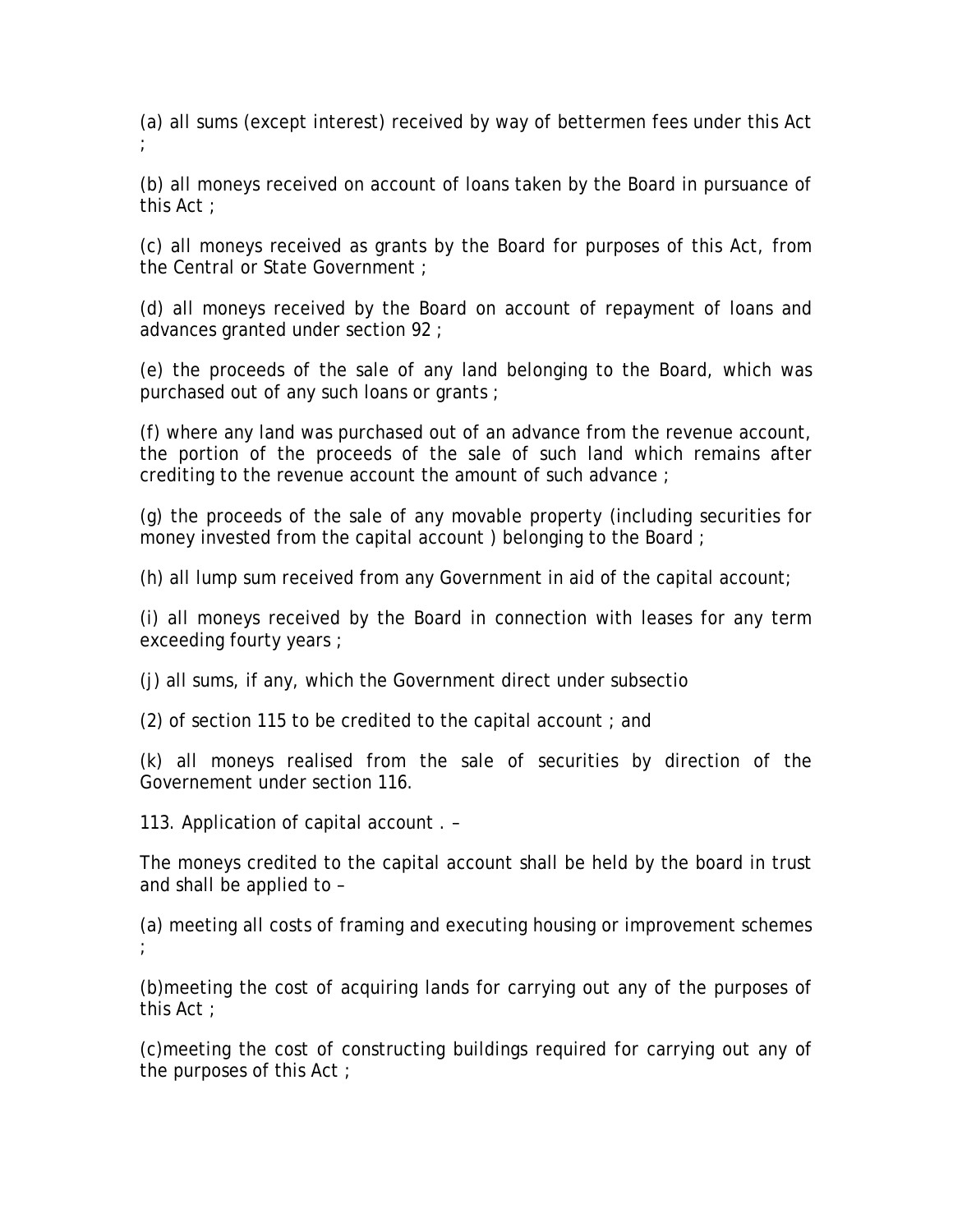(d) the repayment of loans from money borrowed in pursuance of this Act ;

(e) granting of loans and advances under sections 41 and 92 ;

(f) making payments in pursuance of section 149 otherwise than for interest or for expenses of maintenance or working ;

(g) making or contributing towards the cost of survey in pursuance of section  $147:$ 

(h) meeting such proportion of the cost of management as may be prescribed by the Board ; and

(i)temporarily making good the deficit, if any, in the revenue account at the end of any year.

114. Credit to revenue account.-

There shall be credited to the revenue account

(a) all interest received in pursuance of section 77 or section 78

(b) all annually recurring sums received from the Central or State Government in aid of the funds of the Board ;

(c) all compensations received by the Board under section 132;

(d) all moneys received by the Board in connection with I any term not exceeding forty years;

(e) all rents of land vested in the Board

(f) all rents of buildings vested in the Board ;

(g) the supervision and centage charges obtained by the Board under section 68 ;

(h) all interest on loans and advances granted by the Board sections 41 and 92 ; and

(i) all other receipts by the Board which are not required " section 112 to be credited to the capital account.

115. Application of revenue account –

(1 ) The moneys credited to the revenue account shall be held by the Board in trust, and shall be applied to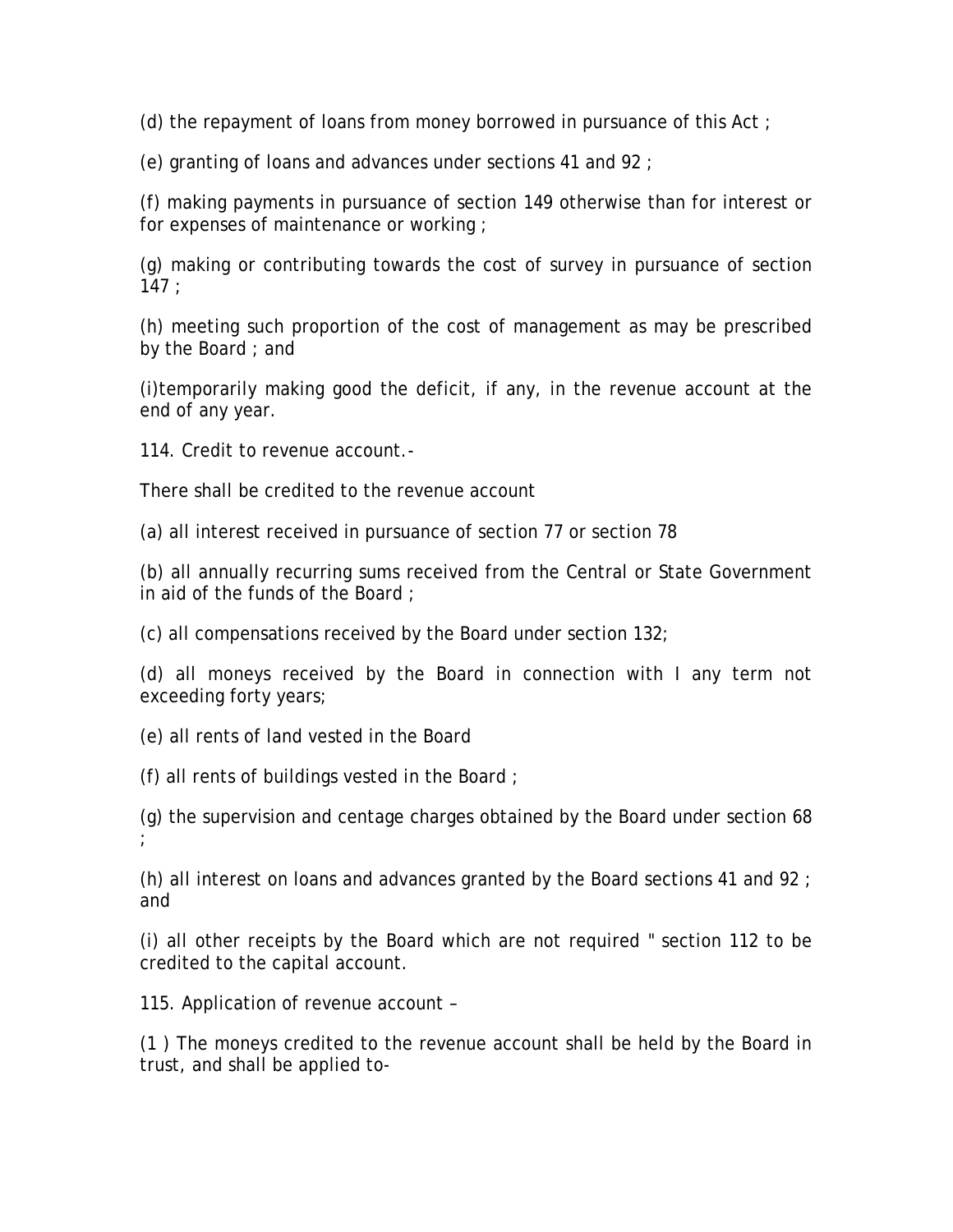(a) payment of all charges or payments towards interest on sinking fund due on account of any loan taken in pursuance of this Act; and all other charges incurred in connection with such loans:

(b) payment of all sums due from the Board in respect of rates and taxes imposed by the local authority concerned, upon the land vested in the Board ;

(c) payment of cost, if any, of maintaining a, separate establishment for the collection of rents and other proceeds of land vested in the Board ;

(d) payment of all sums towards thc cost of establishment of Tribunal under section 82 ;

(e) payment of all sums which the Government may direct to be paid to any auditor under section 122;

(f) payment of the cost of management excluding such proportion thereof as may be debited to the capital account under clause (h) of section 1 13 ; and

(g) payment of all other sums due from the Board, other than those which are required by section 113 to be disbursed from the capital account.

(2) The surplus, if any, remaining after making the payments referred to in sub section (1) shall, subject to the maintenance of a closing balance as required by subsection (2) of section 109, be invested in the manner laid down in section 101 towards the service of any loans outstanding after the expiry of sixty years from the commencement of this Act, unless the Government otherwise direct.

115. Power to direct sale of securities in which any surplus of the revenue account is invested:

If' at any time after any surplus referred to in sub section (2) of section 115 has been invested, the Board is satisfied that the investment is not needed for the service of' any loan referred to in that sub section, the Board may with the approval of the Government, sell the securities held under the investment.

117. Advance from revenue account to capital account.

(I) Notwithstanding anything contained in section 115 the Board may advance any sum standing at the credit of the revenue account for the purpose of meeting Capital expenditure.

(2) Every such advance shall be refunded to the revenue account as soon as may be practicable.

118. Advance from capital account to revenue account.-

(1) Any deficit in the revenue account at the end of any year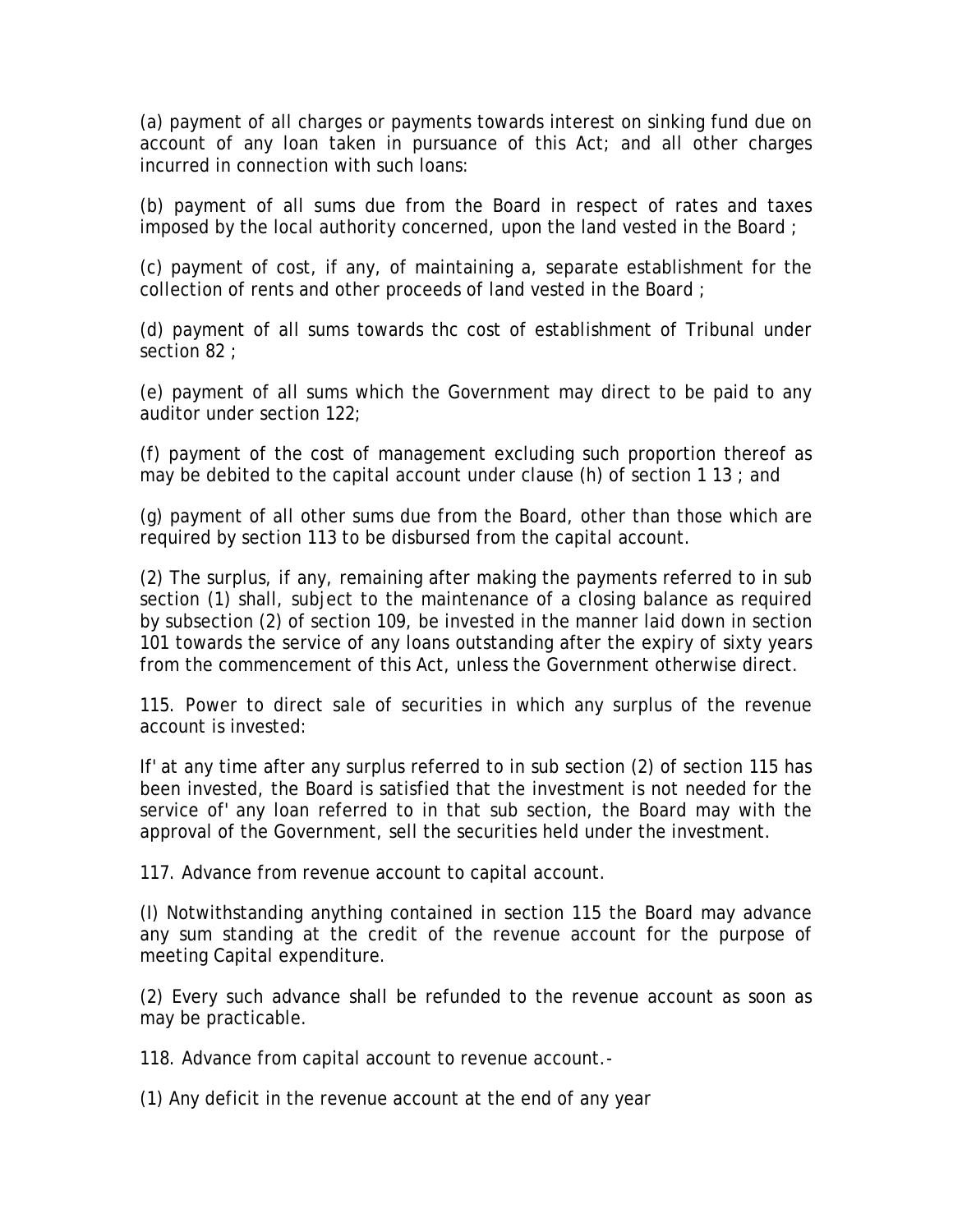may be made good by an advance from the capital account afterobtaining the approval of the Government.

(2) Every such advance shall be refunded to the capital account in the following year.

119. Submission of abstracts of accounts to Government.-

At the end of every year, the Board shall submit to the Government an abstract of the accounts of its receipts and expenditure for such year.

120. Annual audit of accounts.-

The accounts of the Board examined and audited once in every year by such auditor as the Government may appoint in this behalf.

121 . Powers of auditor.-

The said auditor may

(a) by summons in writing require production of any document the perusal or examination of which he believes necessary for the elucidation of the accounts

(b) by summons in writing require any person who has the custody or control of any such document or who is' accountable therefore to appear in person before him; and

(c) require any person so appearing, to make and sign a declaration with respect to such document or .to :answer any question or to prepare and furnish any statement relating thereto.

121. Remuneration of auditors.-

The Board shall pay to tlic said . such remuneration as the Government may direct.

123. Reports and information to be furnished by Auditor to the Board -

(1) The said auditor shall

(a) report to the Board and to the Government any material impropriety or irregularity which he may observe in the expenditure, or in the recovery of moneys due to the Board or in the accounts ;

(b) furnish to thc Board such information as it may, from time, to time, require concerning the progress of his audit ;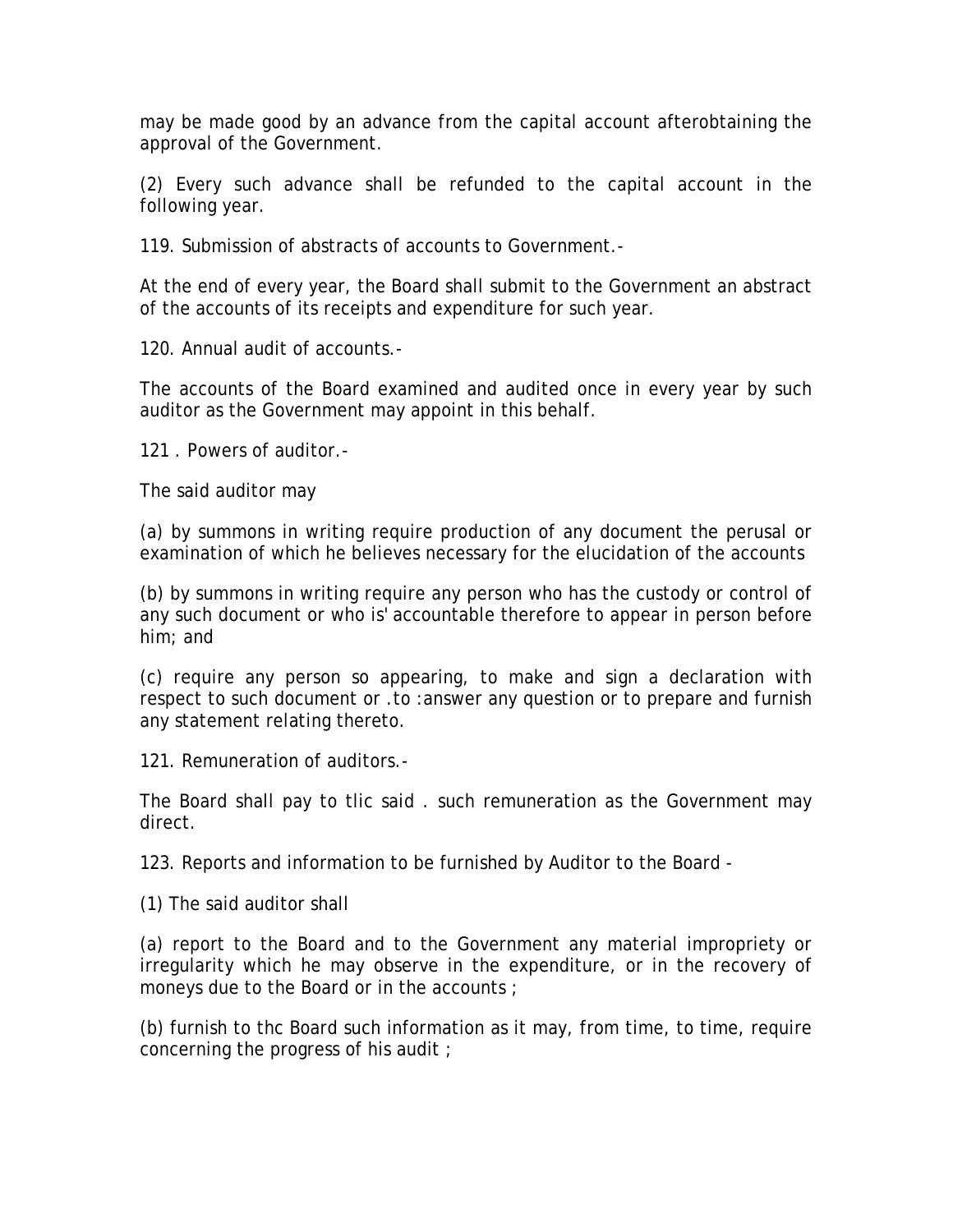(c) report to the Chairman any loss or waste of money or property owned by or vested in, the Board caused by neglect or misconduct, with the names of persons directly or indirectly responsible for such loss or waste and ;

(d) submit to the Chairman a final statement of audited accounts, together with a report on thc result of the audit; and duplicate copies thereof to the Government, within a period of three months from the end of the year or within such other period as the Government may allow in that behalf

(2) (a) The said auditor may disallow every item contrary to law and surcharge the same on the person making of illegal payment; and may charge against any person responsible thereof the amount of any deficiency or loss incurred by the negligence or misconduct of that person or of any sum which ought to have been, but is not, brought into account by that person and shall, in every such case, certify the amount due from such person

Explanation.-It shall not be open to any person whose negligence or misconduct has caused or contributed to any such deficiency or loss to contend that notwithstanding his negligence or misconduct the deficiency or loss would not have occurred but for the negligence or misconduct of some other person.

(b) The said auditor shall state in writing the reasons for his decision in respect of every disallowance, surcharge of charge and furnish a copy thereof by registered post to the person against whom it is made.

(c) If the person to whom a copy of the decision is so furnished refuses to receive it, he shall nevertheless be deemed to have been duly furnished with the copy, within the meaning of clause (b) and the of fourteen days fixed in subsections (3) and  $(4)$ ; shall be calculated from the date of such refusal.

3. Any person aggrieved by a disallowance, surcharge or made under subsection (2) may, within fourteen days after he has been furnished with a copy of the decision of the auditor, either (a) apply to the court of the Subordinate Judge or if there is no Subordinate Judge's Court having jurisdiction, to the Court of the District Judge to se aside such disallowance, surcharge or charge, in which case the Court may, after taking such evidence as it thinks necessary, confirm, modify or remit such disallowance; surcharge or charge with such orders as to costs as it may think proper in the circumstances, or (b) in lieu of such application, appeal to the Government who shall pass such orders as they think fit.

(6) Every sum certified to be due from any person by the auditor under this Act, shall be paid by such person to the Board within fourteen days after he has been furnished with a copy of the decision of the auditor unless within that time such person has applied to the Court or appealed to the Government against the decision under subsection (3) and such sum if not paid, or such sum as the Court or the Government shall declare to be due, shall be recoverable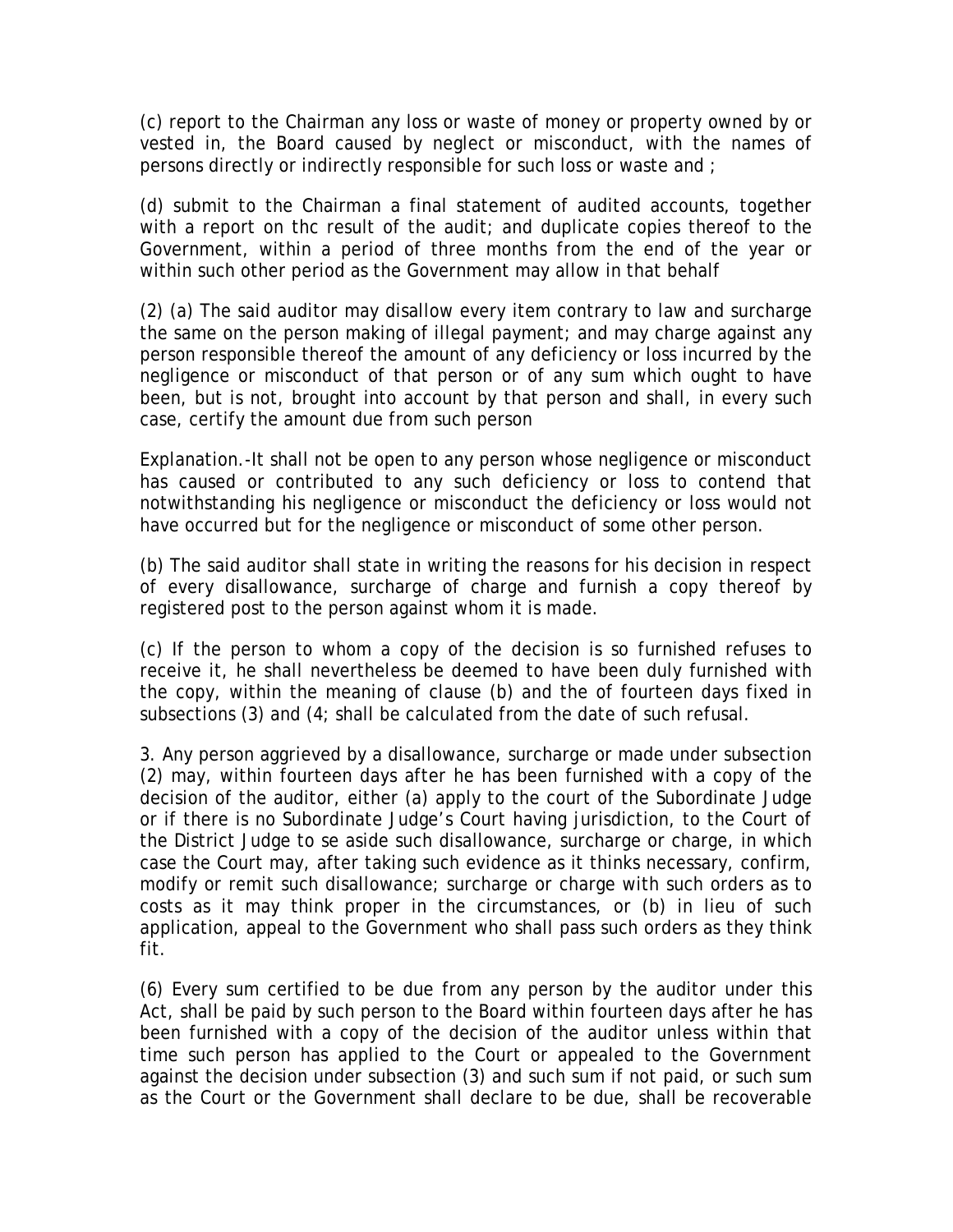on an application made by the Board to the Court in the same way as an amount decreed by it.

(7) Notwithstanding anything contained in this section, the Government may at any time direct that the recovery of the whole or any part of the amount certified to be due from any person by the auditor under this Act shall be waived if in their opinion, such a course is necessary considering all the circumstances of the case.

124. Auditors report to be sent to each member and considered by Board:-

The Chairman shall cause the report mentioned in clause (d) of sub section (1) of section 123 to be printed and shall forward a printed copy thereof to each member and shall bring such report before the Board for consideration at its next meeting.

125. Board to remedy defects pointed out by auditor and to submit a report to Government:

It shall be the duty of the Board to remedy forthwith any defects or irregularities that may be pointed out by the auditor and to submit a report thereon to the Government.

126. Accounts and audit report to be forwarded to Government and placed before the Legislative Assembly.-

( 1 ) The accounts of the Board as certified by the Auditor together with the audit report thereon shall be forwarded annually to the Government, and the Government may issue such instruction to the Board in respect thereof as they deem fit, and the Board shall comply with such instructions.

(2) The Government shall-

(a) cause the accounts of the Board together with the audit report thereon forwarded to them under subsection(1) to be laid annually before the Legislative Assembly; and

(b) cause the accounts of the Board to be published in the prescribed manner and make available copies thereof on sale at a reasonable price.

# CHAPTER XIII

### PENALTIES AND PROCEDURE

127. Penalty for removing fence etc, in streets –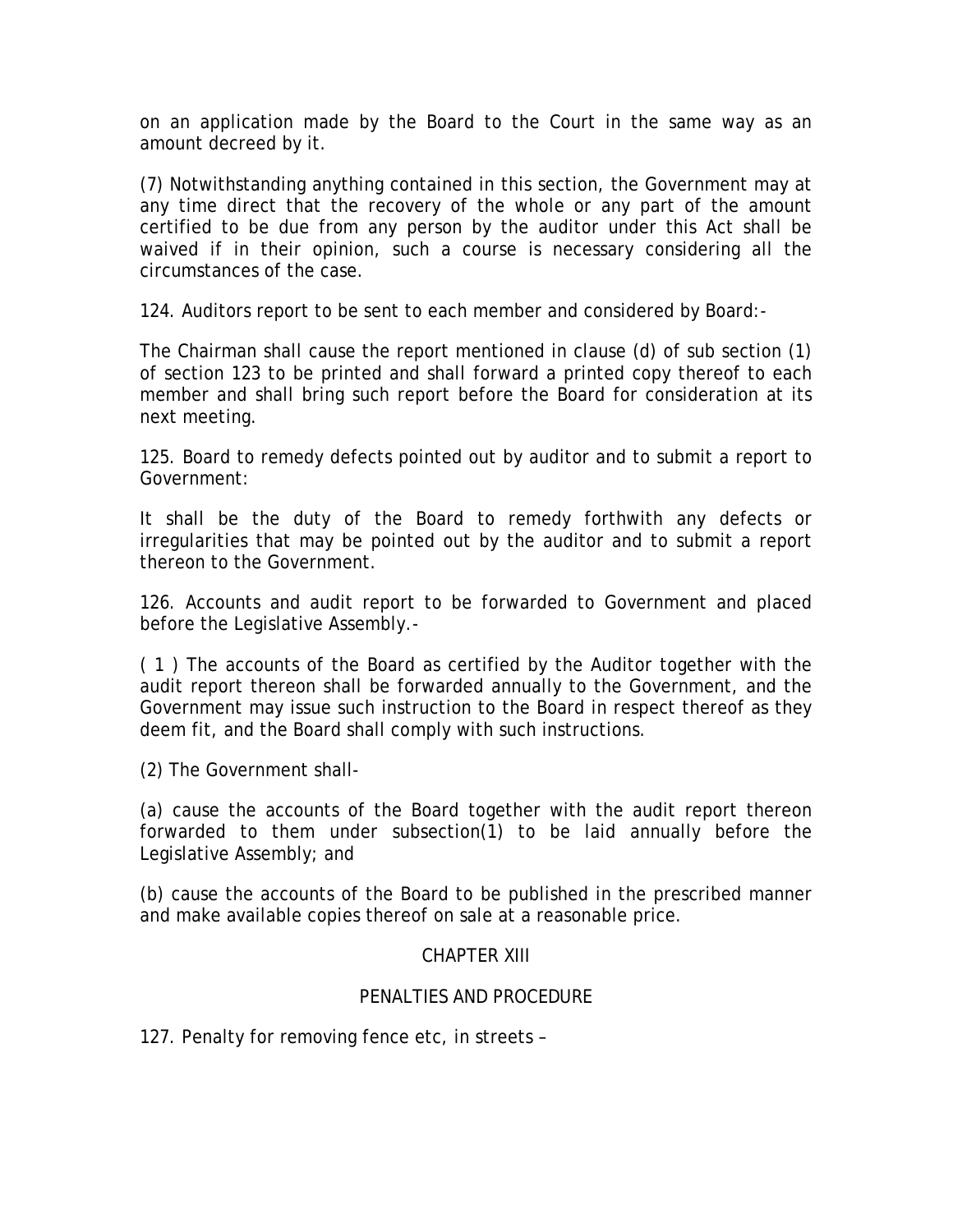If any person without lawful authority infringes any order given, or removes any bar, chain or post fixed under subsection (2) of section 63, he shall be punishable with fine which may extend to fifty rupees.

128. Penalty for building within street alignment or building line without permission.-

If any person, without the permission of the Board erects, re-erects, adds to or alters any wall or building so as to make the same project into the street alignment or beyond the building line prescribed by any deferred street scheme, development scheme or town expansion scheme, he shall bc punishable

(a) with fine which may extend, in the case of a wall or masonry building, to five hundred rupees and in any other case, to fifty rupees and

(b) with further fine which may extend, in the case of wall or masonry building, to one hundred rupees and, in any other case to ten rupees, for each day after the first during which the projection continues

129. Penalty for failure to comply with requisition made by Auditor:-

If any person fails to comply with any requisition made by the auditor under. section, 121, he shall be punishable-

(a) with fine which may extend to one hundred rupees, and

(b) in the case of a continuing failure, with fine which may extend to fifty rupees for each day after the first during which the failure continues.

130. Penalty for obstructing contractor or removing mark.-

If any person –

(a) obstructs or molests any person with whom the Chairman or the officer authorised under section 33 has entered into a contract on behalf of the Board, in the performance or execution by such person of his duty or of anything which he is empowered or required to do by virtue or in consequence of this Act or any rule or regulation made thereunder ; or

(b) removes any mark set up for the purpose of indicating any level or direction necessary for the execution of works authorised by this Act or any rule or regulation made or scheme sanctioned thereunder, he shall be punishable with fine which may extend to two hundred rupees

131 Penalty , for breach of the provisions of the Act, etc. –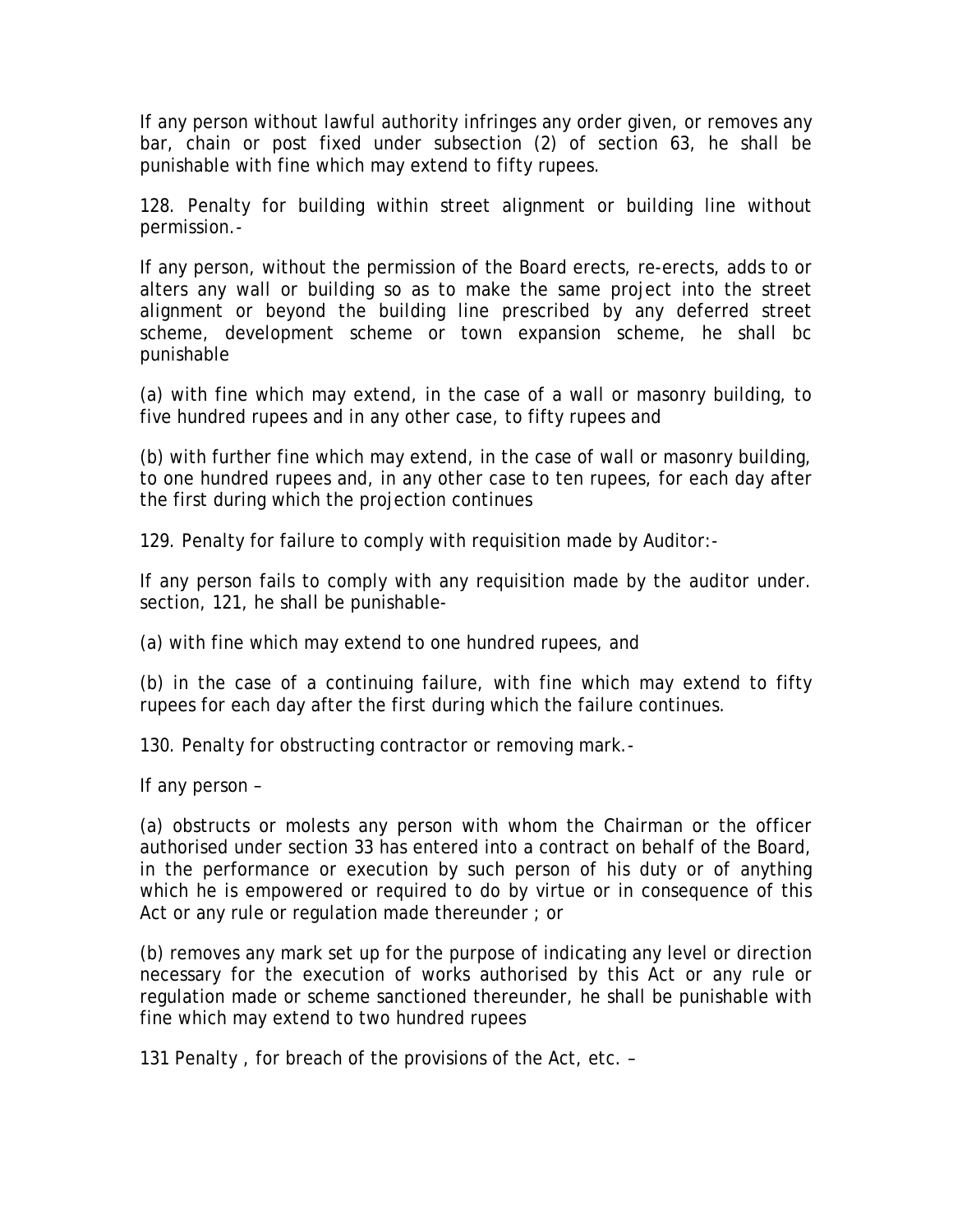Whoever contravenes any of the provisions of this Act or of any rule or regulation made or scheme sanctioned thereunder shall, If no other penalty is for such contravention, be punishable –

(a) with fine: which may extend to one hundred rupees, and

(b) in the case of a continuing contravention, with fine which may extend to fifty rupees for each day after the first during which the contravention continues

132 Compensation to be paid by offenders for damage caused by them:-

(1) When any person is convicted of any offence under this Act or any regulation made thereunder, the Magistrate convicting such, person may on application made in this behalf by the Board or by its, subordinate authorised by it in this behalf, call upon such person forthwith to show cause as to why he should not pay compensation to the Board for the damage caused by his act or omission in respect of which he is convicted. ,

(2) The Magistrate shall record and consider any cause which such person may show and if the Magistrate, after making such enquiry as he may think fit, is satisfied that such person is liable to pay compensation may direct that compensation of such amount, not exceeding one thousand rupees, as he may determine, be paid by such person to the Board

(3) The amount of compensation directed to be paid under subsection (2), shall, if it be not paid forthwith, be recovered as if it were a fine imposed by the Magistrate on such person.

133. Punishment for acquiring share or interest in contract, etc with the Board. –

If any member, or any officer or subordinate of the Board directly or indirectly, by himself' or by any partner, employer or employee, otherwise than as such member, officer or subordinate, any share or interest in any contract o employment with, by or on behalf of the Board (not being a share or interest which, under section 7, it is permissible for a member to have without being thereby disqualified for being appointed a member) he shall be deemed to have committed the offence made punishable by section 168 of the Indian Penal Code (Central Act 45 of 1860)

134. Procedure –

(1) No court shall take cognizance of any offence punishable under this Act or any rule or regulation made thereunder unless complaint of such offence is made within six months next after the commission , thereof. ,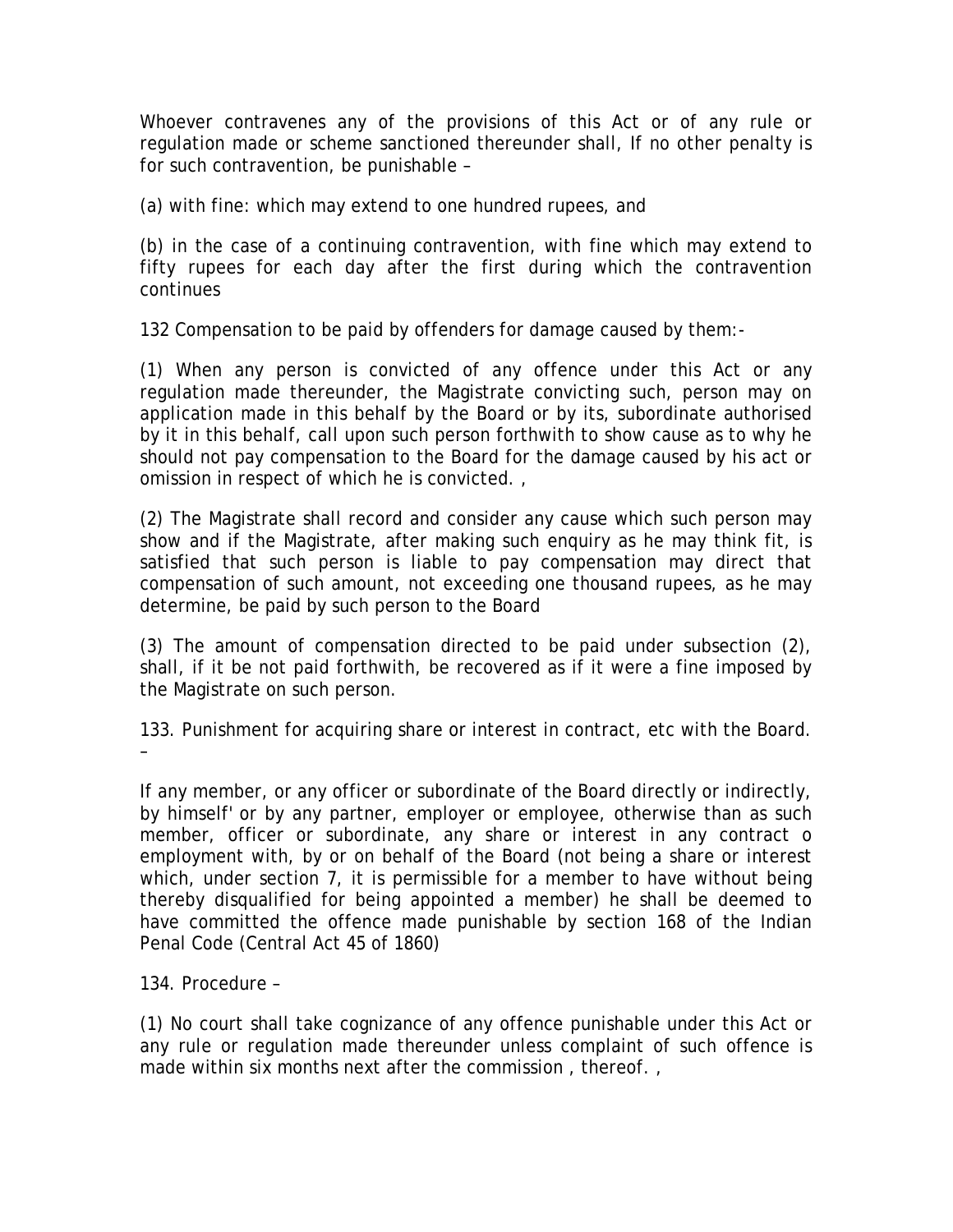(2) No court inferior to that of a Magistrate of the first class shall try any offence punishable under this Act.

135.Duty of Police Officers – It shall be the duty of every Police officer

(a) to co-operate with the Secretary for carrying in to effect and enforcing the provisions of this Act or any rule made thereunder;

(b) to communicate without dealy to the proper officer or subordinate of the Board any information which he receives of a design to commit or of the commission of any offence against this Act or any rule made thereunder; and

(c) to assist the Secretary or any officer or subordinate of the Board reasonably demanding his aid for the lawful exercise of any power vesting in the Secretary or in such officer or subordinate under this Act or any rule made thereunder.

136. Arrest of offenders:-

(1) Any Police officer not below the rank of a head constable may arrest any person who commits in his presence any offence against this Act or any rule or regulation made thereunder, if the name or address of such person be unknown to him, and if such person on demand declines to give his name or address or gives a name or address which such officer has reason to believe to be false.

(2) No person so arrested shall be detained in custody after his ture name and address are ascertained, or for any longer time than is necessary for bringing him before a Magistrate, In no case shall such detention exceed twenty-four hours from the time of arrest without the order of a Magistrate.

137. Powers of Secretary as to institution composition etc. of legal proceedings and obtaining legal advice - The Secretary may, subject to the control of the Board-

(a) institute, defend or withdraw from legal proceedings under this Act or any rules or regulations made thereunder;

(b) compound any offence against this Act or any rules or regulations made thereunder which under any for the time being in force or any rule prescribed by the Government, may lawfully be compounded;

(c) admit, compromise or withdraw any claim made under this Act or any rules or regulations made thereunder; and

(d) obtain such legal advice and assistance as he may, from time to time, think it necessary or expedient to obtain, or as may be desired by the Board to obtain, for any of the purposes referred to in the foregoing clauses of this section, or for securing the lawful exercise or discharge of any power or duty vested in or imposed upon the Board or any officer or subordinate of the Board.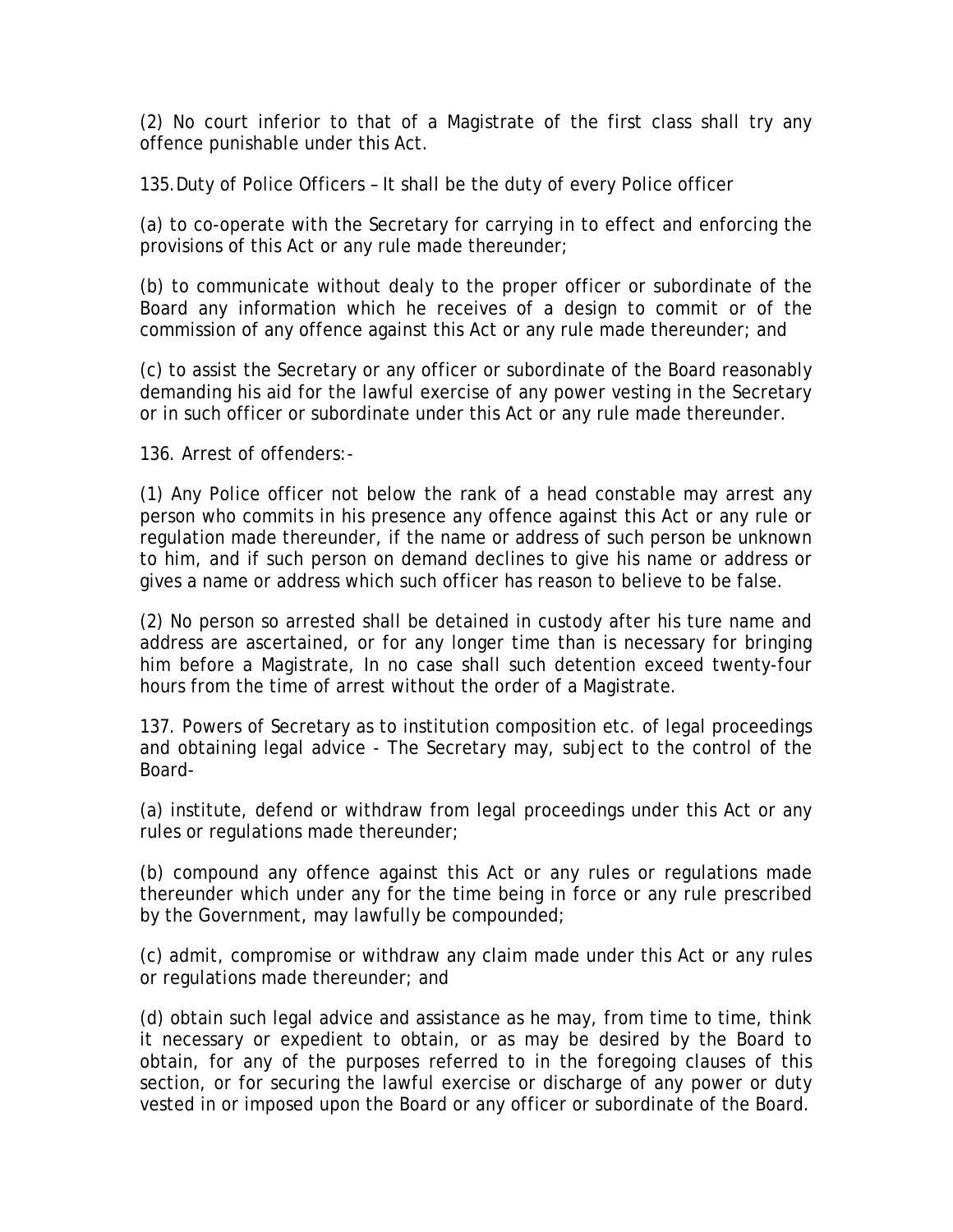138. Protection of action taken in good faith-

No suit prosecution or other legal proceeding shall lie against the Government, the Board or any committee thereof or any officer or servant of the Government or any officer or subordinate of the Board for anything which is in good faith done or intended to be done in pursuance of this Act or any rule or regulation made thereunder.

139. Notice of' suit against Board etc.-

No suit shall be instituted against the Board, or any member, or any officer or subordinate of the Board, or any person acting under the direction of the Board or of Chairman or of any officer or subordinate of the Board in respect of any act done or intended to be done under this Act or any rule or regulation made thereunder, until the expiration of sixty days next, after written notice has been delivered or left at the Board's office or the place of' abode of such member, officer, subordinate or person, stating the cause of action, the name and place of abode; of the intending plaintiff and the relief which he claims, and the plaint must contain a statement that such notice has been so delivered or left.

140 . Proof of consent, etc., of Board or Chairman or Officer or subordinate of the Board.-

Whenever, under this Act or any rule or regulation made thereunder, the doing or the omission to do anything or the validity of anything depends upon the approval, sanction, consent, concurrence, declaration, opinion or satisfaction of

(a) the Board or the Chairman, or

(b) any officer or subordinate of the Board, a written document signed in case (a) by the Chairman, and in case (b) by the said officer or subordinate, conveying or setting forth such approval, sanction, consent, concurrence, declaration, opinion or satisfaction, shall be sufficient evidence of such approval, sanction, consent, concurrence, declaration, opinion or satisfaction.

141. Power of Secretary to direct removal of unauthorised erections, etc.; within street alignment, etc.-

(1) The Secretary may, by a written notice, require the owner for the time being of the wall or building referred to in section 128, to stop further work on such wall or building and to alter or demolish the same in such manner and within such time as may be specified in the notice.

(2) Where the alteration or demolition directed by any such notice is not carried out as directed therein, the Secretary may cause the wall or building or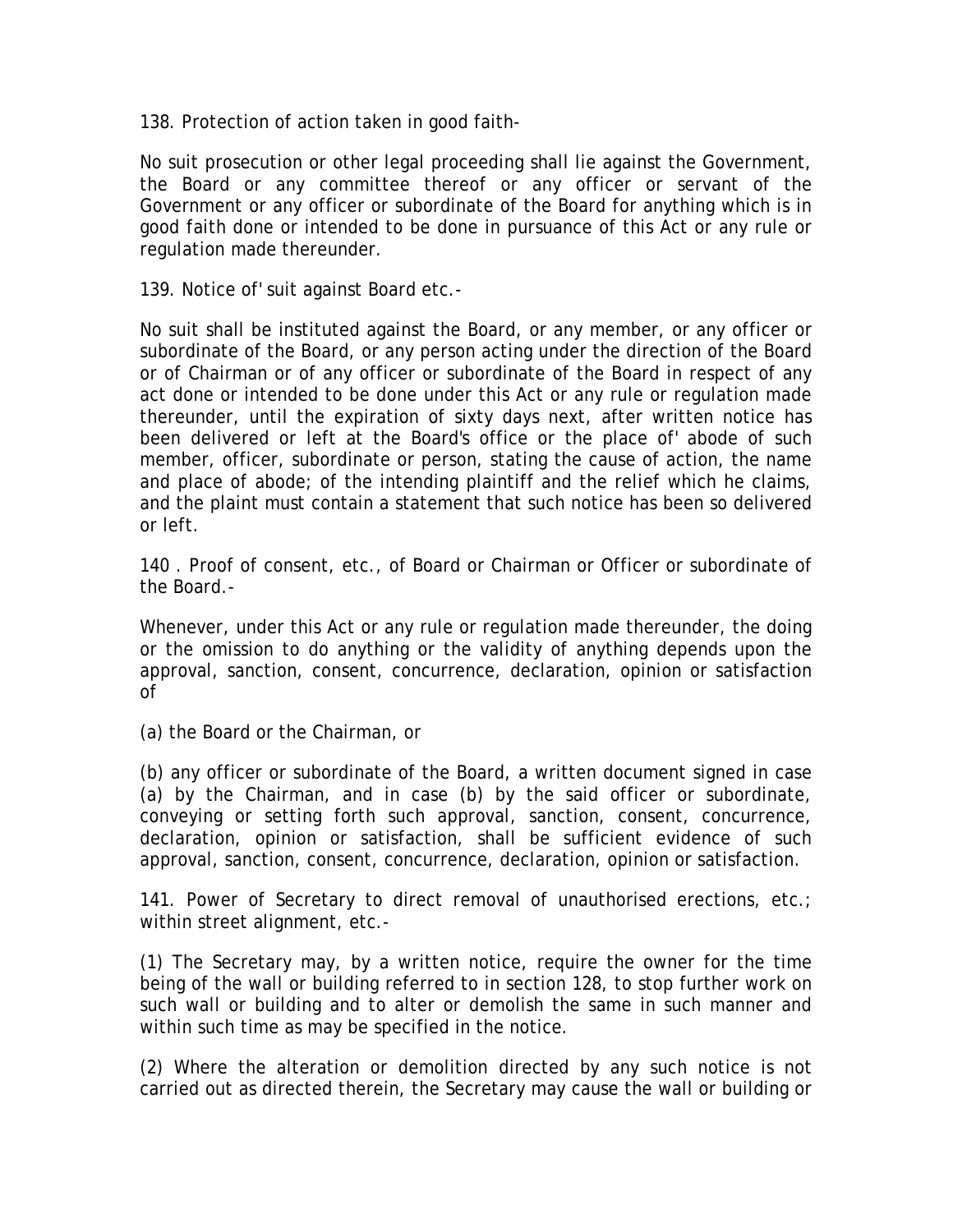portion thereof to be altered or demolished, as the case may be, and he may recover the expense incurred in so doing from the owner for the time being, in such manner as may be prescribed.

142. General power o the Board to pay compensation.—

In any case not otherwise expressly provided for in this Act, the Board may pay reasonable compensation to any person, who sustains damage by reason of the exercise of any of the powers vested by or under this Act in the Board or the Chairman or any officer or subordinate of the Board.

143. Public notices how to be made known –

Every public notice given under this Act or any rule or regulation made thereunder shall be in writing over the signature of the Secretary, and shall be widely made known in the locality to be affected thereby, by, affixing copies thereof in conspicuous public places within the said locality, or by publishing the same by beat of drum or by advertisement in leading daily newspapers and by any other: means the Secretary may think fit. Every such notice shall also be published by affixture in the notice board of the Board's Office or sub-office.

144. Newspapers in which advertisement or notice is to be published-

Whenever it is provided by this Act or any rule or regulation made thereunder that notice shall be given by advertisement in leading daily newspapers, or that a notification or any information shall be published in leading daily newspapers such notice, notification or any information shall be inserted, if practicable, in at least one English daily newspaper and two daily newspapers published in the local language of the area having circulation in such area.

145. Stamping signature on notices or bills-

Every notice or bill, which is required by this Act or by any rule or regulation made thereunder to bear the signature of the Secretary or any other member or of any officer or subordinate of the Board, shall be deemed to be properly signed if it bears a fascimile of the signature of the Secretary or of such other member or of such officer or subordinate, as the case may be, stamped thereupon.

146. Service how to be effected-

When any notice, bill or other document is required by this Act or any rule or regulation made thereunder to be served upon or issued or presented to any person, such service, issue or presentation shall be effected-

(a) by giving or tendering such document to such person; or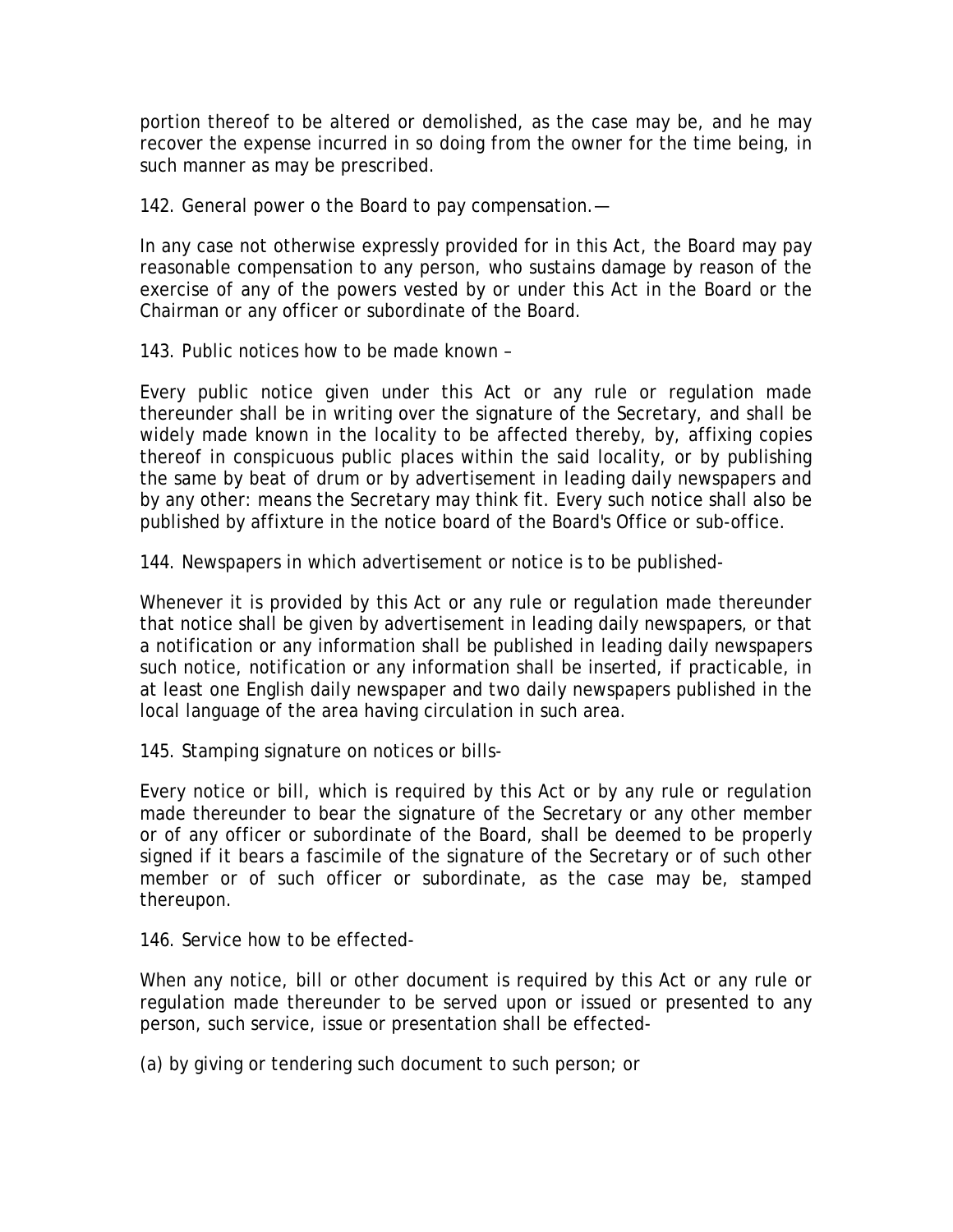(b) if such person is not found, by leaving such document at his last known place of abode, or by giving or tendering the same to some adult member of his family; or

(c) If his address elsewhere is known, by forwarding such document to him by registered post under cover bearing the said address; or

(d) if none of the means aforesaid be available, by causing a copy of such document to be affixed on some conspicuous part of the building or land, if any, to which the document relates.

147. Power to make surveys or contribute towards their cost-The board may-

(a) cause the survey of any land to be made, whenever it considers that a survey is necessary or expedient for carrying out any of the purposes of this Act; or

(b) contribute towards the cost of any such survey is made by any other local authority.

148. Power of entry .-

(1) The Secretary or any person either generally or specially authorised by the Secretary in this behalf may, with or without assistants or workmen, enter into or upon any land, in order-

(a) To make any inspection , survey, measurement, valuation or inquiry;

(b) To take levels;

(c) To dig or bore into the subsoil;

(d) To set out boundaries and intended lines of work;

(e) To do any other thing whenever it is necessary to do so for any of the purposes of this Act or any rule or regulation made or schemes sanctioned thereunder or any scheme when the Board intends to frame thereunder:

Provided that-

(a) No such entry shall be made between sunset or sunrise;

(b) No such dwelling house, and no public building or hut which is used as a dwelling place , shall be so entered, except with the consent of the occupier thereof, without giving the said occupier at least twenty four hours previous written notice of the intention to make such entry;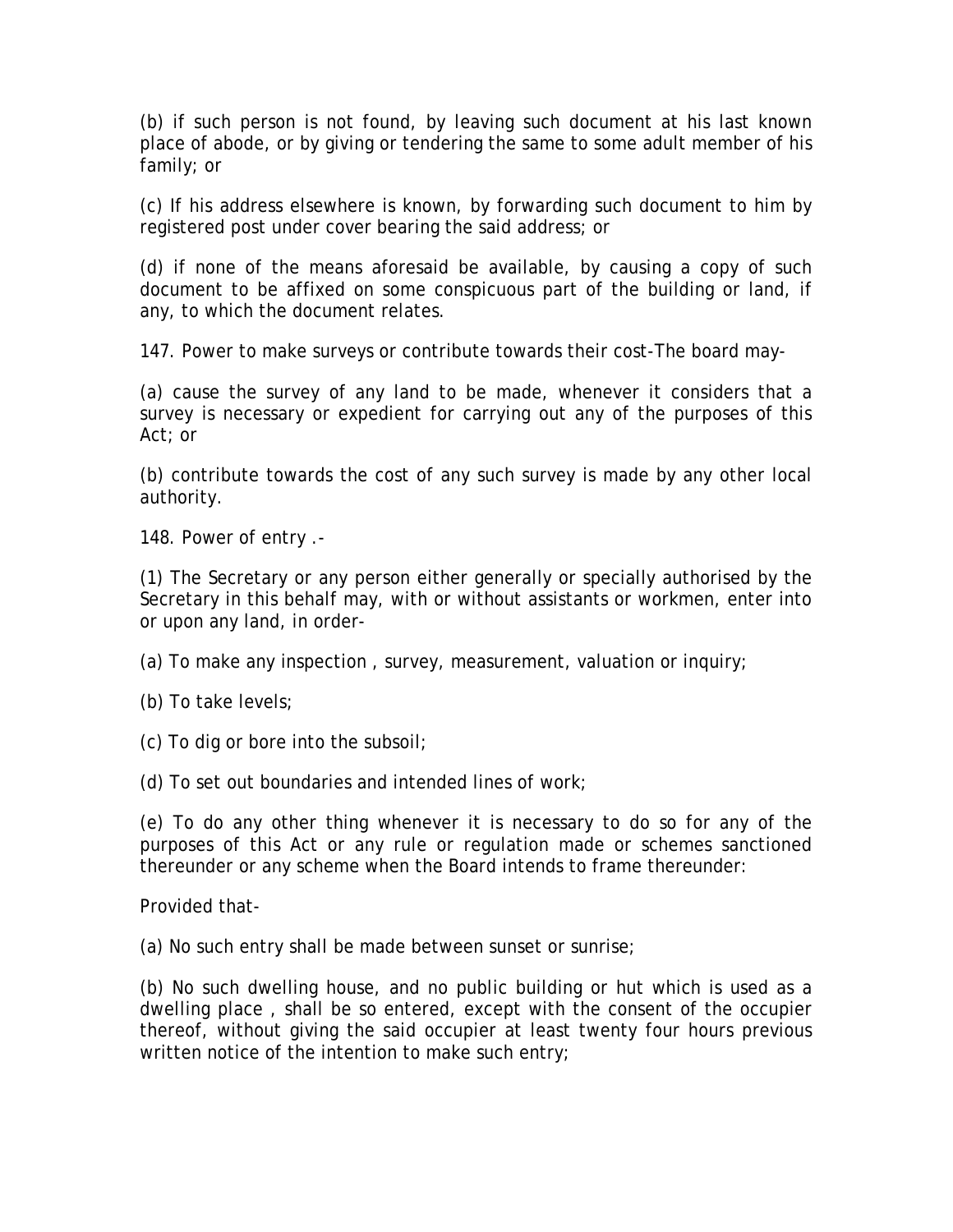(c) Sufficient notice shall, in every instance, be given, even when any premises any otherwise be entered without notice, to enable the inmates of any apartment appropriated to women to remove themselves to some part of the premises where their privacy will not be disturbed;

(d) Due regards shall always be had, so far as may be compatible with the exigencies of the purpose for which the entry is made , to the social and religious usage of the occupants of the premises entered.

(2) Whenever the Secretary or a person authorised under sub-section (1) enters into or upon any land in pursuance of that sub-section, he shall, at the time of such entry, pay or tender payment for all necessary damage to be done as aforesaid; and, in case or dispute as to the sufficient of the amount so paid or tendered, he shall at once refer the dispute to the Board whose decision shall be final

# Chapter XIV

### MISCELL ANEOUS.

149 powers of the Board for facilitating movement of the population –

With a view to facilitating the movement of the population in and around any city, town or village, the Board may, from time to time,-

(1) Subject to any condition it may think fit to impose-

(a) guarantee the payment from the funds at its disposal of such sums as it may think fit, by way of interest on capital expenditure on the construction, maintenance or working of any means of locomotion; or

(b) make such payments as it may think fit from the said funds, by way of subsidy to persons undertaking to provide, maintain and work any means of locomotion; or

(2) either singly or in combination with any other person, costruct, maintain and work any means of locomotion, under the provisions of any law applicable thereto; or

(3) construct or widen, strengthen or otherwise improve bridges:

Provided that no guarantee or subsidy shall be made under clause (1), and no means of locomotion shall be constructed, maintained or worked under clause (2), without the sanction of the Government.

150. The Chairman, members, officers and subordinates of the Board, the members of committees, deemed to be public servants:-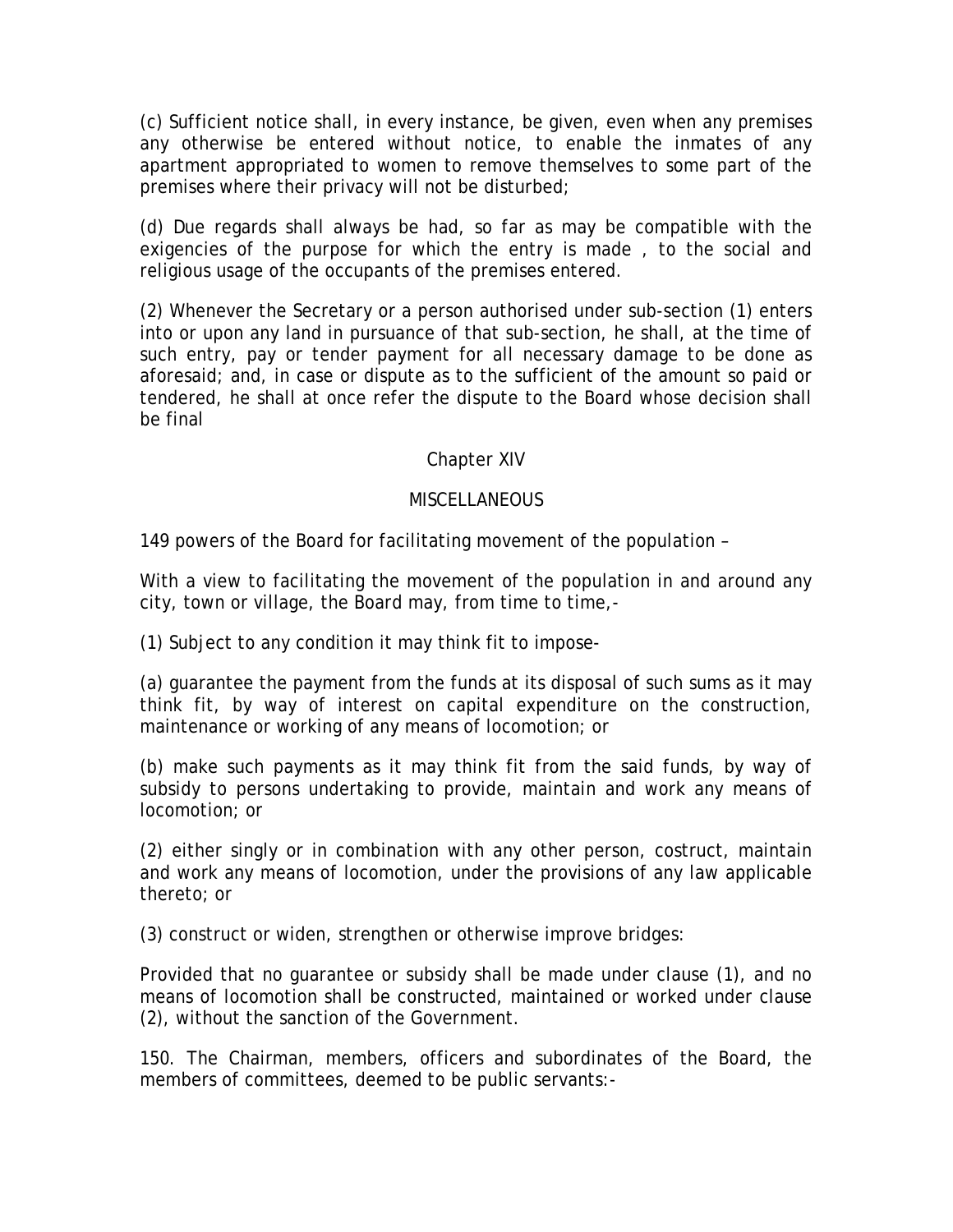The Chairman, the members, officers and subordinates of the Board, the members of Committees, the Tribunal and all other persons entrusted with the execution of any functions under this Act, shall be deemed, when acting or purporting to act in pursuance of any of the provisions of this Act, to be public servants within the meaning of section 21 of the Indian Penal Code (Central Act 45 of 1860)

151. Contributions by Board towards leave allowances and pensions of officers and servants of the Central or State Government employed under this Act-

The Board shall be liable to pay such contribution for the leave salary, pension or provident fund of any officer or servant for the Central or State Government employed as an officers or subordinate of the Board, or as the Tribunal or as an officer or subordinate of the Tribunal, as the case may be, as may be required by the conditions of this service under the Central or State Government to be paid by him or on is behalf.

152. Board and Chairman to exercise certain powers and functions under the Town Planning Act –

In any area in respect of which a housing or improvement scheme is in force, the Government may, by nofication in the Gazette, declare that from such date as may be specified therein, the powers and functions exercisable by a local authority or its executive authority under the law relating to town planning for the time being in force in the State shall not be exercised by it and that subject to such restriction and modifications, if any, as may be specified in the notification, such powers and functions shall be exercised by the Board or the Chairman, as the case may be

153. Board and Chairman to exercise powers and functions of local authority and executive authority:-

In any area in respect of which a housing or improvement scheme, is in force, the Government may by notification in the Gazette declare that for the period during which such scheme remains in force and subject to such restrictions and modifications, if any, as may be specified in the notification, the powers and functions exercisable by a local authority or its executive authority under the enactment constituting such local authority shall be exercised by the Board or the Chairman, or any person authorised by the Chairman as the case may be.

154 Supply of documents and information to the Government:-

The Secretary shall, if so directed by the Government forward to them a copy of all the papers which were laid before the Board for consideration at any meeting and furnish any return, statement, estimates, statistics or other information regarding any matter under the control of the Board, a report of any such matter and a copy of any documents in charge of the Secretary.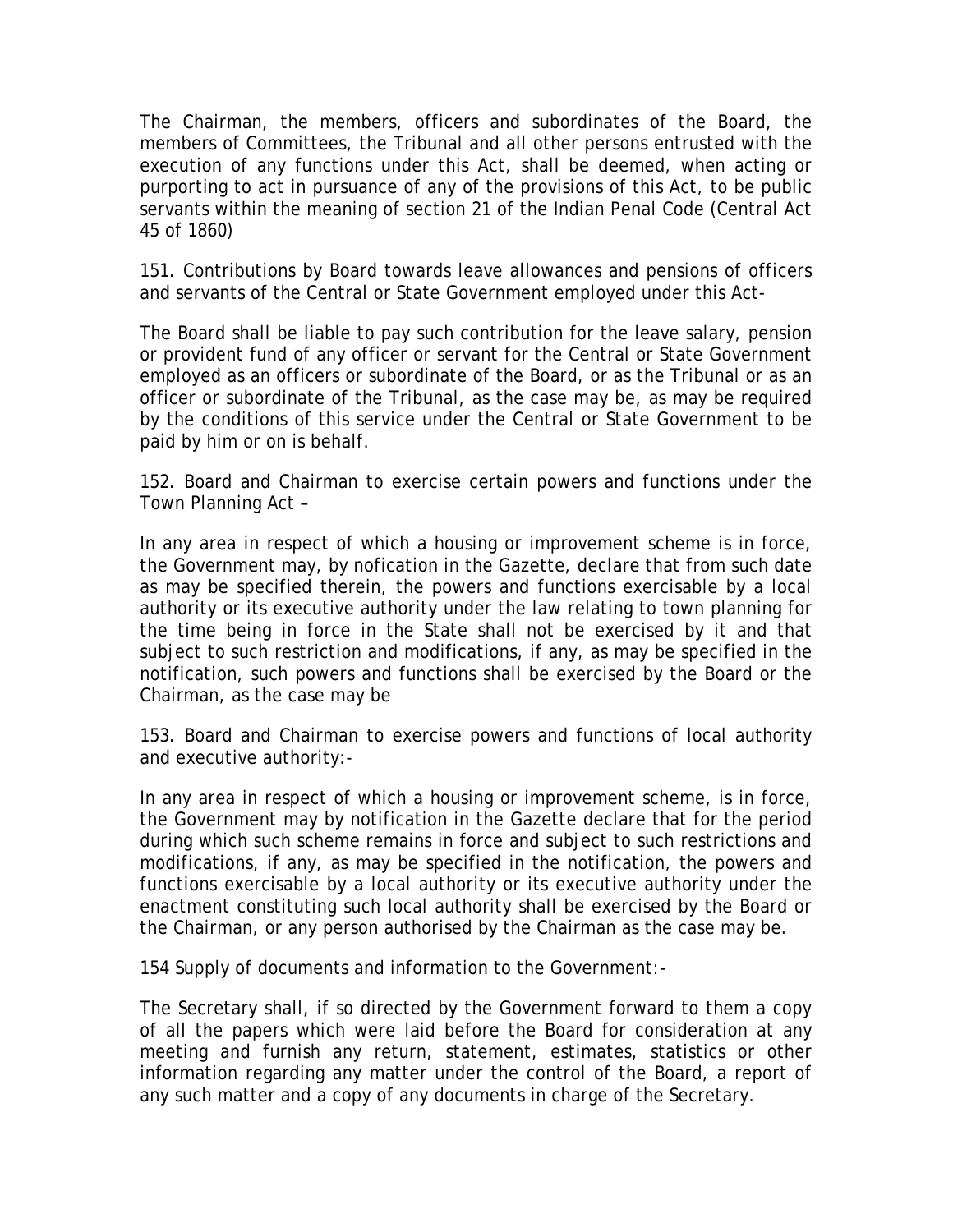155. Submission of administration report to Government:-

1) As soon as may be after the first day of April in every year and not later than such date as may be fixed by the Government the Board shall submit to the Government a detailed report of the administration during the proceeding year in such form as the Government may direct.

(2) The Chairman shall prepare such report and the Board shall consider the report and forward the same to the Government with its resolution thereon, if any.

156. Power of Government to give directions to the Board and local authorities:-

(1) The Government may give the Board such directions as in their opinion are necessary or expedient for carrying out the purposes of this act, after giving an opportunity to the Board to state its objections if any, to such directions and after considering the said objections, and it shall thereupon be the duty of the Board to comply with such directions.

(2) The Government may give any local authority such directions as in their opinion are necessary or expedient for enabling the Board to carry out the purposes of this Act, after giving an opportunity to the local authority concerned to state its objections, if any, to such directions and after considering the said objections, and it shall thereupon be the duty of the local authority to comply with such directions.

16[156A. Implementation of housing scheme for economically weaker sections. –

(1) Any scheme intended to benefit the economically weaker sections in the rural or urban area may be planned by the Board in association with the local authority concerned and as far as possible shall be executed by such local authority with the technical advice of the Board, if so required.

(2) The local authority may prepare and implement schemes for rural or urban housing for economically weaker sections in which case the Board shall render necessary technical advice.]

157. Suppression of the Board:-

(1) If the Government are of opinion that the Board is unable to perform, or has persistently made default in the performance of the duty imposed on it by under this Act or has exceeded or abused its powers, they may, by notification in the Gazette, supersede the Board for such period as may be specified in the notification: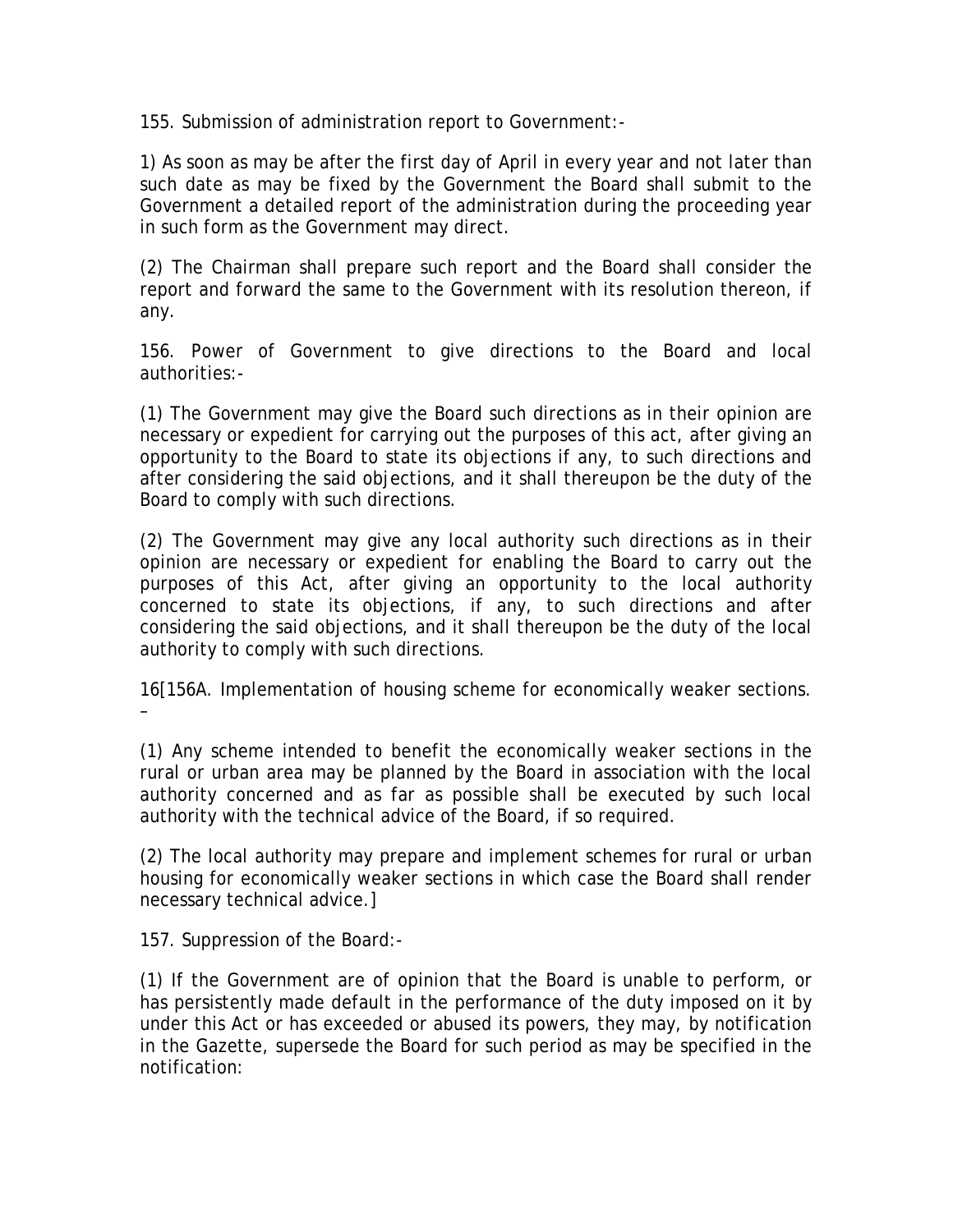Provided that before issuing a notification under this sub-section, the Government shall by notice require the Board to slow cause within such period as may be specified in the notice why its should not be superseded and shall consider the explanations and objections if any, of the Board.

(2) Upon the publication of a notification under sub-section (1) superseding the Board-

(a) the Chairman and all other members of the Board shall as from the date of supersession, vacate their offices as such;

(b) all the powers and duties which may, by or under the provisions of this Act, be exercised or performed by or on behalf of the Board and the Chairman, shall, during the period of supersession, be exercised and performed by such authority or person as the Government may direct;

(c) all funds and other property vested in the Board shall during the period of supersession, vest in the authority or person referred to in clause (b); and

(d) all liabilities legally subsisting and enforceable against the Board shall be enforceable against the authority or person referred to in clause (b) to the extent of the funds and properties vested in it or him.

(3) On the expiration of the period of supersession specified in the notification issued under subsection (1), the Government may-

(a) extend the period of supersession for such further period as they may consider necessary; or

(b) reconstitute the Board in the manner provided in section 4.

158. Dissolution of the Board.-

(1) lf the Government for any reason are of opinion that it is not necessary to continue the Board, they may, by notification in the Gazette dissolve the Board from such date as may be specified in the notification.

(2) Upon the publication of a notification under subsection (1) dissolving the Board, -

(a) the Chairman and all the other members of the Board shall, as from the date of dissolution, vacate their offices as such;

(b) all the powers and duties which may, by or under the provisions of this Act, be exercised and performed by or on behalf of the Board and the Chairman shall, as from the date of dissolution, be exercised and performed by the Government or such authority or person as they may appoint in this behalf;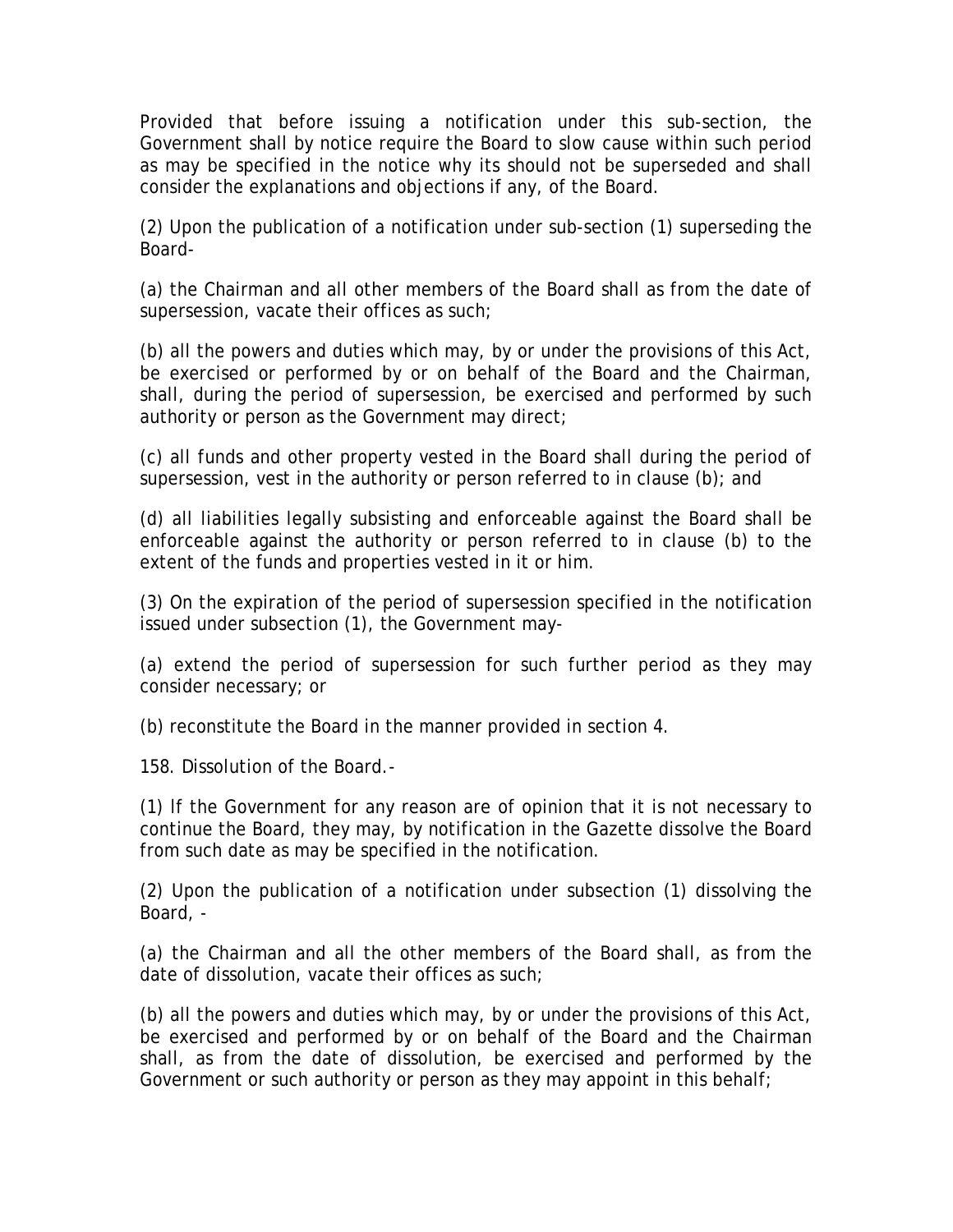(c) all funds and other property vested in the Board shall vest in the Government; and

(d) all liabilities legally subsisting and enforceable: against the Board shall be enforceable against the Government to the extent of, the funds and properties vested in them.

(3) Nothing in this section shall affect the liability of the Government in respect of debentures guaranteed under section 93.

159. The Board to be a local authority under the Kerala Land Acquisition Act and the Kerala Local Authorities Loans Act.-

The Board shall he deemed to be a local authority for the purposes of the Kerala Land Acquisition Act, 1961 (21 of 1962) and the Kerala Local Authorities Loans Act, 1963 (30 of 1963).

160. Power to remove difficulties.-

(1) If any difficulty arises in giving effect to the provisions of this Act, the Government may, as occasion may require, by order, do anything not inconsistent with the provisions of this Act which appears to them necessary or proper for the purpose of removing the difficulty.

(2) Every order issued under subsection (1) shall be laid as soon as may be after it is 'issued, before the Legislative Assembly while it is in session for a total period of fourteen days which may be comprised in one session or in two successive sessions and if before the expiry of the session in which it  $\sim$  is so laid or the session immediately following, the Legislative Assembly makes any modification in the order or decides that the order should not be issued the order shall thereafter have effect only

such modified form or be of no effect, as the case may be; so however that any such modification or annulment shal1 be without prejudice to the validity of anything done under that order.

# CHAPTER XV

### RULES AND REGULATlONS

161 . Power to make rules.-

(1) The Government may make rules for the purpose of carrying into effect the provisions of this Act.

(2) In particular, and without prejudice to the generality foregoing power, such ru!es may provide for -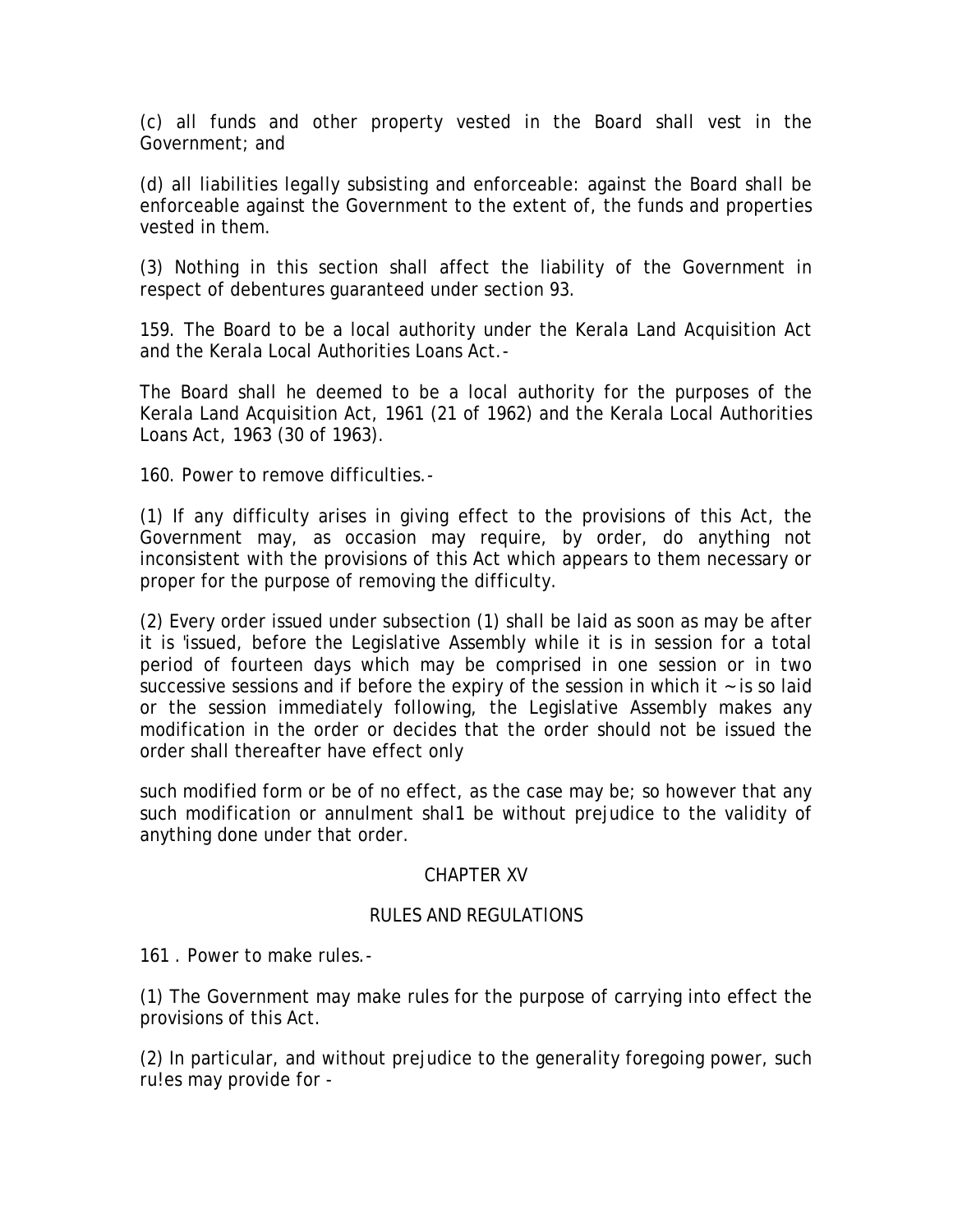(a) all matters expressly required or allowed by this Act prescribed;

(b) the accounts to be maintained by the Board;

(c) the allowances of non-official members of the Board or of any Committee;

(d) the returns, statements, reports and accounts to be sub mitted to the Government by the Board;

(e) the mutual relationship of the Board and other local authority in any matter in which they are jointly interested;

(f) the fees payable for copies of, or extracts from, the assessment books of the local authorities concerned furnished to the Secretary;

(g) the guidance of the Board and public officers in carrying out the purposes of this Act.

;3) All rules made under this Act shall be published in the Gazette and, unless they are expressed to come into force on a particular day, shall come into force on the day on which they are so published.

(4) Every rule made under subsection (1) shall .be laid as soon as may be after it is made, before the Legislative Assembly, while it is in session for a total period of fourteen days which may be comprised in one session or in two successive sessions, and if before the expiry of the session in which it is so laid, or the session immediately following the Legislative Assembly makes any modification in the rule or decides that the rule should not be issued the rule shall thereafter have effect only in such modified form or be of no effect, as the case may be; so however that any such modification or annulment shall be without prejudice to to the validity of anything done under that rule.

162. Power to make regulations.-

(1) The Board may, by notification in the Gazette make regulations not inconsistent with this Act and the rules made thereunder, for the purpose of giving effect to the provisions of this Act. 1[Provided that the regulations relating to person may be made either, prospectively or retrospectively]

(2) In particular, and without prejudice to the generality of the foregoing power, such regulations may provide for-

(a) ll matters expressly required or allowed by this Act to be prescribed by regulations;

(b) the association of persons with the Board under section 25;

(c) the appointment of persons to bc members of committees under' section 26;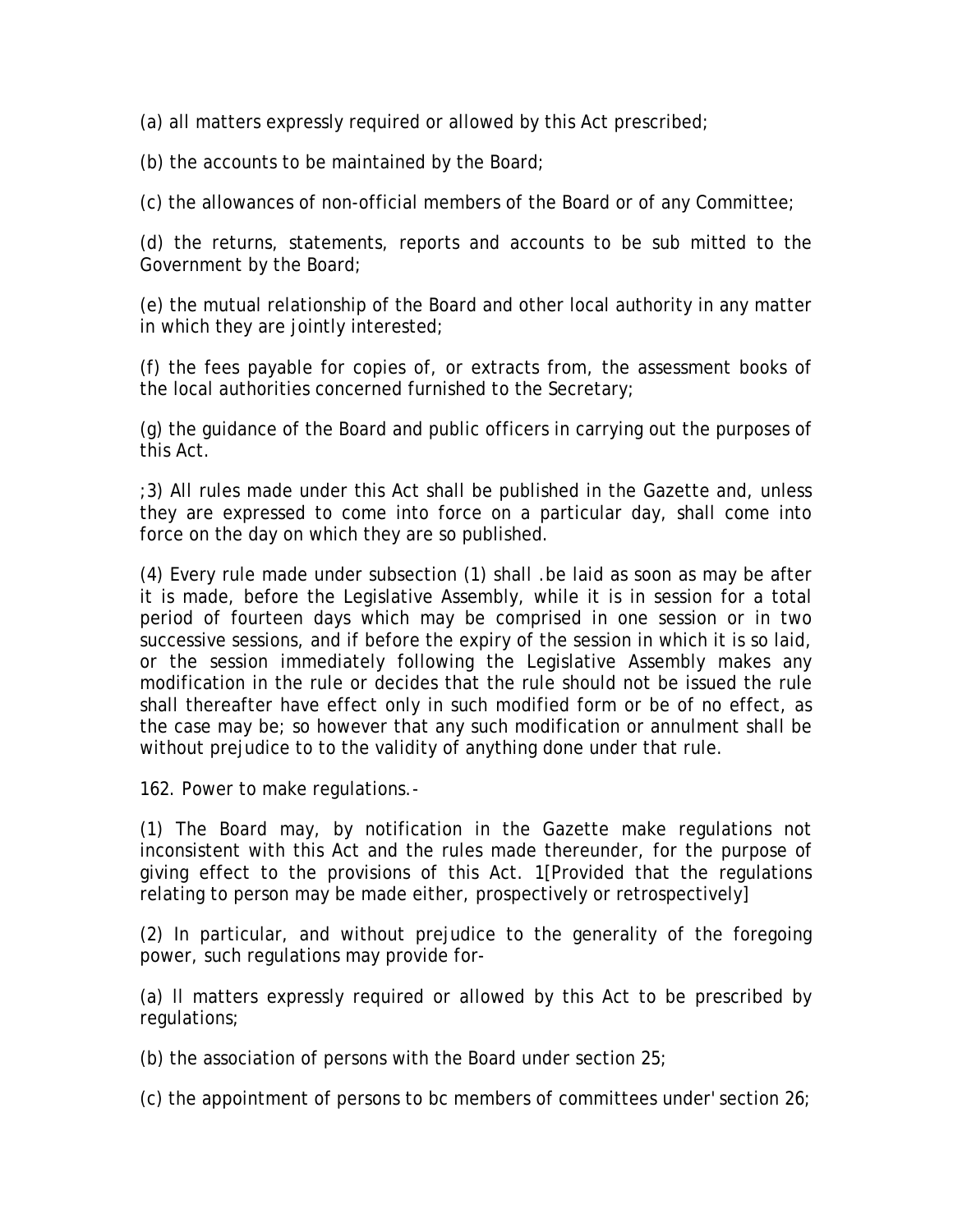(d) the delegation of powers or duties of the Board to the committees or to the Chairman;

(e) the duties and conduct of officers and subordinates of the Board and of other persons employed . by the Board under this Act for carrying out any of the purposes of this Act;

(f) (f). The welfare and recreation of the staff of the Board and the contributions to be made therefore; .

(g) the fees payable for the copies of documents, estimates and plans furnished by any of its officers and subordinates under this Act,

(h) the management, reservation in allotment, use and regulation of dwellings and plots under any housing or improvement scheme;

(i) the efficient conduct of the affairs of the Board.

(3) No regulation or its cancellation or modification shall have effect until the same shall have been approved and confirmed by the Government.

# CHAPTER XVI

# SAVINGS

163. Savings.-Notwithstanding the expiry of the Kerala State Housing Board Ordinance, 1970 (24 of 1970) -

(a) anything done or any action taken in exercise of any powers conferred by or under the said Ordinance shall be deemed to have been done or taken in exercise of the powers conferred by or under the corresponding provision of this Act;

(b) anything done or any action taken after such expiry and before the date of publication of this Act in the Gazette which could have been done or taken under the said Ordinance if it had not expired, shall be deemed to have been done or taken under this Act; or

(c) any investigation, legal proceeding or remedy which could have been instituted, continued or enforced under the said Ordinance if it had not expired, may be instituted, continued or enforced under the corresponding provision of this Act.

(2) The expiry of the Kerala State Housing Board Ordinance 1970, shall not-

(a) affect any right, privilege, obligation or liability acquired, accrued or incurred under the said Ordinance; or